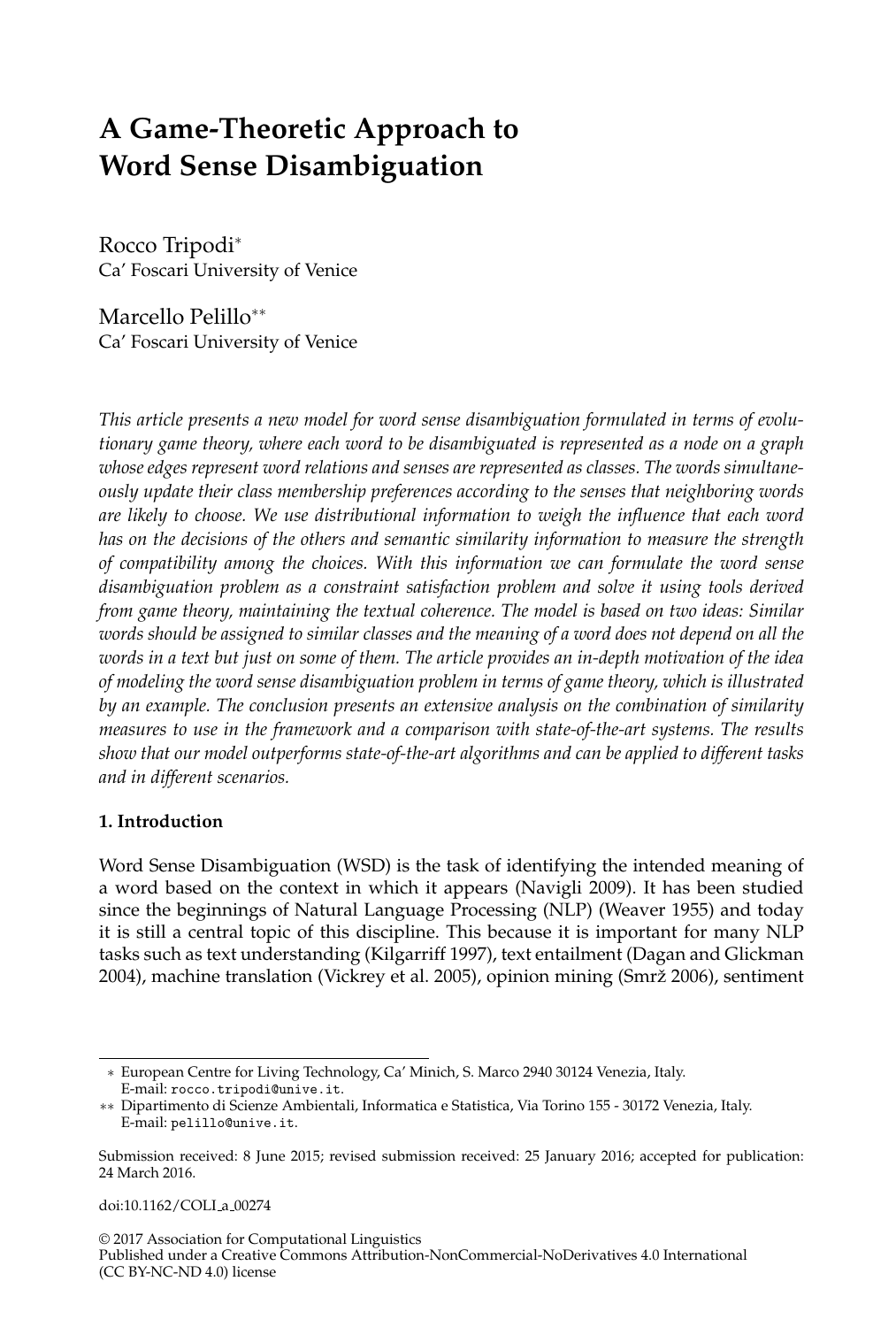analysis (Rentoumi et al. 2009), and information extraction (Zhong and Ng 2012). All these applications can benefit from the disambiguation of ambiguous words, as a preliminary process; otherwise they remain on the surface of the word, compromising the coherence of the data to be analyzed (Pantel and Lin 2002).

To solve this problem, over the past few years, the research community has proposed several algorithms based on supervised (Tratz et al. 2007; Zhong and Ng 2010), semi-supervised (Navigli and Velardi 2005; Pham, Ng, and Lee 2005), and unsupervised (Mihalcea 2005; McCarthy et al. 2007) learning models. Nowadays, although supervised methods perform better in general domains, unsupervised and semi-supervised models are receiving increasing attention from the research community, with performances close to the state of the art of supervised systems (Ponzetto and Navigli 2010). In particular, knowledge-based and graph-based algorithms are emerging as promising approaches to solve the disambiguation problem (Sinha and Mihalcea 2007; Agirre et al. 2009). The peculiarities of these algorithms are that they do not require any corpus evidence and use only the structural properties of a lexical database to perform the disambiguation task. In fact, unsupervised methods are able to overcome a common problem in supervised learning—the knowledge acquisition problem, which requires the production of large-scale resources, manually annotated with word senses.

Knowledge-based approaches exploit the information from knowledge resources such as dictionaries, thesauri, or ontologies and compute sense similarity scores to disambiguate words in context (Mihalcea 2006). Graph-based approaches model the relations among words and senses in a text with graphs, representing words and senses as nodes and the relations among them as edges. From this representation the structural properties of the graph can be extracted and the most relevant concepts in the network can be computed (Agirre et al. 2006; Navigli and Lapata 2007).

Our approach falls within these two lines of research; it uses a graph structure to model the *geometry* of the data points (the words in a text) and a knowledge base to extract the senses of each word and to compute the similarity among them. The most important difference between our approach and state-of-the-art graph-based approaches (Veronis 2004; Sinha and Mihalcea 2007; Navigli and Lapata 2010; Agirre, ´ de Lacalle, and Soroa 2014; Moro, Raganato, and Navigli 2014) is that in our method the graph contains only words and not senses. This graph is used to model the pairwise interaction among words and not to rank the senses in the graph according to their relative importance.

The starting point of our research is based on two fundamental assumptions:

- 1. The meaning of a sentence emerges from the interaction of the components that are involved in it.
- 2. These interactions are different and must be weighted in order to supply the right amount of information.

We interpret language as a complex adaptive system, composed of linguistic units and their interactions (Larsen-Freeman and Cameron 2008; Cong and Liu 2014). The interactions among units give rise to the emergence of properties, which, in our case, by problem definition, can be interpreted as meanings. In our model the relations between the words are weighted by a similarity measure with a distributional approach, increasing the weights among words that share a proximity relation. Weighting the interaction of the nodes in the graph is helpful in situations in which the indiscriminate use of contextual information can deceive. Furthermore, it models the idea that the meaning of a word does not depend on all the words in a text but just on some of them (Chaplot, Bhattacharyya, and Paranjape 2015).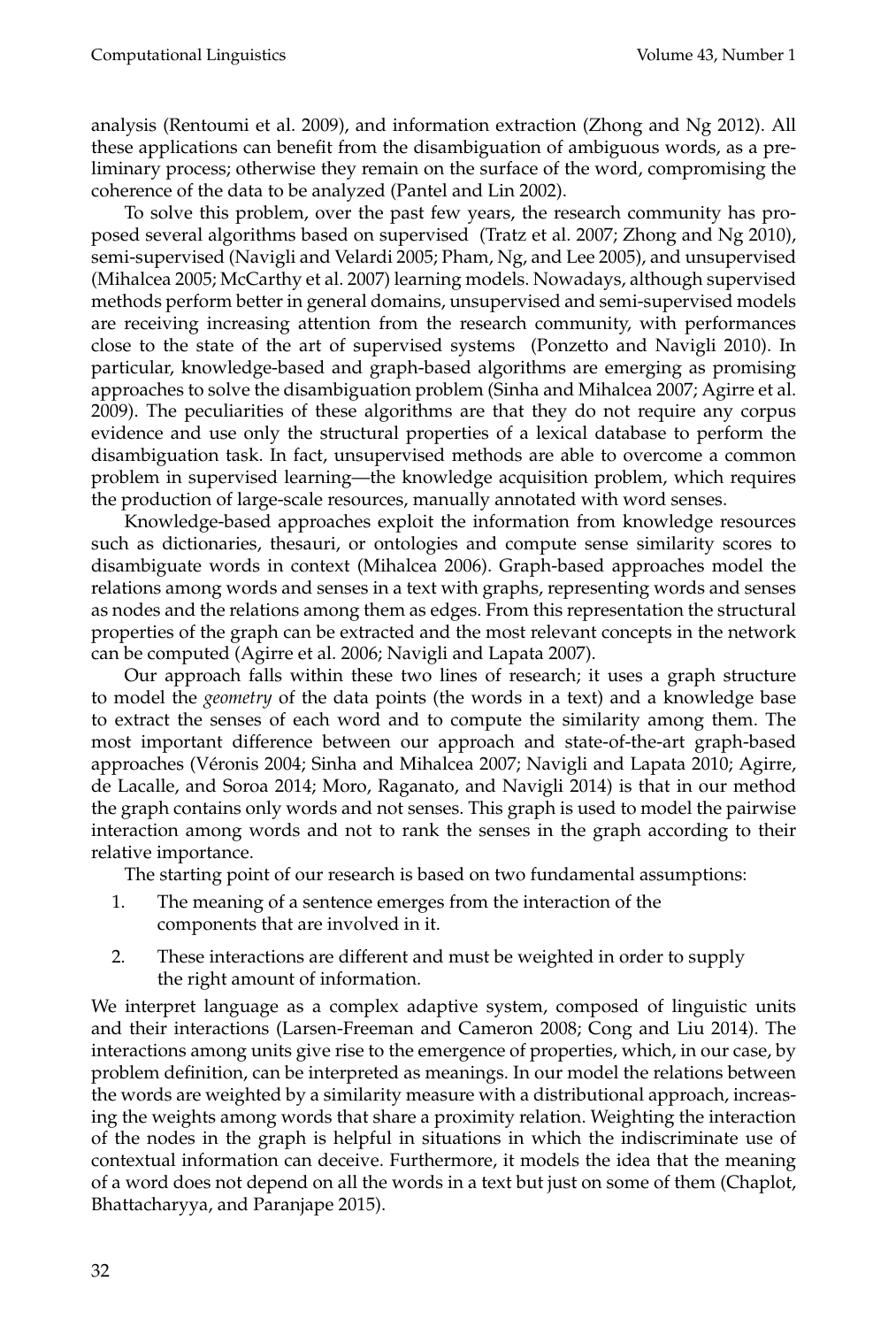This problem is illustrated in these sentences:

- There is a financial institution near the river bank.
- They were troubled by insects while playing cricket.

In these two sentences<sup>1</sup> the meaning of the words *bank* and *cricket* can be misinterpreted by a centrality algorithm that tries to find the most important node in the graph composed of all the possible senses of the words in the sentence. This because the meanings of the words *financial* and *institution* tend to shift the meaning of the word *bank* toward its financial meaning and not toward its naturalistic meaning. The same behavior can be observed for the word *cricket*, which is shifted by the word *insect* toward its insect meaning and not toward its game meaning. In our work, the disambiguation task is performed imposing a stronger importance on the relations between the words *bank* and *river* for the first sentence and between *cricket* and *play* for the second; exploiting proximity relations.

Our approach is based on the principle that the senses of the words that share a strong relation must be similar. The idea of assigning a similar class to similar objects has been implemented in a different way by Kleinberg and Tardos (2002), within a Markov random field framework. They have shown that it is beneficial in combinatorial optimization problems. In our case, this idea can preserve the textual coherence—a characteristic that is missing in many state-of-the-art systems. In particular, it is missing in systems in which the words are disambiguated independently. On the contrary, our approach disambiguates all the words in a text concurrently, using an underlying structure of interconnected links, which models the interdependence between the words. In so doing, we model the idea that the meaning for any word depends at least implicitly on the combined meaning of all the interacting words.

In our study, we model these interactions by developing a system in which it is possible to map lexical items onto concepts exploiting contextual information in a way in which collocated words influence each other simultaneously, imposing constraints in order to preserve the textual coherence. For this reason, we have decided to use a powerful tool, derived from game theory: the non-cooperative game (see Section 4). In our system, the nodes of the graph are interpreted as players, in the game theoretic sense (see Section 4), that play a game with the other words in the graph in order to maximize their utility; constraints are defined as similarity measures among the senses of two words that are playing a game. The concept of utility has been used in different ways in the game theory literature; in general, it refers to the satisfaction that a player derives from the outcome of a game (Szabó and Fath 2007). From our point of view, increasing the utility of a word means increasing the textual coherence in a distributional semantics perspective (Firth 1957). In fact, it has been shown that collocated words tend to have a determined meaning (Gale, Church, and Yarowsky 1992; Yarowsky 1993).

Game theoretic frameworks have been used in different ways to study language use (Pietarinen 2007; Skyrms 2010) and evolution (Nowak, Komarova, and Niyogi 2001), but to the best of our knowledge, our method is the first attempt to use it in a specific NLP task. This choice is motivated by the fact that game theoretic models are able to perform a consistent labeling of the data (Hummel and Zucker 1983; Pelillo

<sup>1</sup> A complete example of the disambiguation of the first sentence is given in Section 5.3.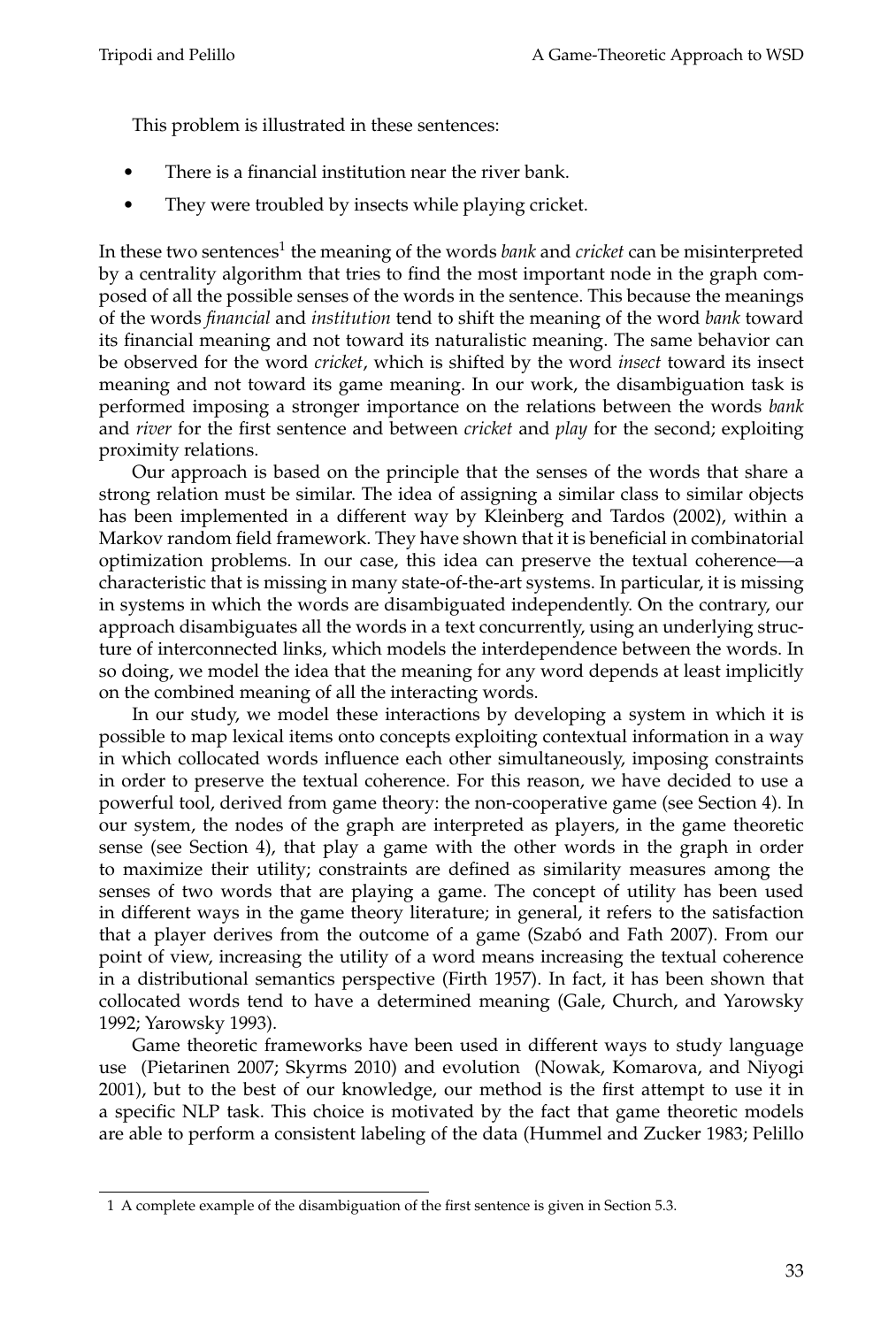1997), taking into account contextual information. These features are of great importance for an unsupervised or semi-supervised algorithm, which tries to perform a WSD task, because, by assumption, the sense of a word is given by the context in which it appears. Within a game theoretic framework we are able to cast the WSD problem as a continuous optimization problem, exploiting contextual information in a dynamic way. Furthermore, no supervision is required and the system can adapt easily to different contextual domains, which is exactly what is required for a WSD algorithm.

The additional reason for the use of a consistent labeling system relies on the fact that it is able to deal with *semantic drifts* (Curran, Murphy, and Scholz 2007). In fact, as shown in the two example sentences, concentrating the disambiguation task of a word on highly collocated words, taking into account proximity (or even syntactic) information, allows the meaning interpretation to be guided only towards senses that are strongly related to the word that has to be disambiguated.

In this article, we provide a detailed discussion about the motivation behind our approach and a full evaluation of our algorithm, comparing it with state-of-the-art systems in WSD tasks. In a previous work we used a similar algorithm in a semisupervised scenario (Tripodi, Pelillo, and Delmonte 2015), casting the WSD task as a graph transduction problem. Now we have extended that work, making the algorithm fully unsupervised. Furthermore, in this article we provide a complete evaluation of the algorithm extending our previous works (Tripodi and Pelillo 2015), exploiting proximity relations among words.

An important feature of our approach is that it is versatile. In fact, the method can adapt to different scenarios and to different tasks, and it is possible to use it as unsupervised or semi-supervised. The semi-supervised approach, presented in Tripodi, Pelillo, and Delmonte (2015), is a bootstrapping graph-based method, which propagates, over the graph, the information from labeled nodes to unlabeled. In this article, we also provide a new semi-supervised version of the approach, which can exploit the evidence from sense tagged corpora or the most frequent sense heuristic and does not require labeled nodes to propagate the labeling information.

We tested our approach on different data sets from WSD and entity-linking tasks in order to find the similarity measures that perform better, and evaluated our approach against unsupervised, semi-supervised, and supervised state-of-the-art systems. The results of this evaluation show that our method performs well and can be considered as a valid alternative to current models.

### **2. Related Work**

There are two major paradigms in WSD: supervised and knowledge-based. Supervised algorithms learn, from sense-labeled corpora, a computational model of the words of interest. Then, the obtained model is used to classify new instances of the same words. Knowledge-based algorithms perform the disambiguation task by using an existing lexical knowledge base, which usually is structured as a semantic network. Then, these approaches use graph algorithms to disambiguate the words of interest, based on the relations that these words' senses have in the network (Pilehvar and Navigli 2014).

A popular supervised WSD system, which has shown good performances in different WSD tasks, is *It Makes Sense*(Zhong and Ng 2010). It takes as input a text and for each content word (noun, verb, adjective, or adverb) outputs a list of possible senses ranked according to the likelihood of appearing in a determined context and extracted from a knowledge base. The training data used by this system are derived from SemCor (Miller et al. 1993), DSO (Ng and Lee 1996), and collected automatically exploiting parallel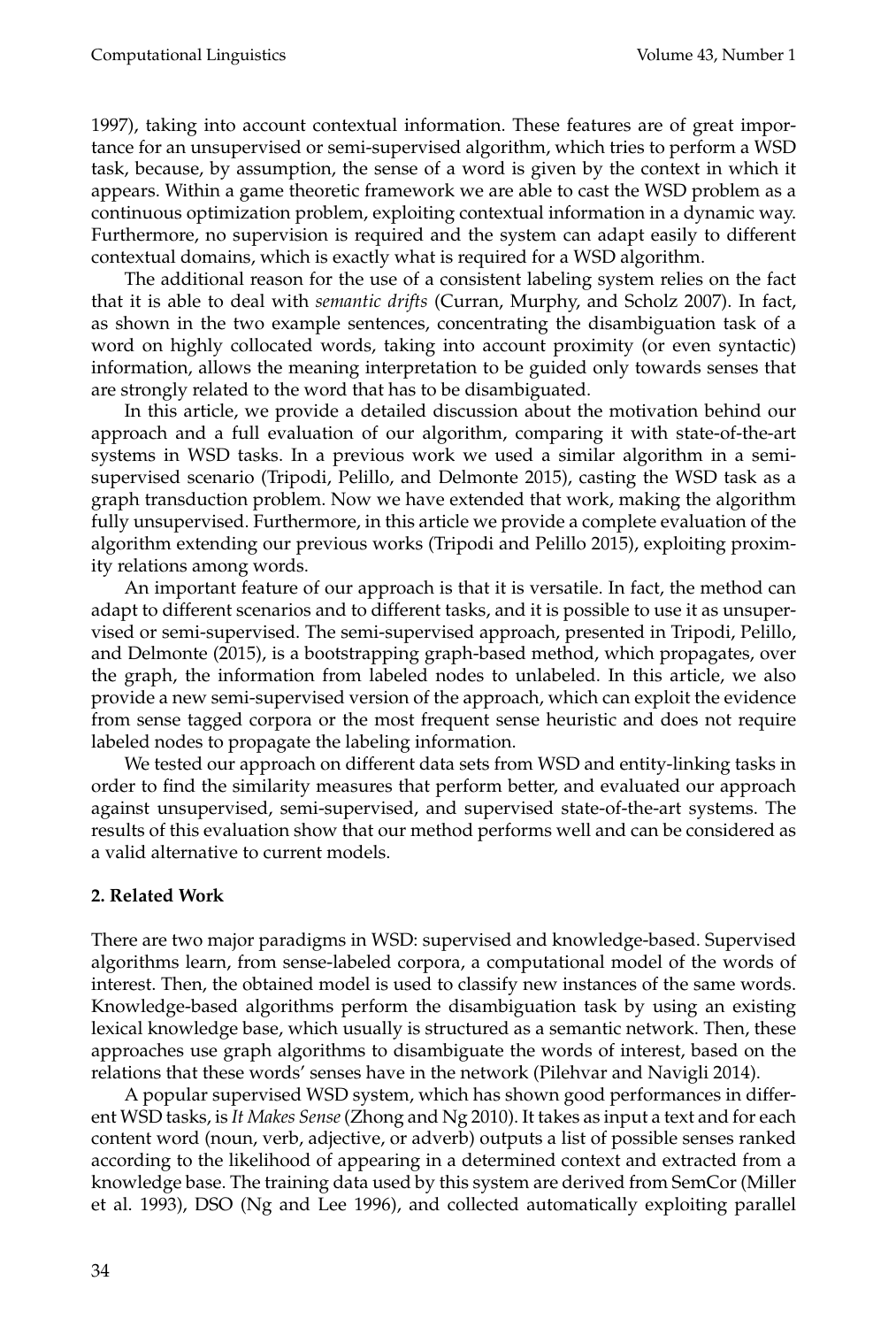corpora (Chan and Ng 2005). Its default classifier is LIBLINEAR<sup>2</sup> with a linear kernel and its default parameters.

Unsupervised and knowledge-based algorithms for WSD are attracting great attention from the research community. This is because supervised systems require training data, which are difficult to obtain. In fact, producing sense-tagged data is a timeconsuming process, which has to be carried out separately for each language of interest. Furthermore, as investigated by Yarowsky and Florian (2002), the performance of a supervised algorithm degrades substantially with an increase of sense entropy. **Sense entropy** refers to the distribution over the possible senses of a word, as seen in training data. Additionally, a supervised system has difficulty in adapting to different contexts, because it depends on prior knowledge, which makes the algorithm rigid; therefore, it cannot efficiently adapt to domain specific cases, when other optimal solutions may be available (Yarowsky and Florian 2002).

One of the most common heuristics that allows us to exploit sense tagged data such as SemCor (Miller et al. 1993) is the most frequent sense. It exploits the overall sense distribution for each word to be disambiguated, choosing the sense with the highest probability regardless of any other information. This simple procedure is very powerful in general domains but cannot handle senses with a low distribution, which can be found in specific domains.

With these observations in mind, Koeling et al. (2005) created three domain-specific corpora to evaluate WSD systems. They tested whether WSD algorithms are able to adapt to different contexts, comparing their results with the most frequent sense heuristic computed on general domains corpora. They used an unsupervised approach to obtain the most frequent sense for a specific domain (McCarthy et al. 2007) and demonstrated that their approach outperforms the most frequent sense heuristic derived from general domain and labeled data.

This heuristics for the unsupervised acquisition of the predominant sense of a word consists of collecting all the possible senses of a word and then in ranking these senses. The ranking is computed according to the information derived from a distributional thesaurus automatically produced from a large corpus and a semantic similarity measure derived from the sense inventory. Although the authors have demonstrated that this approach is able to outperform the most frequent sense heuristic computed on sense-tagged data on general domains, it is not easy to use it on real world applications, especially when the domain of the text to be disambiguated is not known in advance.

Other unsupervised and semi-supervised approaches, rather than computing the prevalent sense of a word, try to identify the actual sense of a word in a determined phrase, exploiting the information derived from its context. This is the case with traditional algorithms, which exploit the pairwise semantic similarity among a target word and the words in its context (Lesk 1986; Resnik 1995; Patwardhan, Banerjee, and Pedersen 2003). Our work could be considered as a continuation of this tradition, which tries to identify the intended meaning of a word given its context, using a new approach for the computation of the sense combinations.

Graph-based algorithms for WSD are gaining much attention in the NLP community. This is because graph theory is a powerful tool that can be used both for the organization of the contextual information and for the computation of the relations among word senses. It allows us to extract the structural properties of a text. Examples of this kind of approach construct a graph from all the senses of the words in a text and

<sup>2</sup> http://liblinear.bwaldvogel.de.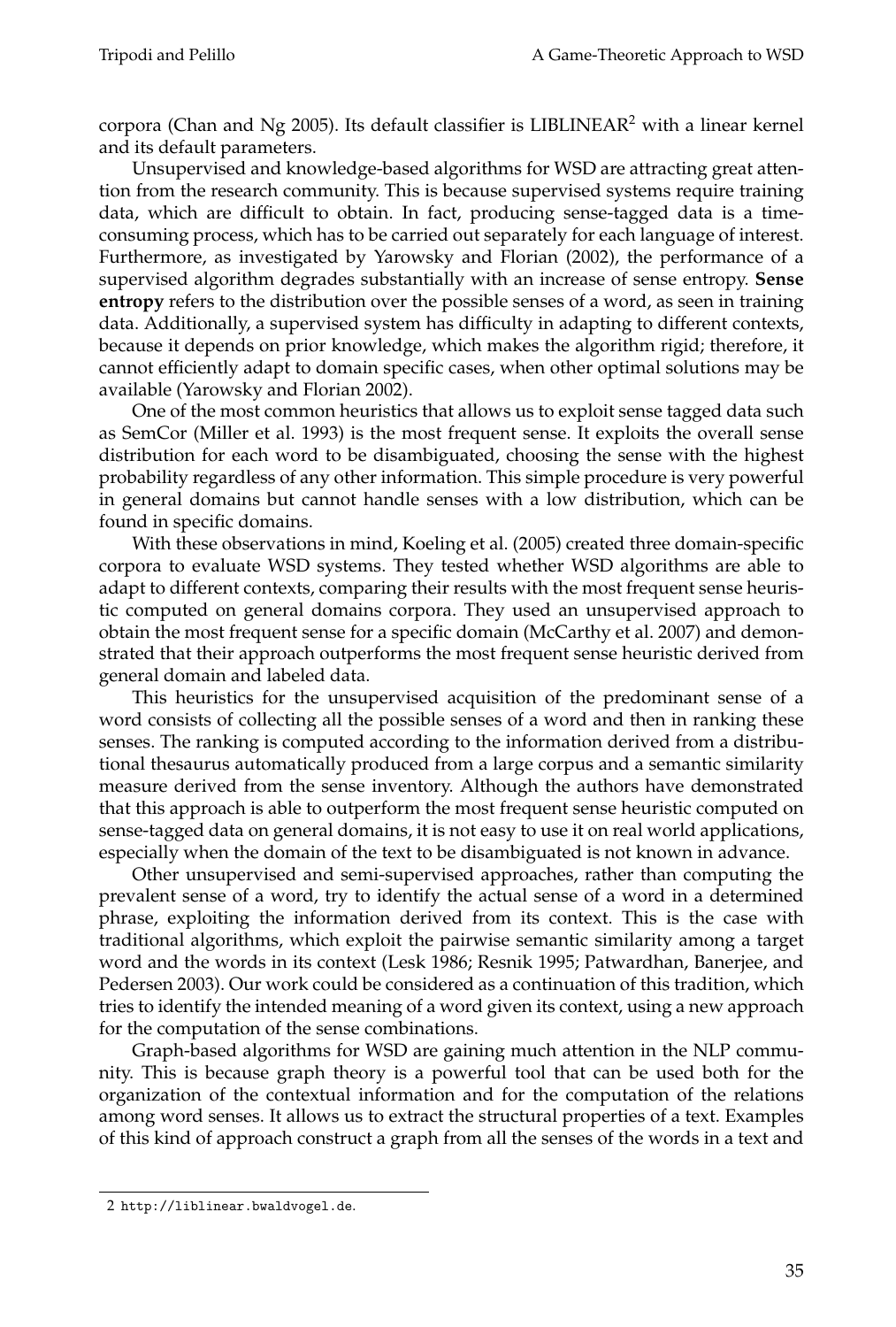then use connectivity measures in order to identify the most relevant word senses in the graph (Navigli and Lapata 2007; Sinha and Mihalcea 2007). Navigli and Lapata (2007) conducted an extensive analysis of graph connectivity measures for unsupervised WSD. Their approach uses a knowledge base, such as WordNet, to collect and organize all the possible senses of the words to be disambiguated in a graph structure, then uses the same resource to search for a path (of predefined length) between each pair of senses in the graph. Then, if it exists, it adds all the nodes and edges on this path to the graph. These measures analyze local and global properties of the graph. **Local measures**, such as degree centrality and eigenvector centrality, determine the degree of relevance of a single vertex. **Global properties**, such as compactness, graph entropy, and edge density, analyze the structure of the graph as a whole. The results of the study show that local measures outperform global measures and, in particular, that degree centrality and PageRank (Page et al. 1999) (which is a variant of the eigenvector centrality measure) achieve the best results.

PageRank (Page et al. 1999) is one of the most popular algorithms for WSD; in fact, it has been implemented in different ways by the research community (Haveliwala 2002; Mihalcea, Tarau, and Figa 2004; De Cao et al. 2010; Agirre, de Lacalle, and Soroa 2014). It represents the senses of the words in a text as nodes of a graph. It uses a knowledge base to collect the senses of the words in a text and represents them as nodes of a graph. The structure of this resource is used to connect each node with its related senses in a directed graph. The main idea of this algorithm is that whenever a link from a node to another exists, a vote is produced, increasing the rank of the voted node. It works by counting the number and quality of links to a node in order to determine an estimation of how important the node is in the network. The underlying assumption is that more important nodes are likely to receive more links from other nodes (Page et al. 1999). Exploiting this idea, the ranking of the nodes in the graph can be computed iteratively with the following equation:

$$
Pr = cMPr + (1 - c)v \tag{1}
$$

where *M* is the transition matrix of the graph, *v* is an  $N \times 1$  vector representing a probability distribution, and *c* is the so-called damping factor that represents the chance that the process stops, restarting from a random node. At the end of the process each word is associated with the most important concept related to it. One problem of this framework is that the labeling process is not assumed to be consistent.

One algorithm that tries to improve centrality algorithms is SUDOKU, introduced by Minion and Sainudiin (2014). It is an iterative approach, which simultaneously constructs the graph and disambiguates the words using a centrality function. It starts inserting the nodes corresponding to the senses of the words with low polysemy and iteratively inserting the more ambiguous words. The advantages of this method are that the use of small graphs, at the beginning of the process, reduces the complexity of the problem and that it can be used with different centrality measures.

Recently, a new model for WSD has been introduced, based on an undirected graphical model (Chaplot, Bhattacharyya, and Paranjape 2015). It approaches the WSD problem as a maximum a posteriori query on a Markov random field (Jordan and Weiss 2002). The graph is constructed using the content words of a sentence as nodes and connecting them with edges if they share a relation, determined using a dependency parser. The values that each node in the graphical model can take include the senses of the corresponding word. The senses are collected using a knowledge base and weighted using a probability distribution based on the frequency of the senses in the knowledge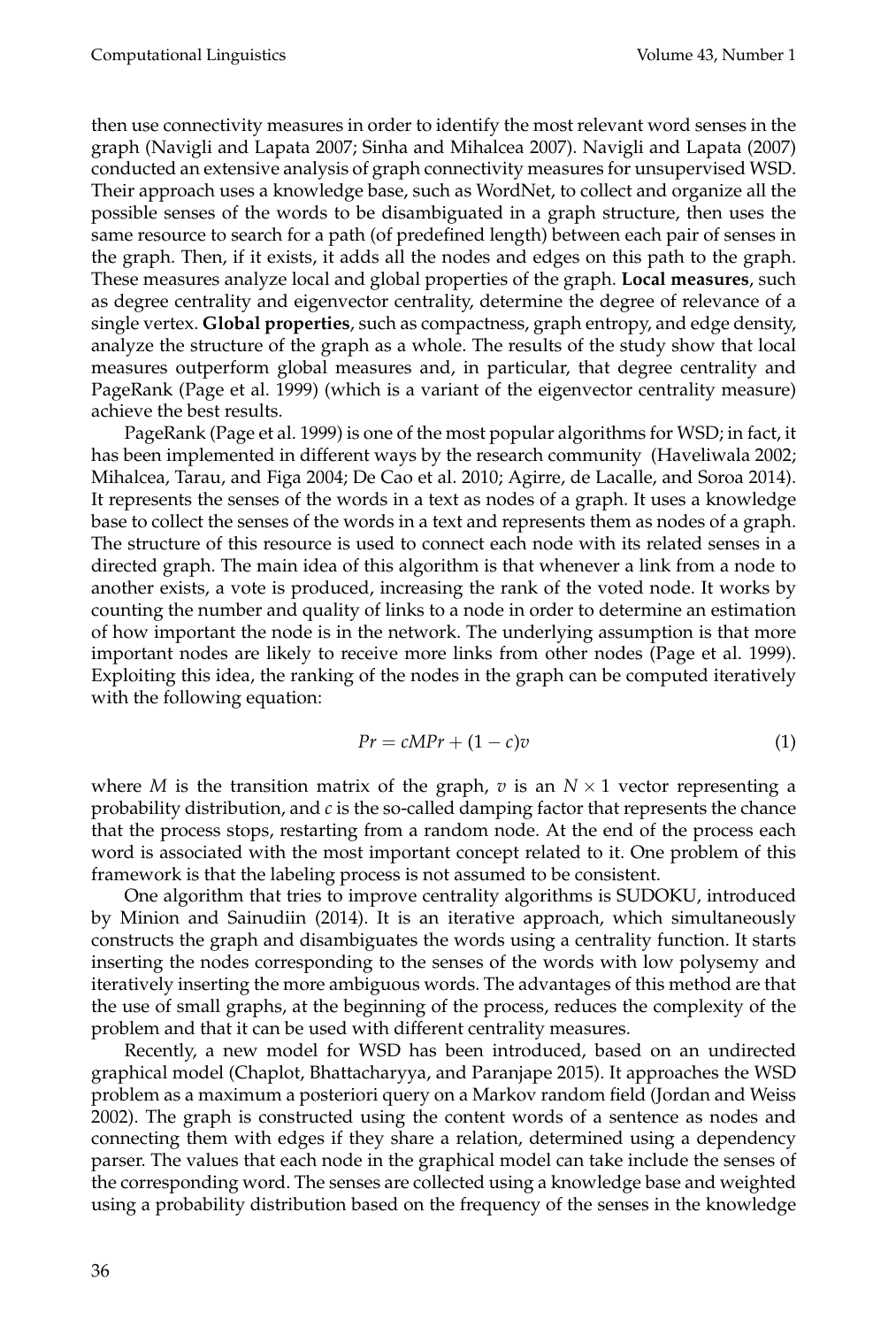base. Furthermore, the senses between two related words are weighted using a similarity measure. The goal of this approach is to maximize the joint probability of the senses of all the words in the sentence, given the dependency structure of the sentences, the frequency of the senses, and the similarity among them.

A new graph-based, semi-supervised approach introduced to deal with multilingual WSD (Navigli and Ponzetto 2012b) and entity inking problems is Babelfy (Moro, Raganato, and Navigli 2014). Multilingual WSD is an important task because traditional WSD algorithms and resources are focused on English language. It exploits the information from large multilingual knowledge, such as BabelNet (Navigli and Ponzetto 2012a), to perform this task. Entity linking consists of disambiguating the named entities in a text and in finding the appropriate resources in an ontology, which correspond to the specific entities mentioned in a text. Babelfy creates the semantic signature of each word to be disambiguated, which consists of collecting, from a semantic network, all the nodes related to a particular concept, exploiting the global structure of the network. This process leads to the construction of a graph-based representation of the whole text. It then applies Random Walk with Restart (Tong, Faloutsos, and Pan 2006) to find the most important nodes in the network, solving the WSD problem.

Approaches that are more similar to ours in the formulation of the problem have been described by Araujo (2007). The author reviewed the literature devoted to the application of different evolutionary algorithms to several aspects of NLP: syntactical analysis, grammar induction, machine translation, text summarization, semantic analysis, document clustering, and classification. Basically, these approaches are search and optimization methods inspired by biological evolution principles. A specific evolutionary approach for WSD has been introduced by Menai (2014). It uses genetic algorithms (Holland 1975) and memetic algorithms (Moscato 1989) in order to improve the performances of a *gloss-based* method. It assumes that there is a population of individuals, represented by all the senses of the words to be disambiguated, and that there is a selection process, which selects the best candidates in the population. The selection process is defined as a sense similarity function, which gives a higher score to candidates with specific features, increasing their *fitness* to the detriment of the other population members. This process is repeated until the *fitness* level of the population regularizes and at the end the candidates with higher *fitness* are selected as solutions of the problem. Another approach, which addresses the disambiguation problem in terms of space search, is GETALP (Schwab et al. 2013). This uses an Ant Colony algorithm to find the best path in the weighted graph constructed, measuring the similarity of all the senses in a text and assigning to each word to be disambiguated the sense corresponding to the node in this path.

These methods are similar to our study in the formulation of the problem; the main difference is that our approach is defined in terms of evolutionary game theory. As we show in the next section, this approach ensures that the final labeling of the data is consistent and that the solution of the problem is always found. In fact, our system always converges to the nearest Nash equilibrium from which the dynamics have been started.

### **3. Word Sense Disambiguation as a Consistent Labeling Problem**

WSD can be interpreted as a sense-labeling task (Navigli 2009), which consists in assigning a sense label to a target word. As a labeling problem we need an algorithm, which performs this task in a consistent way, taking into account the context in which the target word occurs. Following this observation, we can formulate the WSD task as a constraint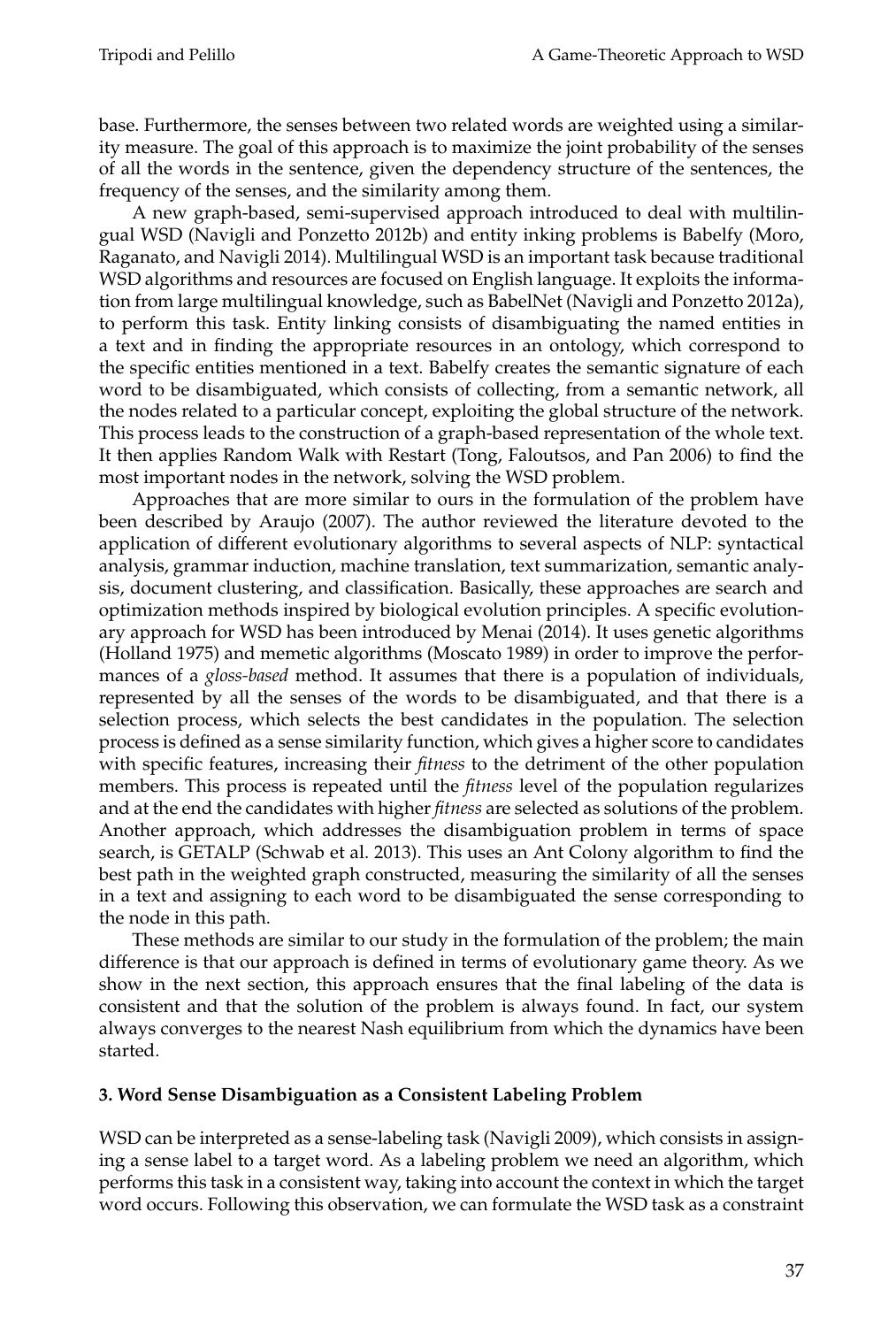satisfaction problem (Tsang 1995) in which the labeling process has to satisfy some constraints in order to be consistent. This approach gives us the possibility not only to exploit the contextual information of a word but also to find the most appropriate sense association for the target word and the words in its context. This is the most important contribution of our work, which distinguishes it from existing WSD algorithms. In fact, in some cases using only contextual information without the imposition of constraints can lead to inconsistencies in the assignment of senses to related words.

As an illustrative example we can consider a binary constraint satisfaction problem, which is defined by a set of variables representing the elements of the problem and a set of binary constraints representing the relationships among variables. The problem is considered solved if there is a solution that satisfies all the constraints. This setting can be described in a formal manner as a triple  $(V, D, R)$ , where  $V = \{v_1, ..., v_n\}$  is the set of variables;  $D = \{D_{v_1},...,D_{v_n}\}$  is the set of domains for each variable, each  $D_{v_i}$  denoting a finite set of possible values for variable  $v_i$ ; and  $R=\{R_{ij}| R_{ij}\subseteq D_{v_i}\times D_{v_j}\}$  is a set of binary constraints where  $R_{ij}$  describe a set of compatible pairs of values for the variables  $v_i$  and  $v_j$ . *R* can be defined as a binary matrix of size  $p \times q$  where  $p$  and  $q$  are the cardinalities of domains and variables, respectively. Each element of the binary matrix  $R_{ij}(\lambda, \lambda') = 1$ indicates if the assignment  $v_i = \lambda$  is compatible with the assignment  $v_j = \lambda'$ . *R* is used to impose constraints on the labeling so that each label assignment is consistent.

This binary case assumes that the constraints are completely violated or completely respected, which is restrictive; it is more appropriate, in many real-world cases, to have a weight that expresses the level of confidence about a particular assignment (Hummel and Zucker 1983). This notion of consistency has been shown to be related to the Nash equilibrium concept in game theory (Miller and Zucker 1991). We have adopted this method to approach the WSD task in order to perform a consistent labeling of the data. In our case, we can consider variables as words, labels as word senses, and compatibility coefficients as similarity values among two word senses. To explain how the Nash equilibria are computed we need to introduce basic notions of game theory in the following section.

# **4. Game Theory**

In this section, we briefly introduce the basic concepts of classical game theory and evolutionary game theory that we used in our framework; for a more detailed analysis of these topics, the reader is referred to Weibull (1997), Leyton-Brown and Shoham (2008), and Sandholm (2010).

# **4.1 Classical Game Theory**

Game theory provides predictive power in interactive decision situations. It was introduced by Von Neumann and Morgenstern (1944) in order to develop a mathematical framework able to model the essentials of decision-making in interactive situations. In its normal form representation (which is the one we use in this article) it consists of a finite set of players  $I = \{1, ..., n\}$ , a set of pure strategies for each player  $S_i = \{s_1, ..., s_m\}$ , and a utility function  $u_i : S_1 \times ... \times S_n \to \mathbb{R}$ , which associates strategies to payoffs. Each player can adopt a strategy in order to play a game; and the utility function depends on the combination of strategies played at the same time by the players involved in the game, not just on the strategy chosen by a single player. An important assumption in game theory is that the players are rational and try to maximize the value of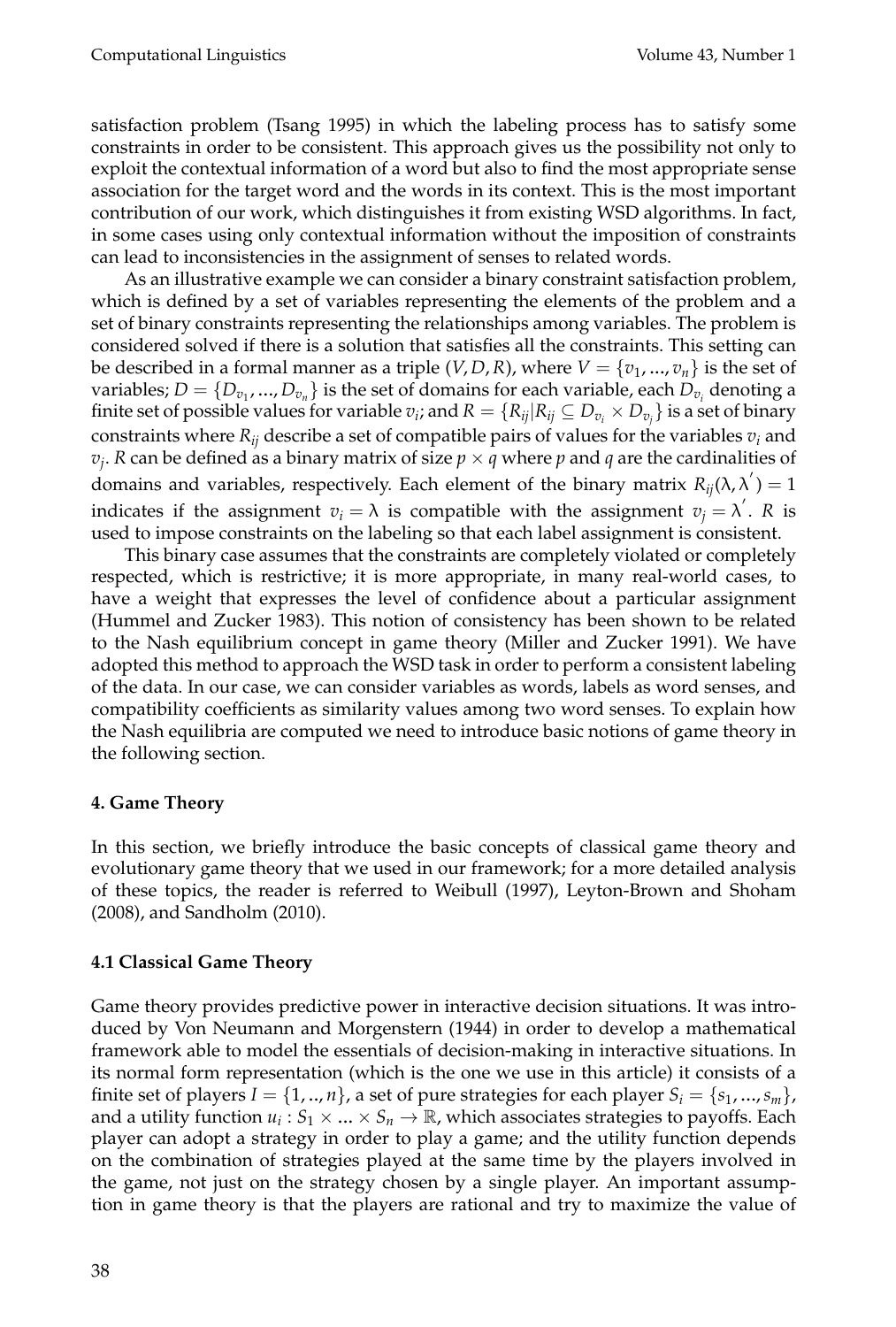*ui* ; Furthermore, in **non-cooperative games** the players choose their strategies independently, considering what the other players can play and try to find the best strategy profile to use in a game.

A strategy *s* ∗ *i* is said to be *dominant* if and only if:

$$
u_i(s_i^*, s_{-i}) > u_i(s_i, s_{-i}), \forall s_{-i} \in S_{-i}
$$
 (2)

where *S*−*<sup>i</sup>* represents all strategy sets other than player *i*'s.

As an example, we can consider the famous *Prisoner's Dilemma*, whose payoff matrix is shown in Table 1. Each cell of the matrix represents a strategy profile, where the first number represents the payoff of *Player 1* (*P*<sup>1</sup> ) and the second is the payoff of *Player 2*  $(P_2)$ , when both players use the strategy associated with a specific cell.  $P_1$  is called the **row player** because it selects its strategy according to the rows of the payoff matrix, and *P*2 is called the **column player** because it selects its strategy according to the columns of the payoff matrix. In this game the strategy *confess* is a *dominant strategy* for both players and this strategy combination is the *Nash equilibrium* of the game.

Nash equilibria represent the key concept of game theory and can be defined as those strategy profiles in which each strategy is a best response to the strategy of the co-player and no player has the incentive to unilaterally deviate from their decision, because there is no way to do better.

In many games, the players can also play **mixed strategies**, which are probability distributions over their pure strategies. Within this setting, the players choose a strategy with a certain pre-assigned probability. A mixed strategy set can be defined as a vector  $x = (x_1, \ldots, x_m)$ , where *m* is the number of pure strategies and each component  $x_h$ denotes the probability that player *i* chooses its *h*th pure strategy. For each player, the strategy set is defined as a standard simplex:

$$
\Delta = \left\{ x \in \mathbb{R}^n : \sum_{h=1}^m x_h = 1, \text{ and } x_h \ge 0 \text{ for all } h \in x \right\}
$$
 (3)

Each mixed strategy corresponds to a point on the simplex and its corners correspond to pure strategies.

In a *two-player game* we can define a strategy profile as a pair  $(p, q)$  where  $p \in \Delta_i$  and  $q \in \Delta_j$ . The expected payoff for this strategy profile is computed as follows:  $u_i(p,q) = p \cdot q$  $A_i$ *q* and  $u_j(p,q) = q \cdot A_j p$ , where  $A_i$  and  $A_j$  are the payoff matrices of player *i* and player *j*, respectively. The Nash equilibrium is computed in mixed strategies in the same way as pure strategies. It is represented by a pair of strategies such that each is a best response to the other. The only difference is that, in this setting, the strategies are probabilities and must be computed considering the payoff matrix of each player.

| Table 1<br>The Prisoner's Dilemma.      |                       |  |
|-----------------------------------------|-----------------------|--|
| $P_1 \backslash P_2$                    | confess don't confess |  |
| confess $-5,-5$<br>$don't confess -6,0$ | $0,-6$<br>$-1,-1$     |  |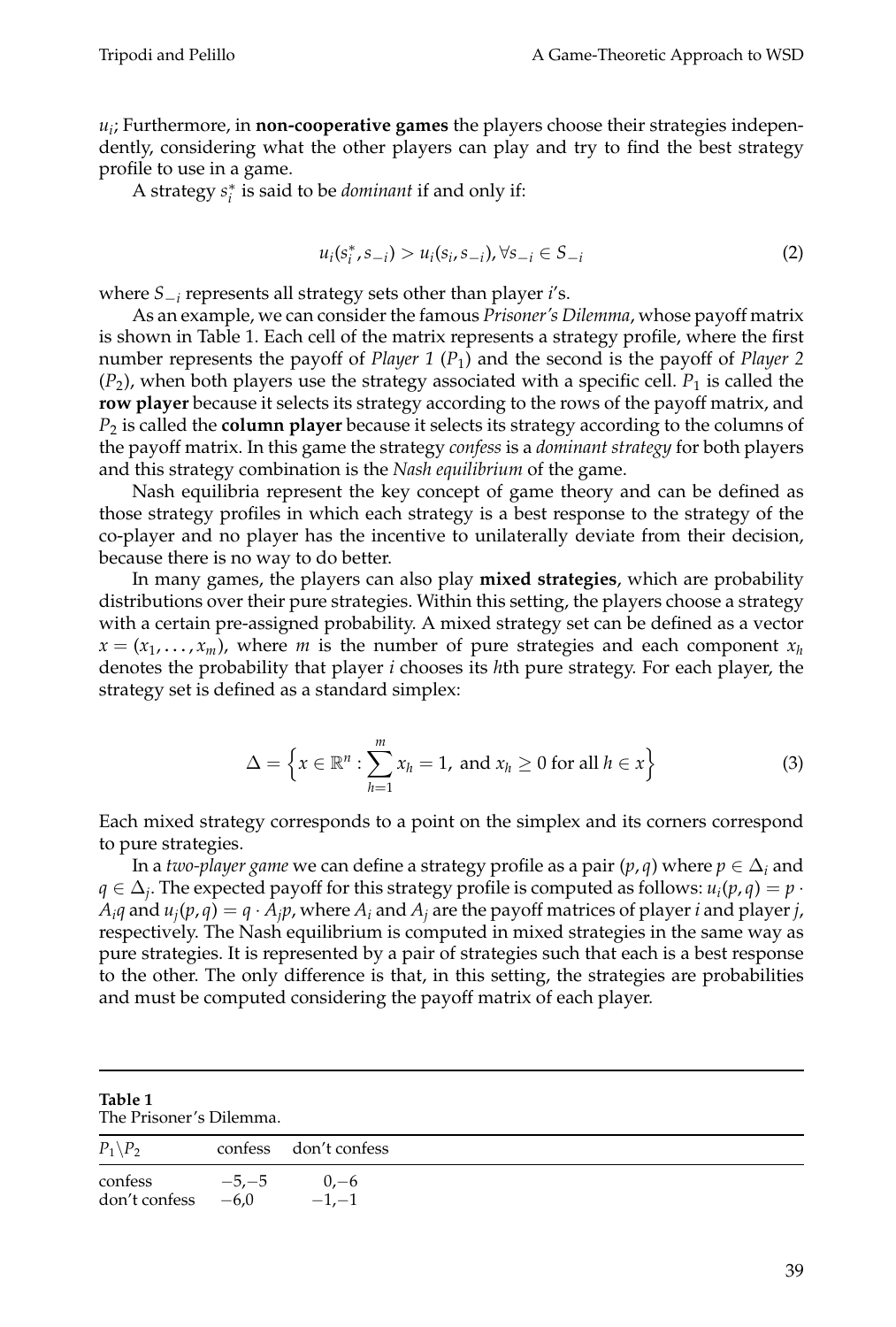A game theoretic framework can be considered as a solid tool in decision-making situations because a fundamental theorem by Nash (1951) states that any normal-form game has at least one mixed Nash equilibrium, which can be used as the solution of the decision problem.

## **4.2 Evolutionary Game Theory**

Evolutionary game theory was introduced by Smith and Price (1973), overcoming some limitations of traditional game theory, such as the hyper-rationality imposed on the players. In fact, in real-life situations the players choose a strategy according to heuristics or social norms (Szabó and Fath 2007). It has been introduced in biology to explain the evolution of species. In this context, strategies correspond to phenotypes (traits or behaviors), payoffs correspond to offspring, allowing players with a high actual payoff (obtained thanks to their phenotype) to be more prevalent in the population. This formulation explains natural selection choices among alternative phenotypes based on their utility function. This aspect can be linked to rational choice theory, in which players make a choice that maximizes their utility, balancing cost against benefits (Okasha and Binmore 2012).

This intuition introduces an **inductive learning** process, in which we have a population of agents who play games repeatedly with their neighbors. The players at each iteration update their beliefs on the state of the game and choose their strategy according to what has been effective and what has not in previous games. The strategy space of each player *i* is defined as a mixed strategy profile *x<sup>i</sup>* , as defined in the previous section, which lives in the mixed strategy space of the game, given by the Cartesian product:

$$
\Theta = \times_{i \in I} \Delta_i \tag{4}
$$

The expected payoff of a pure strategy  $e^h$  in a single game is calculated as in mixed strategies. The difference in evolutionary game theory is that a player can play the game with all other players, obtaining a final payoff, which is the sum of all the partial payoffs obtained during the single games. We have that the payoff relative to a single strategy is:  $u_i(e_i^h) = \sum_{j=1}^n (A_{ij}x_j)_h$ . The average payoff  $u_i(x) = \sum_{j=1}^n x_i^T A_{ij}x_j$ , where n is the number of players with whom the games are played and  $A_{ij}$  is the payoff matrix between players *i* and *j*. Another important characteristic of evolutionary game theory is that the games are played repeatedly. In fact, at each iteration a player can update their strategy space according to the payoffs gained during the games. They can allocate more probability to the strategies with high payoff until an equilibrium is reached. In order to find those states that correspond to the Nash equilibria of the games, the replicator dynamic equation is used (Taylor and Jonker 1978):

$$
\dot{x} = [u(e^h, x) - u(x, x)] \cdot x^h \,\forall h \in x \tag{5}
$$

which allows better than average strategies (best replies) to grow at each iteration.

The following theorem states that with Equation (5) it is always possible to find the Nash equilibria of the games (see Weibull [1997] for the proof).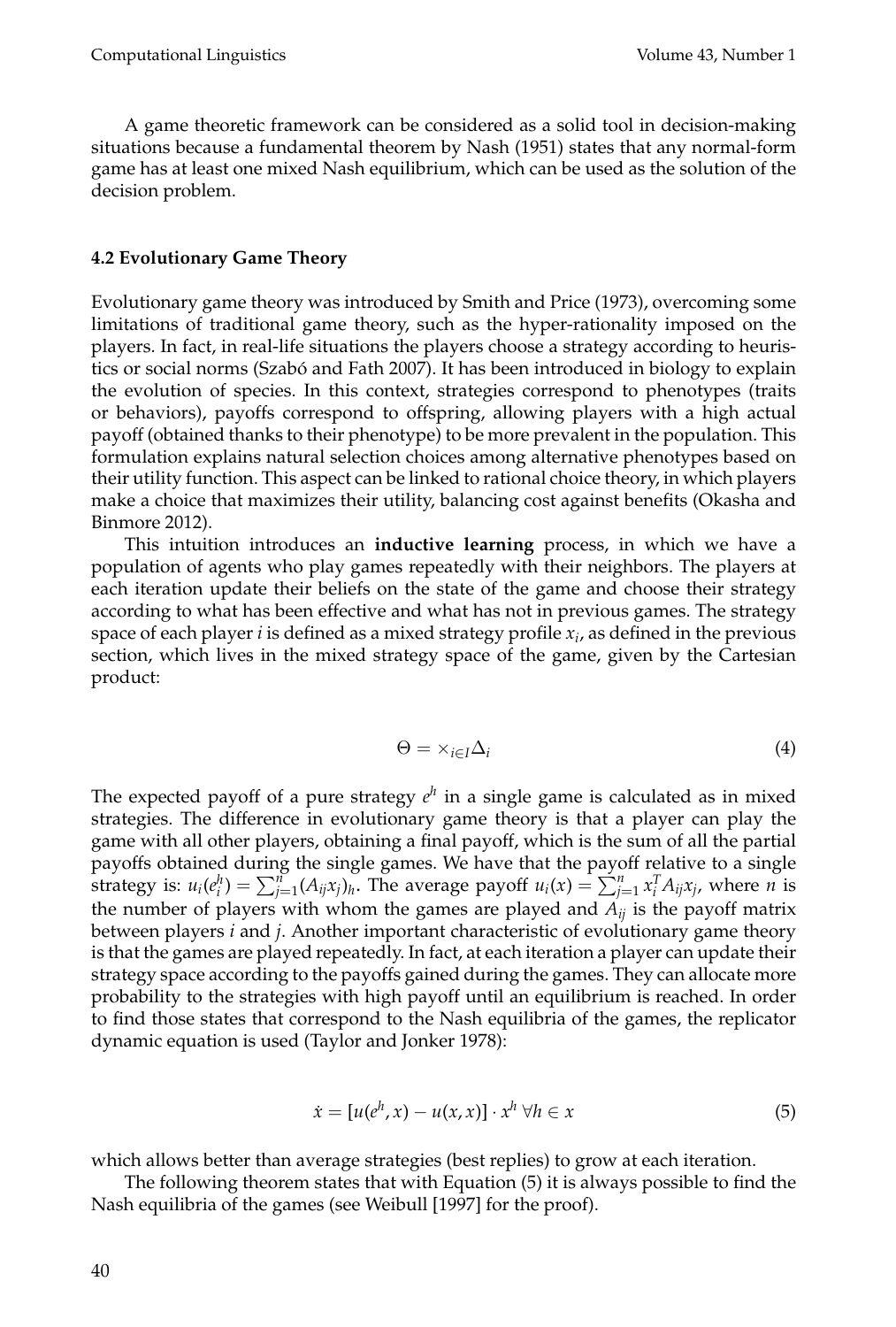#### **Theorem 1**

A point  $x \in \Theta$  is the limit of a trajectory of Equation (5) starting from the interior of  $\Theta$  if and only if *x* is a Nash equilibrium. Further, if point  $x \in \Theta$  is a strict Nash equilibrium, then it is asymptotically stable, additionally implying that the trajectories starting from all nearby states converge to *x*.

As in Erdem and Pelillo (2012), we used the discrete time version of the replicator dynamic equation for the experiments of this article:

$$
x^{h}(t+1) = x^{h}(t)\frac{u(e^{h},x)}{u(x,x)} \,\forall h \in S
$$
\n
$$
(6)
$$

where, at each time step *t*, the players update their strategies according to the strategic environment until the system converges and the Nash equilibria are met. In classical evolutionary game theory these dynamics describe a stochastic evolutionary process in which the agents adapt their behaviors to the environment.

For example, if we analyze the Prisoner's Dilemma within the evolutionary game theory framework, we can see that the cooperative strategy (*do not confess*) tends to emerge as an equilibrium of the game and this is the best situation for both players, because this strategy gives a higher payoff than the defect strategy (*confess*), which is the equilibrium in the classical game theory framework. In fact, if the players play the game shown in Table 1 repeatedly and randomize their decisions in each game, assigning at the beginning a normal distribution to their strategies, their payoffs  $u(x_{pi})$  can be computed as follows:

$$
u(x_{p1}) = A_{p1}x_{p2} = \begin{pmatrix} -5 & 0\\ -6 & -1 \end{pmatrix} \begin{pmatrix} 0.5\\ 0.5 \end{pmatrix} = \begin{pmatrix} -2.5\\ -3.5 \end{pmatrix}
$$

$$
u(x_{p2}) = A_{p2}^T x_{p1} = \begin{pmatrix} -5 & -6\\ 0 & -1 \end{pmatrix}^T \begin{pmatrix} 0.5\\ 0.5 \end{pmatrix} = \begin{pmatrix} -2.5\\ -3.5 \end{pmatrix}
$$

where *T* is the transpose operator required for *P*<sup>2</sup> , which chooses its strategies according to the columns of the matrix in Table 1. This operation makes the matrices  $A_{p1}$  and  $A_{p2}$ identical and for this reason in this case the distinction among the two players is not required because they get the same payoffs. Now we can compute the strategy space of a player at time  $t + 1$  according to Equation (5):

$$
x_1: -1.25/-3 = 0.42
$$
  

$$
x_2: -1.75/-3 = 0.58
$$

The game is played with the new strategy spaces until the system converges—that is, when the difference among the payoffs at time *t<sup>n</sup>* and *tn*−<sup>1</sup> is under a small threshold. In Figure 1 we can see how the *cooperate strategy* increases over time, reaching a stationary point, which corresponds to the equilibrium of the game.

### **5. WSD Games**

In this section we describe how the WSD games are formulated. We assume that each player *i* ∈ *I* that participates in the games is a particular word in a text and that each strategy is a particular word sense. The players can choose a determined strategy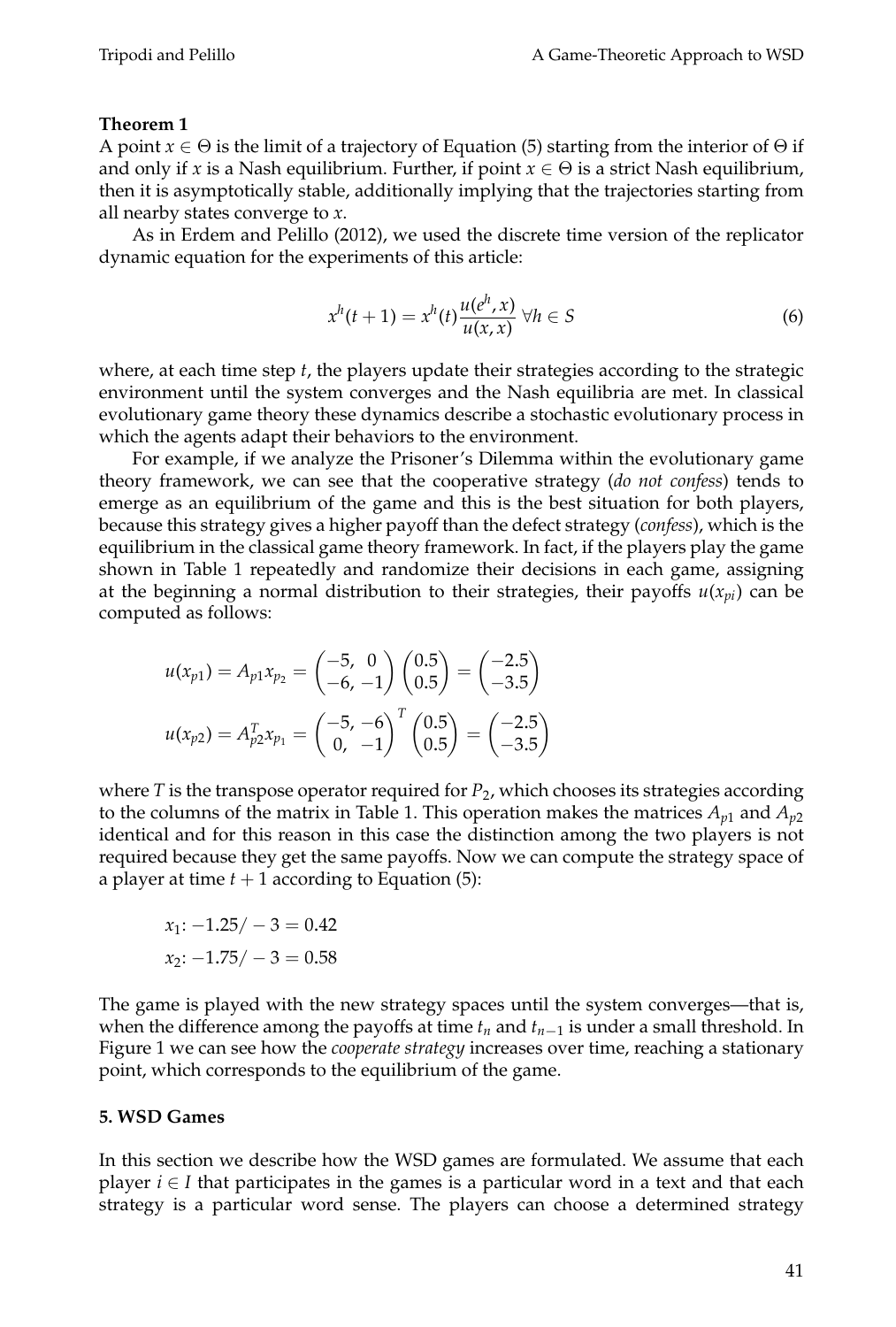



among the set of strategies  $S_i = \{1, ..., c\}$ , each expressing a certain hypothesis about its membership in a class and *c* being the total number of classes available. We consider *S<sup>i</sup>* as the mixed strategy for player *i* as described in Section 4. The games are played between two similar words, *i* and *j*, imposing only pairwise interaction between them. The payoff matrix *Zij* of a single game is defined as a sense similarity matrix between the senses of word *i* and word *j*. The payoff function for each word is additively separable and is computed as described in Section 4.2.

Formulating the problem in this way we can apply Equation (6) to compute the equilibrium state of the system, which corresponds to a consistent labeling of the data. In fact, once stability is reached, all players play the strategy with the highest payoff. Each player arrives at this state not only considering its own strategies but also the strategies that its co-players are playing. For each player  $i \in I$  is chosen the strategy with the highest probability when the system converges (see Equation (7)).

$$
\phi_i = \underset{h=1,\ldots,c}{\arg \max} \, x_{ih} \tag{7}
$$

In our framework, a word is not disambiguated only if it is not able to update its strategy space. This can happen when the player's strategy space is initialized with a uniform distribution and either its payoff matrices have only zero entries (i.e., when its senses are not similar to the senses of the co-players), or it is not connected with other nodes in the graph. The former assumption depends on the semantic measures used to calculate the payoffs (see Section 5.2.2); experimentally, we noticed that it does not happen frequently. The latter assumption can happen when a word is not present in a determined corpus. It can be avoided using query expansion techniques or connecting the disconnected node with nodes in its neighborhood, exploiting proximity relations (see Section 5.1.1). With Equation (7), it is guaranteed that at the end of the process each word is mapped to exactly one sense. Experimentally, we noticed that when a word is able to update its strategy space, it is not the case that two strategies in it have the same probability.

### **5.1 Implementation of the WSD Games**

In order to run our algorithm, we need the network that models the interactions among the players, the strategy space of the game, and the payoff matrices. We adopted the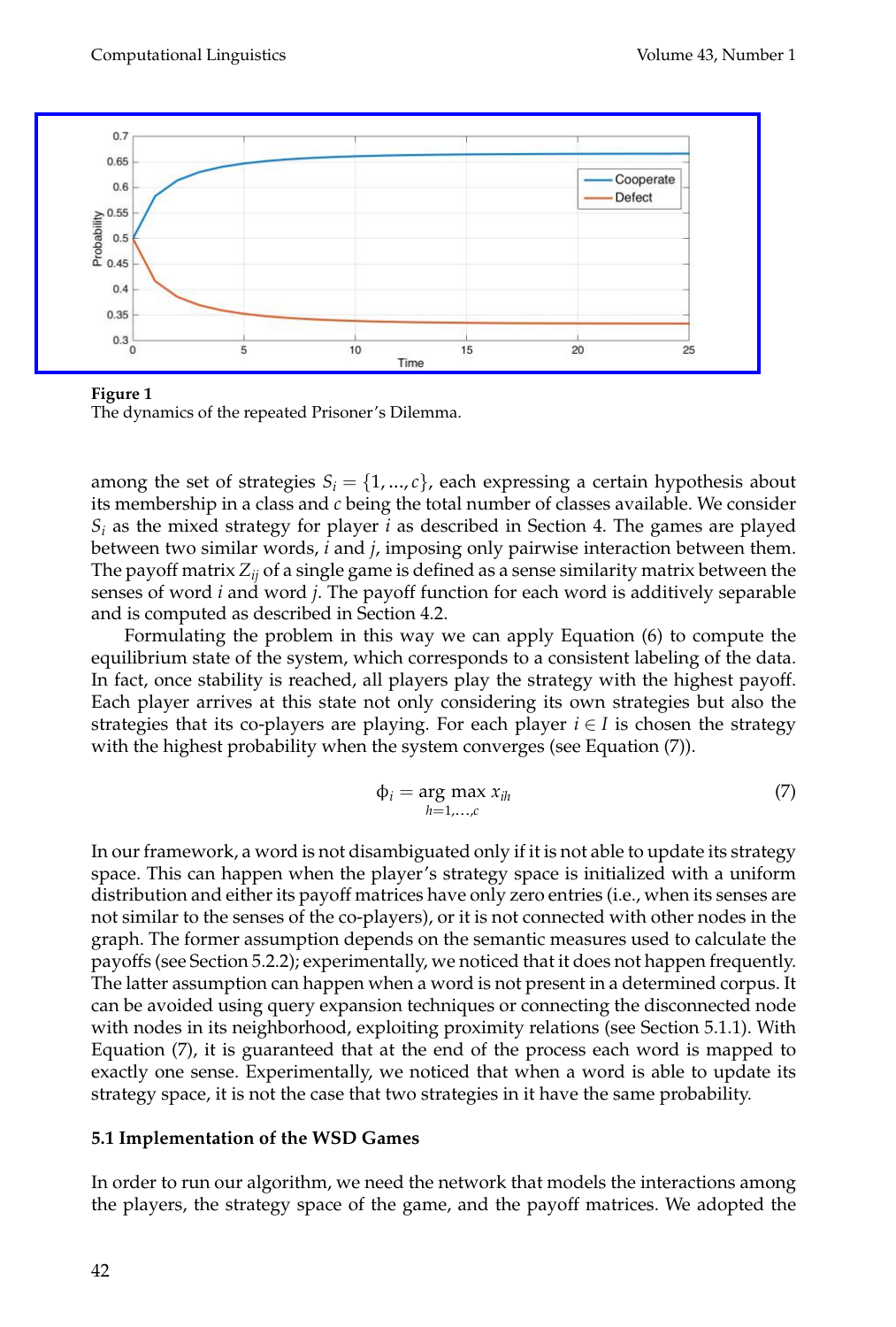following steps in order to model the data required by our framework and, specifically, for each text to be disambiguated we:

- Extract from the text the list of words *I* that have an entry in a lexical database
- r compute from *I* the word similarity matrix *W* in which are stored the pairwise similarities among each word with the others and represents the players' interactions
- r increase the weights between two words that share a proximity relation
- extract from *I* the list *C* of all the possible senses that represent the strategy space of the system
- r assign for each word in *I* a probability distribution over the senses in *C* creating for each player a probability distribution over the possible strategies
- r compute the sense similarity matrix *Z* among each pair of senses in *C*, which is then used to compute the partial payoff matrices of each game
- apply the replicator dynamics equation in order to compute the Nash equilibria of the games and
- assign to each word  $i \in I$  a strategy  $s \in C$

These steps are described in the following sections. In Section 5.1.1 we describe the graph construction procedure that we used in order to model the geometry of the data. In Section 5.1.2 we explain how we implement the strategy space of the game that allows each player to choose from a predetermined number of strategies. In Section 5.1.3 we describe how we compute the sense similarity matrix and how it is used to create the partial payoff matrices of the games. Finally, in Section 5.1.4 we describe the system dynamics.

*5.1.1 Graph Construction.* In our study, we modeled the geometry of the data as a graph. The nodes of the graph correspond to the words of a text, which have an entry in a lexical database. We denote the words by  $I = \{i_j\}_{j=1}^N$ , where  $i_j$  is the *j*th word and *N* is the total number of words retrieved. From *I* we construct an *N* × *N* similarity matrix *W* where each element  $w_{ii}$  is the similarity value assigned by a similarity function to the words *i* and *j*. *W* can be exploited as a useful tool for graph-based algorithms because it is treatable as a weighted adjacency matrix of a weighted graph.

A crucial factor for the graph construction is the choice of the similarity measure,  $\sin(\cdot, \cdot) \rightarrow \mathbb{R}$  to weight the edges of the graph. In our experiments, we used similarity measures, which compute the strength of co-occurrence between any two words *i<sup>i</sup>* and *i<sup>j</sup>* .

$$
w_{ij} = sim(i_i, i_j) \,\forall i, j \in I : i \neq j \tag{8}
$$

This choice is motivated by the fact that collocated words tend to have determined meanings (Gale, Church, and Yarowsky 1992; Yarowsky 1993), and also because the computation of these similarities can be obtained easily. In fact, it only required a corpus in order to compute a vast range of similarity measures. Furthermore, large corpora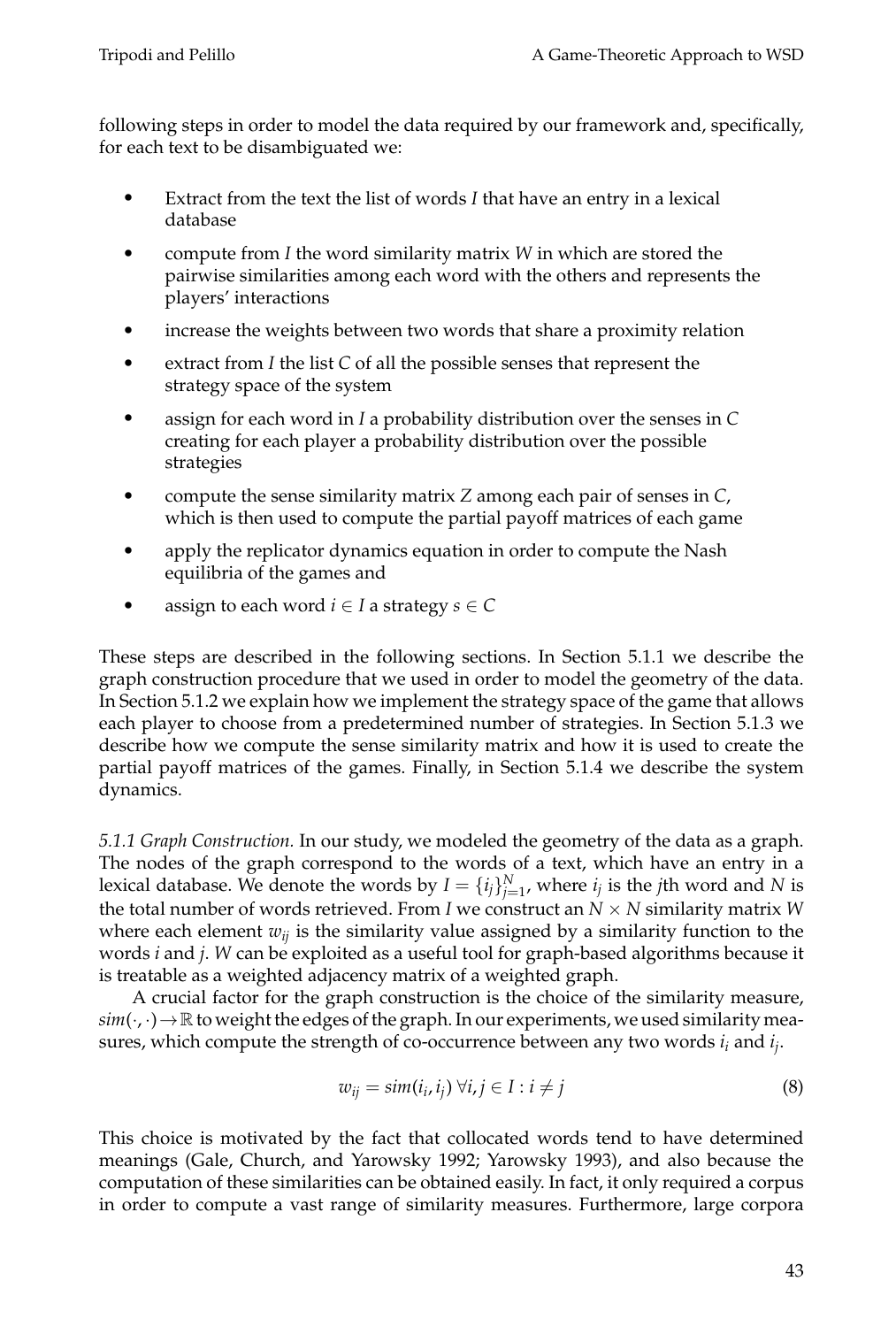such as the BNC corpus (Leech 1992) and the Google Web 1T corpus (Brants and Franz 2006) are freely available and extensively used by the research community.

In some cases, it is possible that some target words are not present in the reference corpus, because of different text segmentation techniques or spelling differences. In this case, we use query expansion techniques in order to find an appropriate substitute (Carpineto and Romano 2012). Specifically, we use WordNet to find alternative lexicalizations of a lemma, choosing the one that co-occurs more frequently with the words in its context.

The information obtained from an association measure can be enriched by taking into account the proximity of the words in the text (or the syntactic structure of the sentence). The first task can be achieved augmenting the similarities among a target word and the *n* words that appear on its right and on its left, where *n* is a parameter that with small values can capture fixed expressions and with large values can detect semantic concepts (Fkih and Omri 2012). The second task can be achieved using a dependency parser to obtain the syntactical relations among the words in the target sentence, but this approach is not used in this article. In this way, the system is able to exploit local and global cues, mixing together the *one sense per discourse* (Kelly and Stone 1975) and the *one sense per collocation* (Yarowsky 1993) hypotheses.

We are not interested in all the relations in the sentence but we focus only on relations among target words. The use of a dependency/proximity structure makes the graph reflect the structure of the sentence and the use of a distributional approach allows us to exploit the relations of semantically correlated words. This is particularly useful when the proximity information is poor—for example, when it connects words to auxiliary or modal verbs. Furthermore, these operations ensure that there are no disconnected nodes in the graph.

*5.1.2 Strategy Space Implementation.* The strategy space of the game is created using a knowledge base to collect the sense inventories  $M_i = \{1, \ldots, m_i\}$  of each word in a text, where  $m_i$  is the number of senses associated with word *i*. Then we create the list  $C =$  $(1, \ldots, c)$  of all the unique concepts in the sense inventories, which correspond to the space of the game.

With this information, we can define the strategy space *S* of the game in matrix form as:

$$
s_{i1} \ s_{i2} \ \cdots \ s_{ic}
$$
  
\n
$$
\vdots \ \vdots \ \cdots \ \vdots
$$
  
\n
$$
s_{n1} \ s_{n2} \ \cdots \ s_{nc}
$$

where each row corresponds to the mixed strategy space of a player and each column corresponds to a specific sense. Each component *sih* denotes the probability that the player chooses to play its *h*th pure strategy among all the strategies in its strategy profile, as described in Section 4. The initialization of each mixed strategy space can either be uniform or take into account information from sense-labeled corpora.

*5.1.3 The Payoff Matrices.* We encoded the payoff matrix of a WSD game as a sense similarity matrix among all the senses in the strategy spaces of the game. In this way, the higher the similarity among the senses of two words, the higher the incentive for a word to choose that sense, and play the strategy associated with it.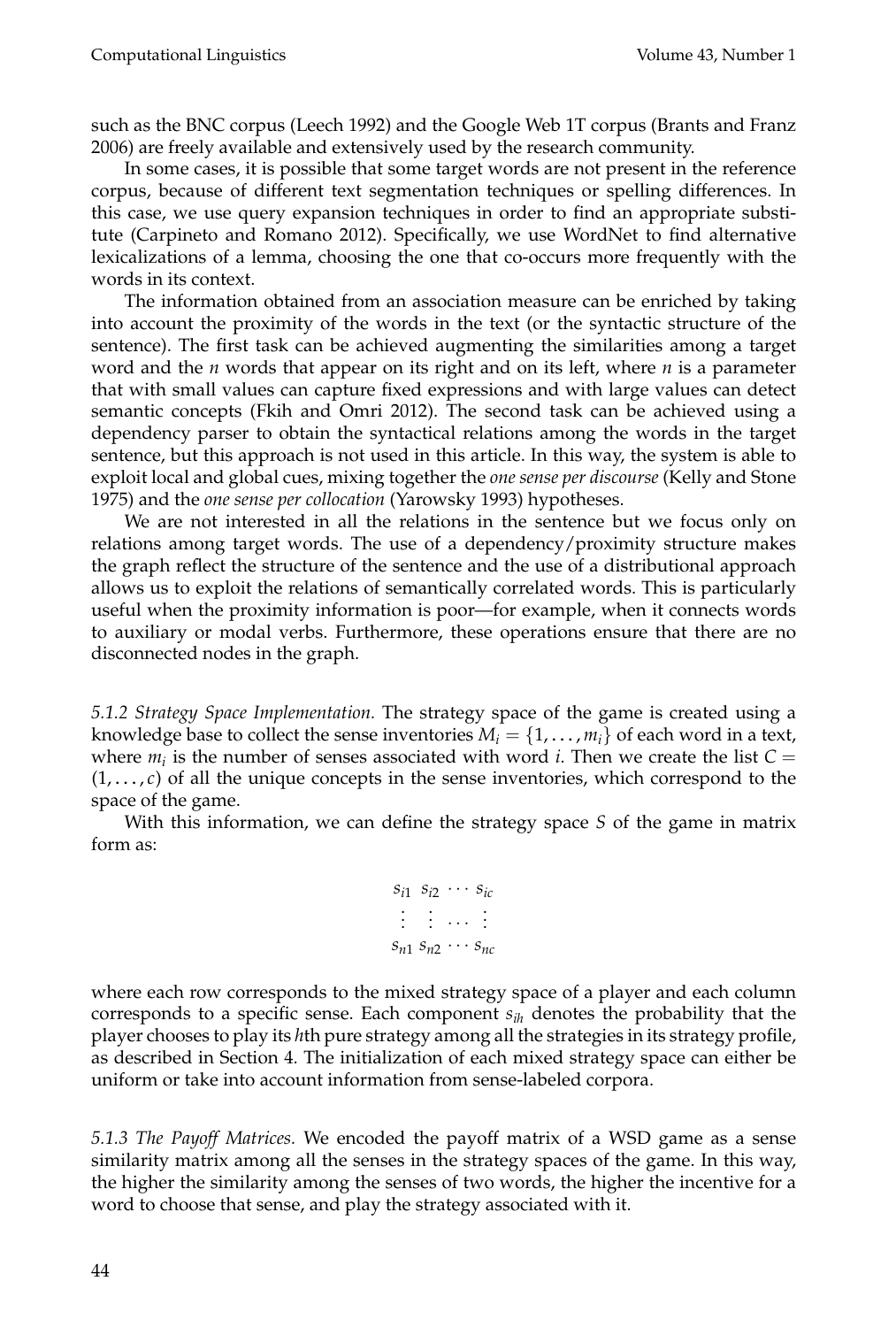The  $c \times c$  sense similarity matrix *Z* is defined in Equation (9).

$$
z_{ij} = \text{ssim}(s_i, s_j) \,\forall i, j \in \mathbb{C} : i \neq j \tag{9}
$$

This similarity matrix can be obtained using the information derived by the same knowledge base used to construct the strategy space of the game. It is used to extract the partial payoff matrix *Zij* for all the single games played between two players *i* and *j*. This operation is done extracting from *Z* the entries relative to the indices of the senses in the sense inventories  $M_i$  and  $M_j$ . It produces an  $m_i \times m_j$  payoff matrix, where  $m_i$  and  $m_j$  are the numbers of senses in  $M_i$  and  $M_j$ , respectively.

*5.1.4 System Dynamics.* Now that we have the topology of the data *W*, the strategy space of the game *S*, and the payoff matrix *Z*, we can compute the Nash equilibria of the game according to Equation (6). In each iteration of the system, each player plays a game with its neighbors *N<sup>i</sup>* according to the co-occurrence graph *W*. The payoffs of the *h*th strategy is calculated as:

$$
u_i(e^h, x) = \sum_{j \in N_i} (w_{ij} Z_{ij} x_j)_h
$$
\n
$$
(10)
$$

and the player's payoff as:

$$
u_i(x) = \sum_{j \in N_i} x_i^T(w_{ij} Z_{ij} x_j)
$$
\n(11)

In this way we can weight the influence that each word has on the choices that a particular word has to make on its meaning. We assume that the payoff of word *i* depends on the similarity that it has with word *j*, *wij*, the similarities among its senses and those of word *j*, *Zij*, and the sense preference of word *j*, (*x<sup>j</sup>* ). During each phase of the dynamics, a process of selection allows strategies with higher payoff to emerge and at the end of the process each player chooses its sense according to these constraints.

The complexity of each step of the replicator dynamics is quadratic but there are different dynamics that can be used with our framework to solve the problem more efficiently, such as the recently introduced *infection and immunization* dynamics (Rota Bulo, ´ Pelillo, and Bomze 2011), which have a linear-time/space complexity per step and are known to be much faster than, and as accurate as, the replicator dynamics.

#### **5.2 Implementation Details**

In this section we describe the association measures used to weight the graph *W* (Section 5.2.1), the semantic and relatedness measures used to compare the synsets (Section 5.2.2), the computation of the payoff matrices of the games (Section 5.2.3), and the different implementations of the system strategy space (Section 5.2.4) in cases of unsupervised, semi-supervised, and coarse-grained WSD.

*5.2.1 Association Measures.* We evaluated our algorithm with different similarity measures in order to find the measure that performs better; the results of this evaluation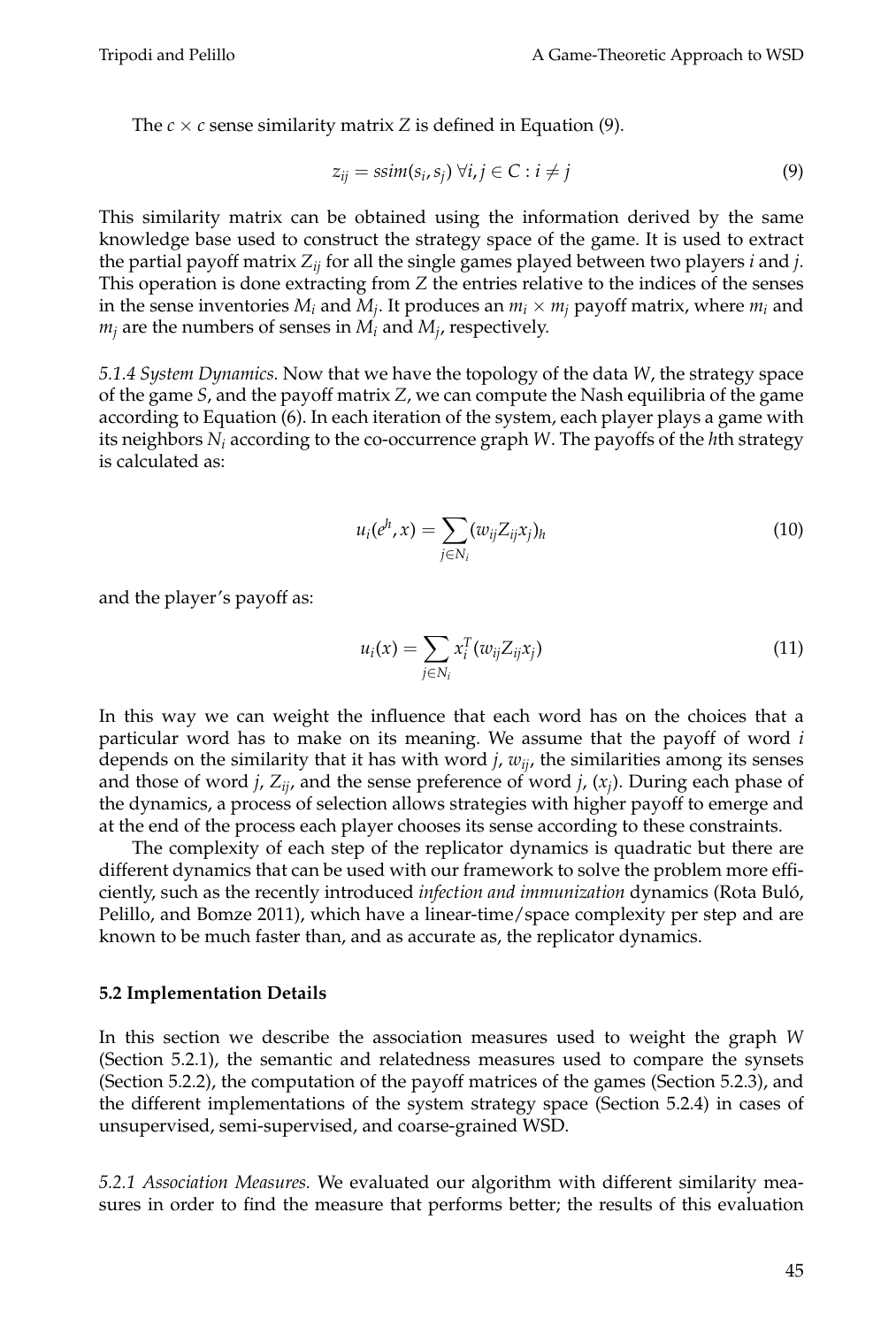$$
dice = \frac{2O_{11}}{R_1 + C_1} \qquad m \text{-} dice = \log_2 O_{11} \frac{2O_{11}}{R_1 + C_1} \qquad pmi = \log_2 \frac{0}{E_{11}}
$$
\n
$$
t\text{-}score = \frac{O - E_{11}}{\sqrt{O}} \qquad odds\text{-}r = \log \frac{(O_{11} + 1/2)(O_{22} + 1/2)}{(O_{12} + 1/2)(O_{21} + 1/2)} \qquad z\text{-}score = \frac{O - E_{11}}{\sqrt{E_{11}}}
$$
\n
$$
chi\text{-}s = \sum_{ij} \frac{(O_{ij} - E_{ij})^2}{E_{ij}} \qquad chi\text{-}s\text{-}c = \frac{N(|O_{11}O_{22} - O_{12}O_{21}| - N/2)^2}{R_1R_2C_1C_2}
$$

Association measures used to weight the co-occurrence graph *W*.

|  | $ w_j - w_j $                                                                                                                                                     |  | $w_i$ $\neg w_i$                                         |  |
|--|-------------------------------------------------------------------------------------------------------------------------------------------------------------------|--|----------------------------------------------------------|--|
|  | $w_i$ $\begin{vmatrix} w_1 & w_1 \\ 0 & 11 & 0 \\ 0 & 0 & 0 \end{vmatrix} = R_1$<br>$-w_i$ $\begin{vmatrix} w_1 & w_1 \\ 0 & 12 \\ 0 & 0 & 0 \end{vmatrix} = R_2$ |  | $w_i$   $E_{11} = R_1 C_1/N$   $E_{12} = R_1 C_2/N$      |  |
|  |                                                                                                                                                                   |  | $\neg w_i$   $E_{21} = R_2 C_1/N$   $E_{22} = R_2 C_2/N$ |  |
|  | $\Big  = C_1 \quad = C_2 \Big  = N$                                                                                                                               |  |                                                          |  |

#### **Figure 3**

Contingency tables of observer frequency (on the left) and expected frequency (on the right).

are presented in Section 6.2.1. Specifically, for our experiments, we used eight different measures: the *Dice coefficient* (*dice*) (Dice 1945), the *modified Dice coefficient* (*mDice*) (Kitamura and Matsumoto 1996), the pointwise mutual information (*pmi*) (Church and Hanks 1990), the *t-score* measure (*t-score*) (Church and Hanks 1990), the *z-score* measure (*z-score*) (Burrows 2002), the *odds ration* (*odds-r*) (Blaheta and Johnson 2001), the *chisquared* test (*chi-s*) (Rao 2002), and the *chi-squared* correct (*chi-s-c*) (DeGroot et al. 1986).

The measures that we used are presented in Figure 2, where the notation refers to the standard contingency tables (Evert 2008) used to display the observed and expected frequency distribution of the variables, respectively, on the left and on the right of Figure 3. All the measures for the experiments in this article have been calculated using the BNC corpus (Leech 1992) because it is a well balanced general domain corpus.

*5.2.2 Semantic and Relatedness Measures.* We used WordNet (Miller 1995) and BabelNet (Navigli and Ponzetto 2012a) as knowledge bases to collect the sense inventories of each word to be disambiguated.

*Semantic and Relatedness Measures Calculated with WordNet.* WordNet (Miller 1995) is a lexical database where the lexicon is organized according to a psycholinguistic theory of the human lexical memory, in which the vocabulary is organized conceptually rather than alphabetically, giving a prominence to word meanings rather than to lexical forms. The database is divided in five parts: nouns, verbs, adjectives, adverbs, and functional words. In each part the lexical forms are mapped to the senses related to them; in this way it is possible to cluster words that share a particular meaning (synonyms) and to create the basic component of the resource: the **synset**. Each synset is connected in a network to other synsets, which have a semantic relation with it.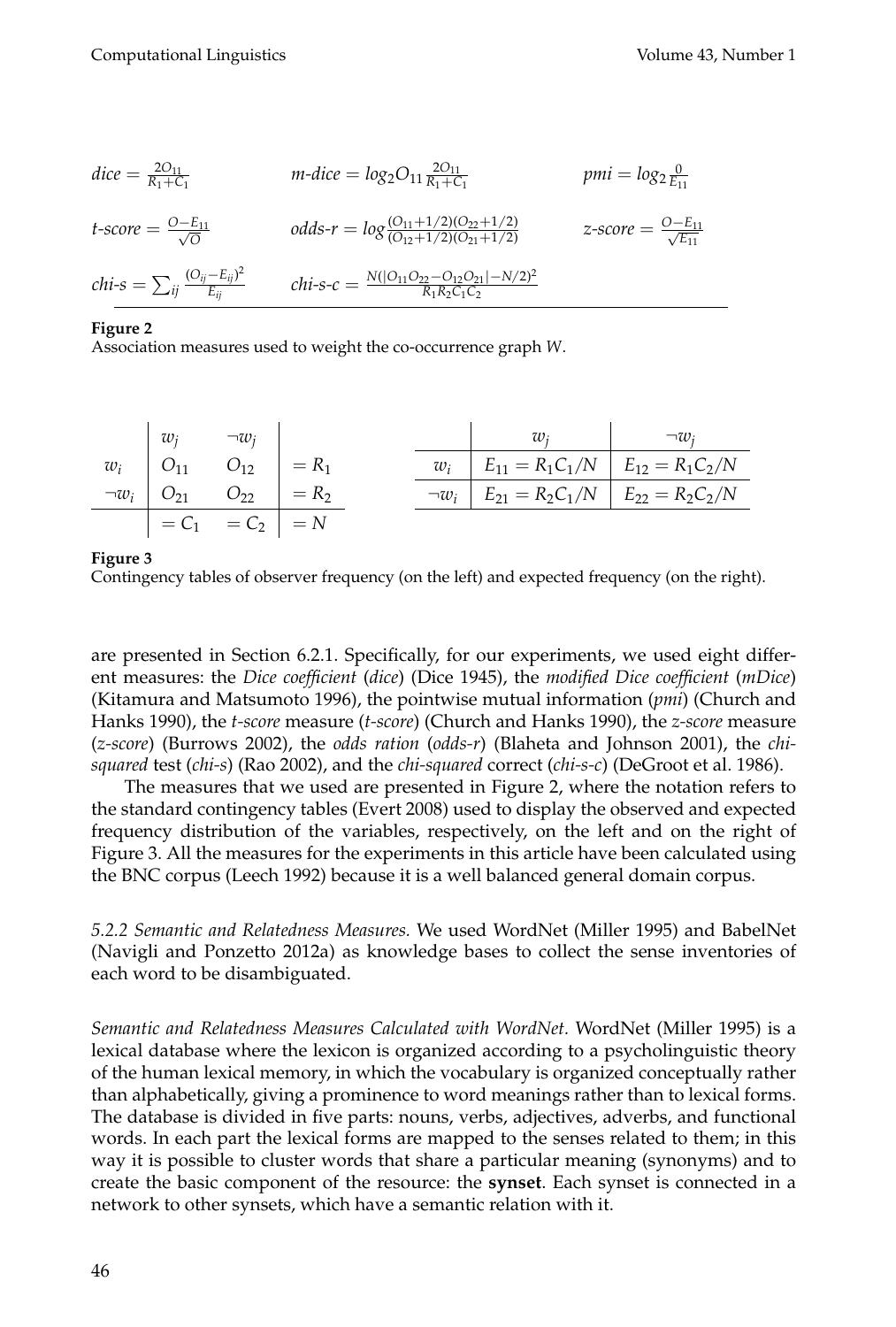The relations in WordNet are: hyponymy, hypernymy, antonymy, meronymy, and holonymy. **Hyponymy** gives the relations from more general concepts to more specific; **hypernymy** gives the relations from particular concepts to more general; **antonymy** relates two concepts that have an opposite meaning; **meronymy** connects the concept that is part of a given concept with it; and **holonymy** relates a concept with its constituents. Furthermore, each synset is associated with a definition and gives the morphological relations of the word forms related to it. Given the popularity of the resource many parallel projects have been developed. One of them is eXtended WordNet (Mihalcea and Moldovan 2001), which gives a parsed version of the glosses together with their logical form and the disambiguation of the term in it.

We have used this resource to compute similarity and relatedness measures in order to construct the payoff matrices of the games. The computation of the sense similarity measures is generally conducted using relations of likeness such as the *is-a* relation in a taxonomy; on the other hand, the relatedness measures are more general and take into account a wider range of relations such as the *is-a-part-of* or *is-the-opposite-of*.

The semantic similarity measures that we used are the *wup similarity* (Wu and Palmer 1994) and the *jcn measure* (Jiang and Conrath 1997). These measures are based on the structural organization of WordNet and compute the similarity among the two senses *s<sup>i</sup>* , *s<sup>j</sup>* according to the depth of the two senses in the lexical database and that of the most specific ancestor node (*msa*) of the two senses. The *wup similarity*, described in Equation (12), takes into account only the path length among two concepts. The *jcn measure* combines corpus statistics and structural properties of a knowledge base. It is computed as presented in Equation (13), where *IC* is the information content of a concept *c* derived from a corpus<sup>3</sup> and computed as  $IC(c) = log^{-1}P(c)$ .

$$
ssim_{wup}(s_i, s_j) = 2 * depth(msa)/(depth(s_i) + depth(s_j))
$$
\n(12)

$$
ssim_{jcn}(s_i, s_j) = IC(s_1) + IC(s_2) - 2IC(msa)
$$
\n(13)

The semantic relatedness measures that we used are based on the computation of the similarity among the definitions of two concepts in a lexical database. These definitions are derived from the glosses of the synsets in WordNet. They are used to construct a co-occurrence vector  $v_i = (w_{1,i}, w_{2,i}...w_{n,i})$  for each concept *i*, with a bag-ofwords approach where *w* represents the number of times word *w* occurs in the gloss and  $n$  is the total number of different words ( $t$ *ypes*) in the corpus.<sup>4</sup> This representation allows us to project each vector into a *vector space*, where it is possible to conduct different kinds of computations. For our experiments, we decided to calculate the similarity among two glosses using the cosine distance among two vectors, as shown in Equation (14), where the nominator is the intersection of the words in the two glosses and ||*v*|| is the norm of the vectors, which is calculated as:  $\sqrt{\sum_{i=1}^n w_i^2}.$ 

$$
\cos \theta \frac{v_i \cdot v_j}{||v_i|| ||v_j||}
$$
\n(14)

<sup>3</sup> We used the IC files computed on SemCor (Miller et al. 1993) for the experiments in this article. They are available at http://wn-similarity.sourceforge.net and are mapped to the corresponding version of WordNet of each data set.

<sup>4</sup> In our case the corpus is composed of all the WordNet glosses.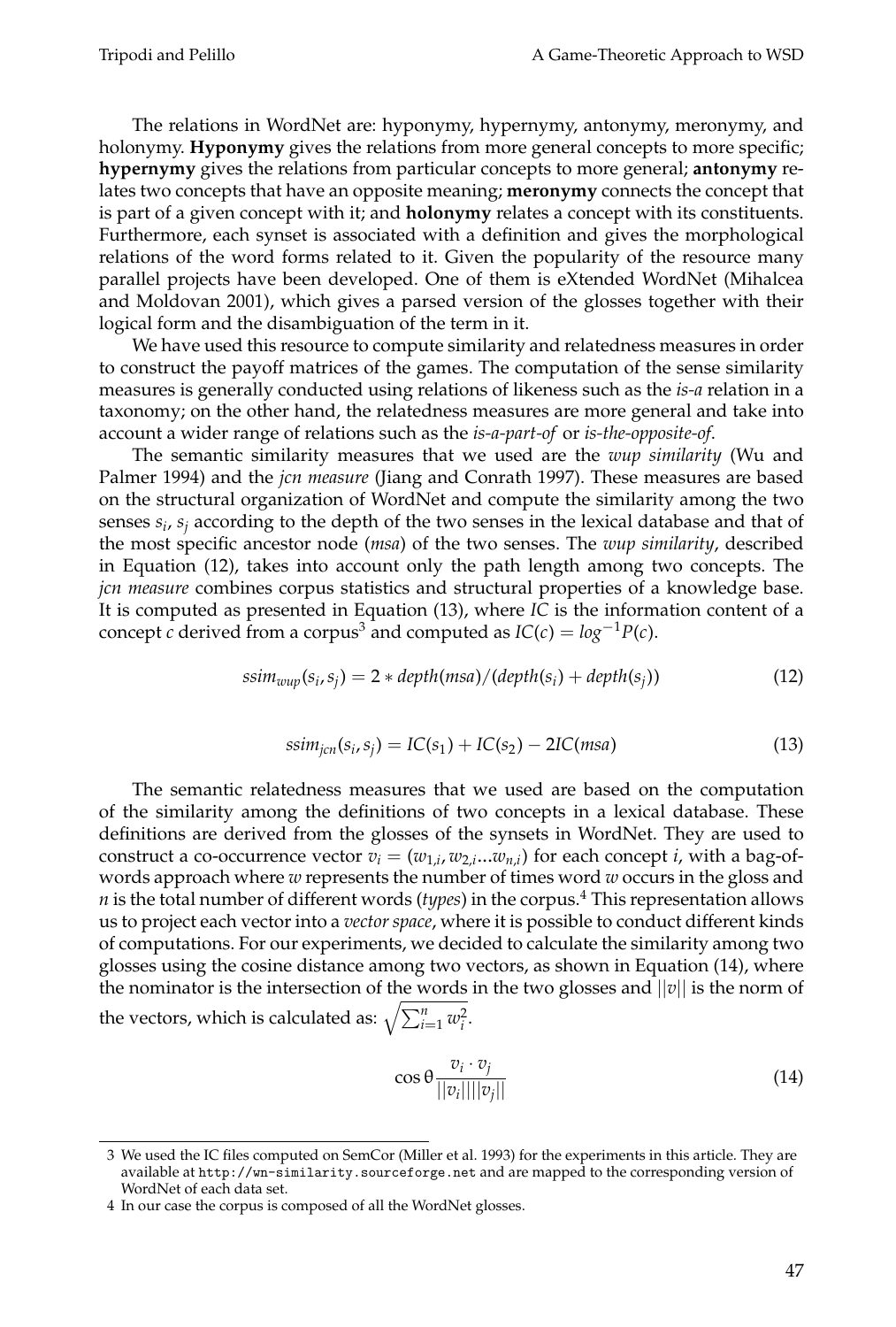This measure gives the cosine of the angle between the two vectors and, in our case, returns values ranging from 0 to 1 because the values in the co-occurrence vectors are all positive. Given the fact that small cosine distances indicate a high similarity, we transform this distance measure into a similarity measure with  $1 - cos(v_i, v_j)$ .

The procedure to compute the semantic relatedness of two synsets has been introduced by Patwardhan and Pedersen (2006) as *Gloss Vector measure*; and we used it with four different variations for our experiments. The four variations are named: tf-idf,  $t f - idf<sub>ext</sub>$ , vec, and vec<sub>ext</sub>. The difference among them relies on the way the gloss vectors are constructed. Because the synset gloss is usually short we used the concept of *supergloss* as in Patwardhan and Pedersen (2006) to construct the vector of each synset. A **super-gloss** is the concatenation of the gloss of the synset plus the glosses of the synsets, which are connected to it via some WordNet relations (Pedersen 2012). We used the WordNet version that has been used to label each data set. Specifically, the different implementations of the vector construction vary on the way in which the co-occurrence is calculated, the corpus used, and the source of the relations. *tf-idf* constructs the cooccurrence vectors exploiting the *term frequency - inverse document frequency* weighting schema (*tf-idf*). *tf-idfext* uses the same information of *tf-idf* plus the relations derived from eXtended WordNet (Mihalcea and Moldovan 2001). *vec* uses a standard bag-ofwords approach to compute the co-occurrences. *vecext* uses the same information of *vec* plus the relations from eXtended WordNet.

Instead of considering only the raw frequency of terms in documents, the *tf-idf* method scales the importance of less informative terms taking into account the number of documents in which a term occurs. Formally, it is the product of two statistics: the term frequency and the inverse document frequency. The former is computed as the number of times a term occurs in a document (gloss in our case); the latter is computed as  $\mathit{idf}_t = \log \frac{N}{df_t}$ , where N is the number of documents in the corpus and  $df_t$  is the number of documents in which the term occurs.

*Relatedness Measure Calculated with BabelNet and NASARI.* BabelNet (Navigli and Ponzetto 2012a) is a wide-coverage multilingual semantic network. It integrates lexicographic and encyclopedic knowledge from WordNet and Wikipedia, automatically mapping the concepts shared by the two knowledge bases. This mapping generates a semantic network where millions of concepts are lexicalized in different languages. Furthermore, it allows linking *named entities*, such as *Johann Sebastian Bach*, and concepts, such as *composer* and *organist*.

BabelNet can be represented as a labeled direct graph  $G = (V, E)$  where V is the set of nodes (*concepts* or *named entities*) and  $E \subseteq V \times R \times V$  is the set of edges connecting pairs of *concepts* or *named entities*. The edges are labeled with a semantic relation from *R*, such as: *is-a*, *given name*, or *occupation*. Each node  $v \in V$  contains a set of lexicalizations of the concept for different languages, which forms a BabelNet synset.

The semantic measure, which we developed using BabelNet, is based on NASARI<sup>5</sup> (Camacho-Collados, Pilehvar, and Navigli 2015), a semantic representation of the *concepts* and *named entities* in BabelNet. This approach first exploits the BabelNet network to find the set of related *concepts* in WordNet and Wikipedia and then constructs two vectors to obtain a semantic representation of a concept *b*. These representations are projected in two different semantic spaces, one based on words and the other on synsets.

<sup>5</sup> The resource is available at http://lcl.uniroma1.it/nasari/.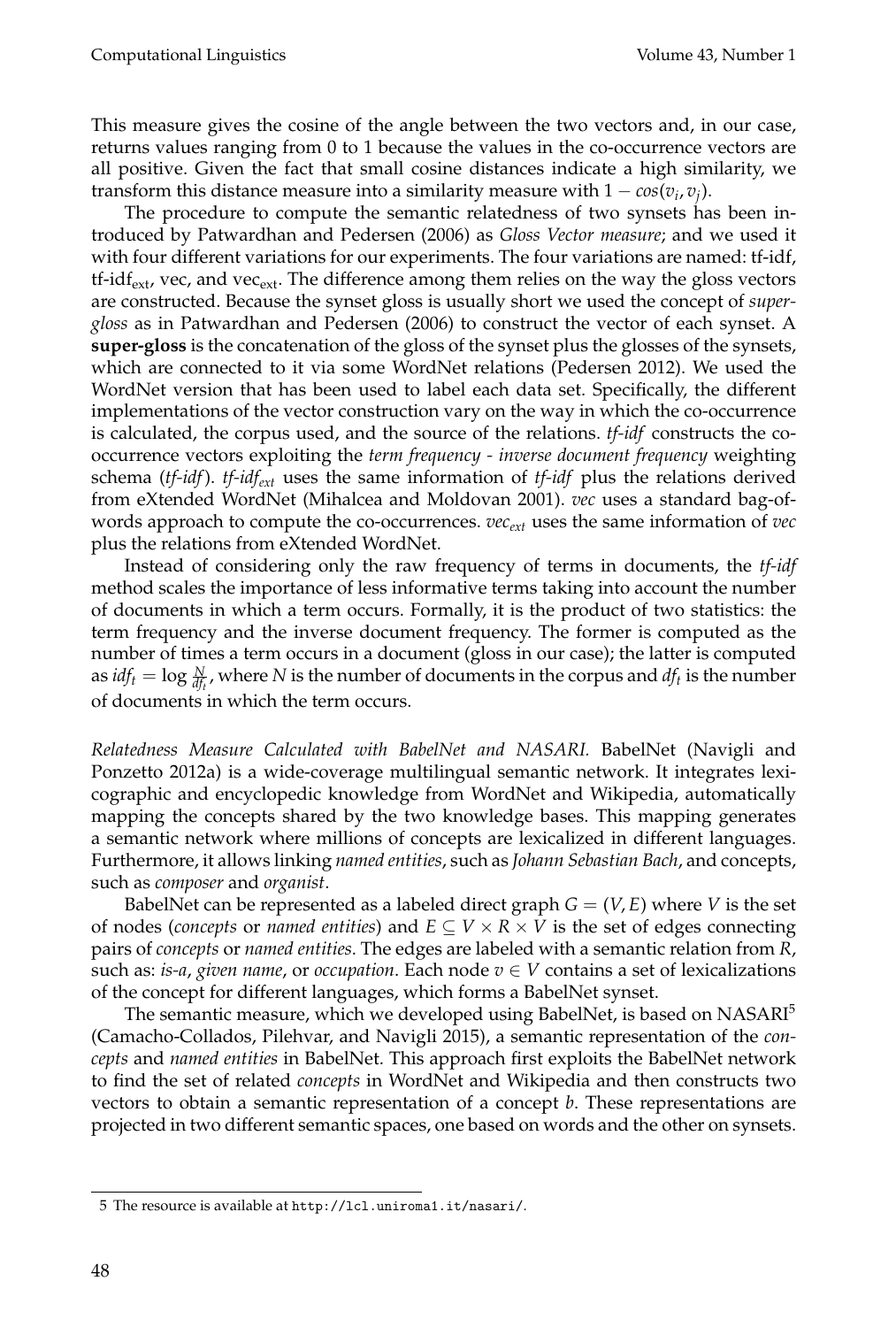They use lexical specificity $^6$  (Lafon 1980) to extract the most representative words to use in the first vector and the most representative synsets to use in the second vector.

In this article, we computed the similarity between two senses using the vectors (of the word-based semantic space) provided by NASARI. These semantic representations provide for each sense the set of words that best represent the particular concept and the score of representativeness of each word. From this representation we computed the pairwise cosine similarity between each concept, as described in the previous section for the semantic relatedness measures.

The use of NASARI is particularly useful in the case of named entity disambiguation because it includes many entities that are not included in WordNet. On the other hand, it is difficult to use it in all-words sense disambiguation tasks, since it includes only WordNet synsets that are mapped to Wikipedia pages in BabelNet. For this reason it is not possible to find the semantic representation for many verbs, adjectives, and adverbs that are commonly found in all-words sense disambiguation tasks.

We used the SPARQL endpoint<sup>7</sup> provided by BabelNet to collect the sense inventories of each word in the texts of each data set. For this task we filtered the first 100 resources whose label contains the lexicalization of the word to be disambiguated. This operation is required because in many cases it is possible to have indirect references to entities.

*5.2.3 From Similarities to Payoffs.* The similarity and relatedness measures are computed for all the senses of the words to be disambiguated. From this computation it is possible to obtain a similarity matrix *Z* that incorporates the pairwise similarity among all the possible senses. This computation could have heavy computational cost, if there are many words to be disambiguated. To overcome this issue, the pairwise similarities can be computed just one time on the entire knowledge base and used in actual situations, reducing the computational cost of the algorithm. From this matrix we can obtain the partial semantic similarity matrix for each pair of players,  $Z_{ij} = m \times n$ , where *m* and *n* are the senses of *i* and *j* in *Z*.

*5.2.4 Strategy Space Implementation.* Once the pairwise similarities between the words and their senses, stored in the two matrices *W* and *Z*, are calculated, we can pass to the description of the strategy space of each player. It can be initialized with Equation (15), which follows the constraints described in Section 4.2 and assigns to each sense an equal probability.

$$
s_{ij} = \begin{cases} |M_i|^{-1}, & \text{if sense } j \text{ is in } M_i \\ 0, & \text{otherwise} \end{cases}
$$
 (15)

This initialization is used in the case of unsupervised WSD because it does not use any prior knowledge about the senses distribution. In case we want to exploit information from prior knowledge, obtained from sense-labeled data, we can assign to each sense a probability according to its rank, concentrating a higher probability on senses that have a high frequency. To model this kind of scenario we used a geometric distribution

<sup>6</sup> A statistical measure based on the hypergeometric distribution over word frequencies.

<sup>7</sup> http://babelnet.org/sparql/.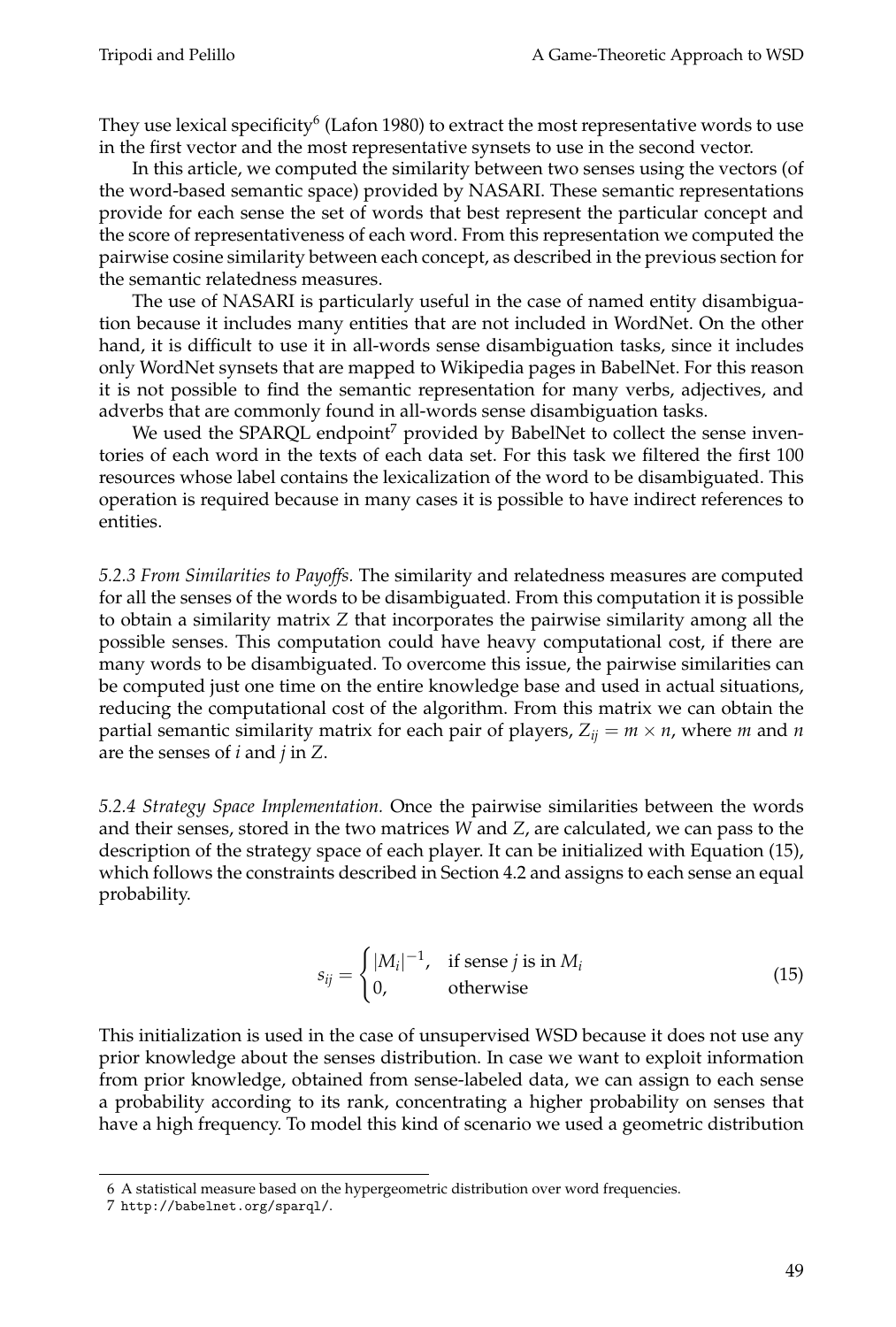that gives us a decreasing probability distribution. This new initialization is defined as follows:

$$
s_{ij} = \begin{cases} p(1-p)^{r_j}, & \text{if sense } j \text{ is in } M_i \\ 0, & \text{otherwise} \end{cases}
$$
 (16)

where *p* is the parameter of the geometric distribution and determines the scale or statistical dispersion of the probability distribution, and *r<sup>j</sup>* is the rank of sense *j*, which ranges from 1 (the rank of the most common sense) to *m* (the rank of the least frequent sense). Finally, the vector obtained from Equation (16) is divided by  $\sum_{j \in S_i} p_j$  in order to make the probabilities add up to 1. In our experiments, we used the ranked system provided by the Natural Language Toolkit (version 3.0) (Bird 2006) to rank the senses associated with each word to be disambiguated. Natural Language Toolkit is a suite of modules and data sets covering symbolic and statistical NLP. It includes a WordNet reader that can be queried with a lemma and a part of speech to obtain the list of possible synsets associated with the specified lemma and the part of speech. The returned synsets are listed in decreasing order of frequency and can be used as ranking systems by our algorithm.

We used the method proposed by Navigli (2006) for the experiments on coarsegrained WSD. With this approach it is possible to cluster the senses of a given word according to the similarity that the senses share. In this way it is possible to obtain a set of disjoint clusters  $O = \{o_1, ..., o_t\}$ , which is ranked according to the information obtained with the ranking system described earlier for each sense inventory *M*. The initialization of the strategy space, in this case, is defined as follows:

$$
s_{ij} = \begin{cases} p(1-p)^{r_o}, & \text{if sense } j \text{ is in cluster } o \\ 0, & \text{otherwise} \end{cases}
$$
 (17)

With this initialization it is possible to assign an equal probability to the senses belonging to a determined cluster and to rank the clusters according to the ranking of the senses in each of them.

### **5.3 An Example**

As an example, we can consider the following sentence, which we encountered before:

 $\bullet$  There is a financial institution near the river bank.

We first tokenize, lemmatize, and tag the sentence; then we extract the content words that have an entry in WordNet 3.0 (Miller 1995), constructing the list of words to be disambiguated: {is, financial, institution, river, bank}. Once we have identified the target words we compute the pairwise similarity for each target word. For this task we use the Google Web 1T 5-Gram Database (Brants and Franz 2006) to compute the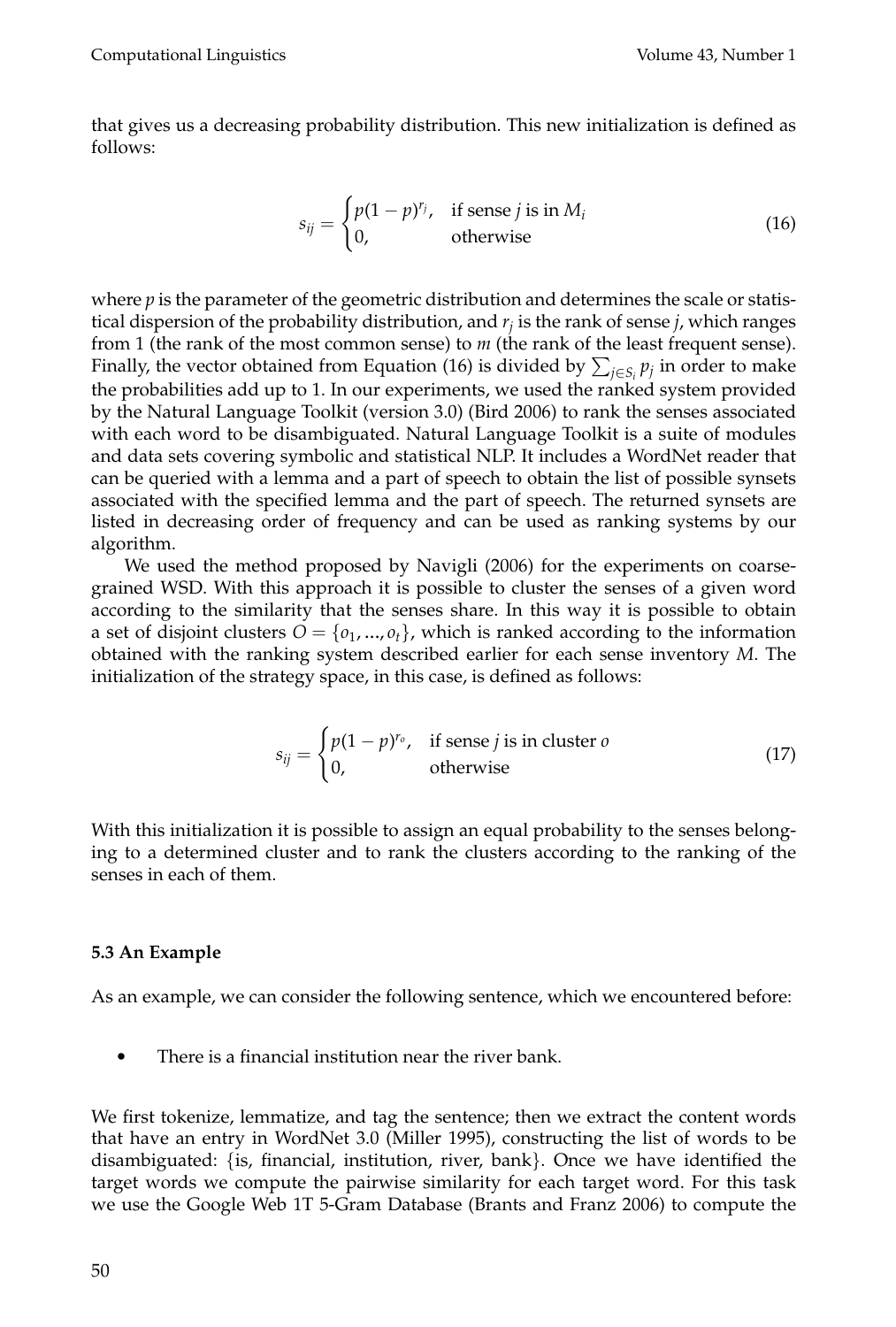

Three graph representations for the sentence: *there is a financial institution near the river bank*. (a) A co-occurrence graph constructed using the modified Dice coefficient as similarity measure over the Google Web 1T 5-Gram Database (Brants and Franz 2006) to weight the edges. (b) Graph representation of the *n*-gram structure of the sentence, with *n* = 1; for each node, an edge is added to another node if the corresponding word appears to its left or right in a window the size of one word. (c) A weighted graph that combines the information of the co-occurrence graph and the *n*-gram graph. The edges of the co-occurrence graph are augmented by its mean weight if a corresponding edge exists in the *n*-gram graph and does not include a stop-word.

modified Dice coefficient<sup>8</sup> (Kitamura and Matsumoto 1996). With the information derived by this process we can construct a co-occurrence graph (Figure 4(a)), which indicates the strength of association between the words in the text. This information can be augmented, taking into account other sources of information such that the dependency structure of the syntactic relations between the words<sup>9</sup> or the proximity information derived by a simple *n*-gram model (Figure 4(b),  $n = 1$ ).

The operation to increment the weights of structurally related words is important because it prevents the system from relying only on distributional information, which could lead to a sense shift for the ambiguous word *bank*. In fact, its association with the words *financial* and *institution* would have the effect of interpreting it as a *financial institution* and not as *sloping land*, as defined in WordNet. Furthermore, using only distributional information could exclude associations between words that do not appear in the corpus in use.

In Figure 4(c) we see the final form of the graph for our target sentence, in which we have combined the information from the co-occurrence graph and from the *n*-gram graph. The weights in the co-occurrence graph are increased by the mean weight of the graph if a corresponding edge exists in the *n*-gram graph and does not include a stop-word.<sup>10</sup>

<sup>8</sup> Specifically we used the service provided by the Corpus Linguistics group at FAU Erlangen-Nürnberg, with a collocation span of four words on the left and on the right and collocates with minimum frequency: 100.

<sup>9</sup> This aspect is not treated in this article.

<sup>10</sup> A more accurate representation of the data can be obtained using the dependency structure of the sentence instead of the *n*-gram graph; but in this case the results would not have changed, since in both cases there is an edge between *river* and *bank*. In fact, in many cases a simple *n*-gram model can implicitly detect syntactical relations. We used the stop-word list available in the Python Natural Language Toolkit, described earlier.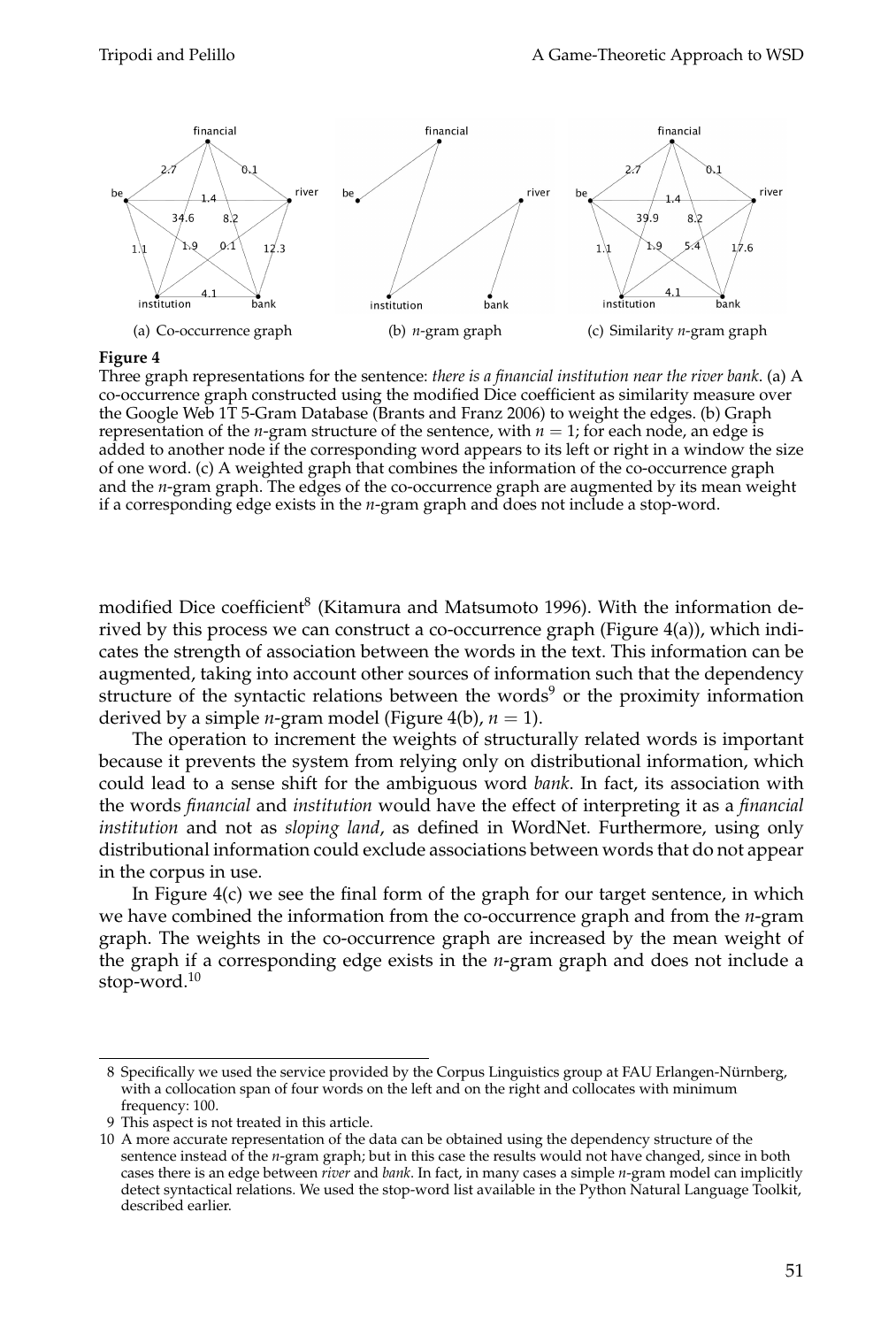

System dynamics for the words: *be*, *institution*, and *bank* at time step 1, 2, 3, and 12 (system convergence). The strategy space of each word is represented as a regular polygon of radius 1, where the distance from the center to any vertex represents the probability associated with a particular word sense. The values on each radius in a polygon are connected with a darker line in order to show the actual probability distribution obtained at each time step.

After the pairwise similarities between the words are computed, we access a lexical database in order to obtain the sense inventories of each word so that each word can be associated with a predefined number of senses. For this task, we use WordNet 3.0 (Miller 1995). Then, for each unique sense in all the sense inventories, we compute the pairwise semantic similarity in order to identify the affinity among all the pairwise sense combinations. This task can be done using a semantic similarity or relatedness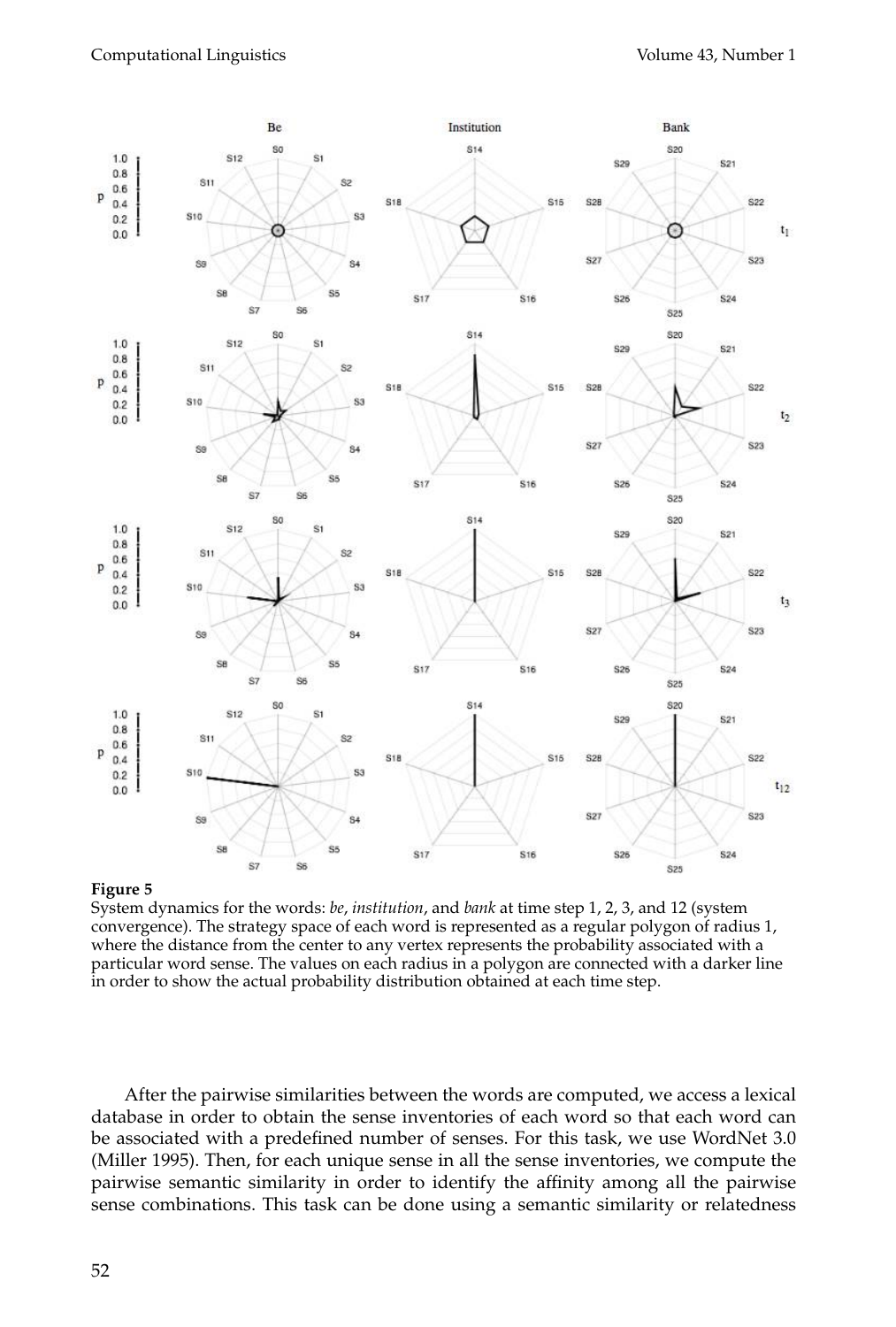measure.<sup>11</sup> For this example, we used a variant of the *gloss vector measure* (Patwardhan and Pedersen 2006), the *tf-idf*, described in Section 5.2.2.

Having obtained the similarity information, we can initialize the strategy space of each player with a uniform distribution, given the fact that we are not considering any prior information about the senses distributions. Now the system dynamics can be started. In each iteration of the dynamics each player plays a game with its neighbors, obtaining a payoff for each of its strategies according to Equation (10); once the players have played the games with their neighbors in *W*, the strategy space of each player is updated at time  $t + 1$  according to Equation (6).

We present the dynamics of the system created for the example sentence in Figure 5. The dynamics are shown only for the ambiguous words at time steps  $t_1$ ,  $t_2$ ,  $t_3$ , and  $t_{12}$ (when the system converges). As we can see, at time step 1 the senses of each word are equiprobable, but as soon as the games are played some senses start to emerge. In fact at time step 2 many senses are discarded, and this in virtue of two principles: a) the words in the text push the senses of the other words toward a specific sense; and b) the sense similarity values for certain senses are very low. Regarding the first principle, we can consider that the word *institution*, which is playing the games with the words *financial* and *bank*, is immediately driven toward a specific sense, as an organization founded and united for a specific purpose as defined in WordNet 3.0—thus discarding the other senses. Regarding the second principle, we can consider many senses of the word *bank* that are not compatible with the senses of the other words in the text, and therefore their values decrease rapidly.

The most interesting phenomenon that can be appreciated from the example is the behavior of the strategy space of the word *bank*. It has ten senses according to WordNet 3.0 (Miller 1995), and can be used in different contexts and domains to indicate, among other things, a financial institution ( $s_{22}$  in Figure 5) or a sloping land ( $s_{20}$  in Figure 5). When it plays a game with the words *financial* and *institution*, it is directed toward its financial sense; when it plays a game with the word *river*, it is directed toward its naturalistic meaning. As we can see in Figure 5 at time step 2, the two meanings ( $s_{20}$ ) and *s*22) have almost the same value and at time step 3 the word starts to define a precise meaning to the detriment of  $s_{21}$  but not of  $s_{22}$ . The balancing of these forces toward a specific meaning is given by the similarity value *wij*, which allows *bank* in this case to choose its naturalistic meaning. Furthermore, we can see that the inclination to a particular sense is given by the payoff matrix *Zij* and by the strategy distribution *S<sup>j</sup>* , which indicates what sense word *j* is going to choose, ensuring that word *i*'s is coherent with this choice.

### **6. Experimental Evaluation**

We now describe how the parameters of the presented method have been found and how it has been tested and compared with state-of-the-art systems<sup>12</sup> in Section 6.1 and Section 6.2, respectively. We describe the data sets used for the tuning and for the evaluation of our model and the different settings used to test it. The results of our experiments using WordNet as knowledge base are described in Section 6.2.1, where

<sup>11</sup> Semantic similarity and relatedness measures are discussed in Sections 5.2.1 and 5.2.2.

<sup>12</sup> The code of the algorithm and the data sets used are available at http://www.dsi.unive.it/∼tripodi/wsd.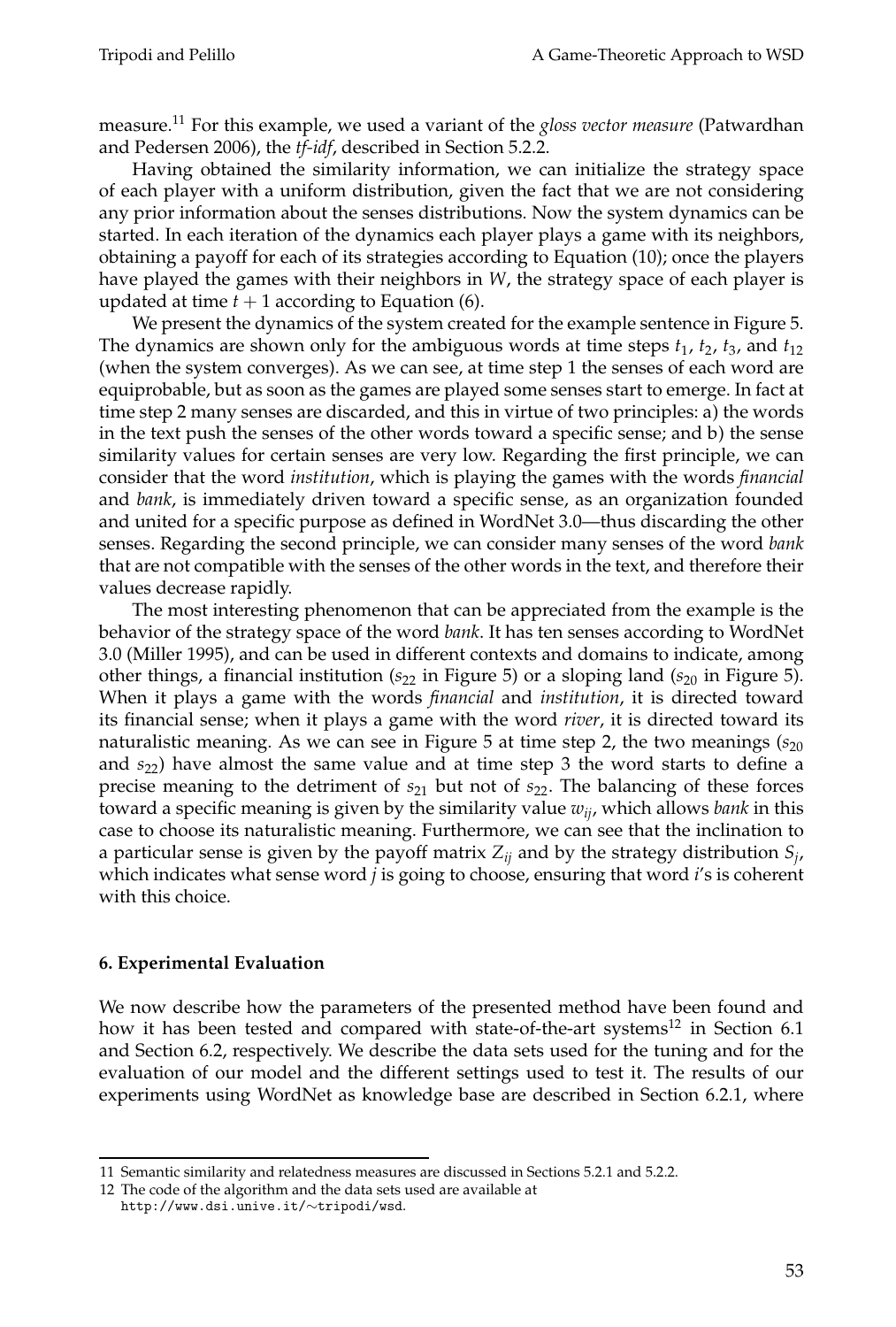two different implementations of the system are proposed—the unsupervised and the supervised. In Section 6.2.1 we compare our results with state-of-the-art systems. Finally, the results of the experiments using BabelNet as knowledge base, related to WSD and entity disambiguation, are described in Section 6.2.2. The results are provided as F1, computed according to the following equation:

$$
F1 = 2 \cdot \frac{precision \cdot recall}{precision + recall} \times 100 \tag{18}
$$

F1 is a measure that determines the weighted harmonic mean of precision and recall. Precision is defined as the number of correct answers divided by the number of provided answers; and recall is defined as the number of correct answers divided by the total number of answers to be provided.

### **6.1 Parameter Tuning**

We used two data sets to tune the parameters of our approach, SemEval-2010 task 17 (S10) (Agirre et al. 2009) and SemEval-2015 Task 13 (S15) (Moro and Navigli 2015). The first data set is composed of three English texts from the ecology domain for a total of 1,398 words to be disambiguated (1,032 nouns/named entities and 366 verbs). The second data set is composed of four English documents, from different domains: medical, drug, math, and social issues, for a total of 1,261 instances, including nouns/named entities, verbs, adjectives, and adverbs. Both data sets have been manually labeled using WordNet 3.0. The only difference between these data sets is that the target words of the first data set belong to a specific domain, whereas all the content words of the second data set have to be disambiguated. We used these two typologies of data set to evaluate our algorithm in different scenarios; furthermore, we created, from each data set, 50 different data sets, selecting from each text a random number of sentences and evaluating our approach on each of these data sets to identify the parameters that on average perform better than others. In this way it is possible to simulate a situation in which the system has to work on texts of different sizes and on different domains. This because, as demonstrated by Søgaard et al. (2014), the results of a determined algorithm are very sensitive to sample size. The number of target words for each text in the random data sets ranges from 12 to 571. The parameters that will be tuned are the association and semantic measures to use to weight the similarity among words and senses (Section 6.1.1), the *n* of the *n*-gram graph used to increase the weights of near words (Section 6.1.2), and the *p* of the geometric distribution used by our semisupervised system (Section 6.1.3).

*6.1.1 Association and Semantic Measures.* The first experiment that we present is aimed at finding the semantic and distributional measures with the highest performances. Recall that we used WordNet 3.0 as knowledge base and the BNC corpus (Leech 1992) to compute the association measures. In Tables 2 and 3 we report the average results on the S10 and S15 data sets, respectively. From these tables it is possible to see that the performance of the system is highly influenced by the combination of measures used. As an example of the different representations generated by the measures described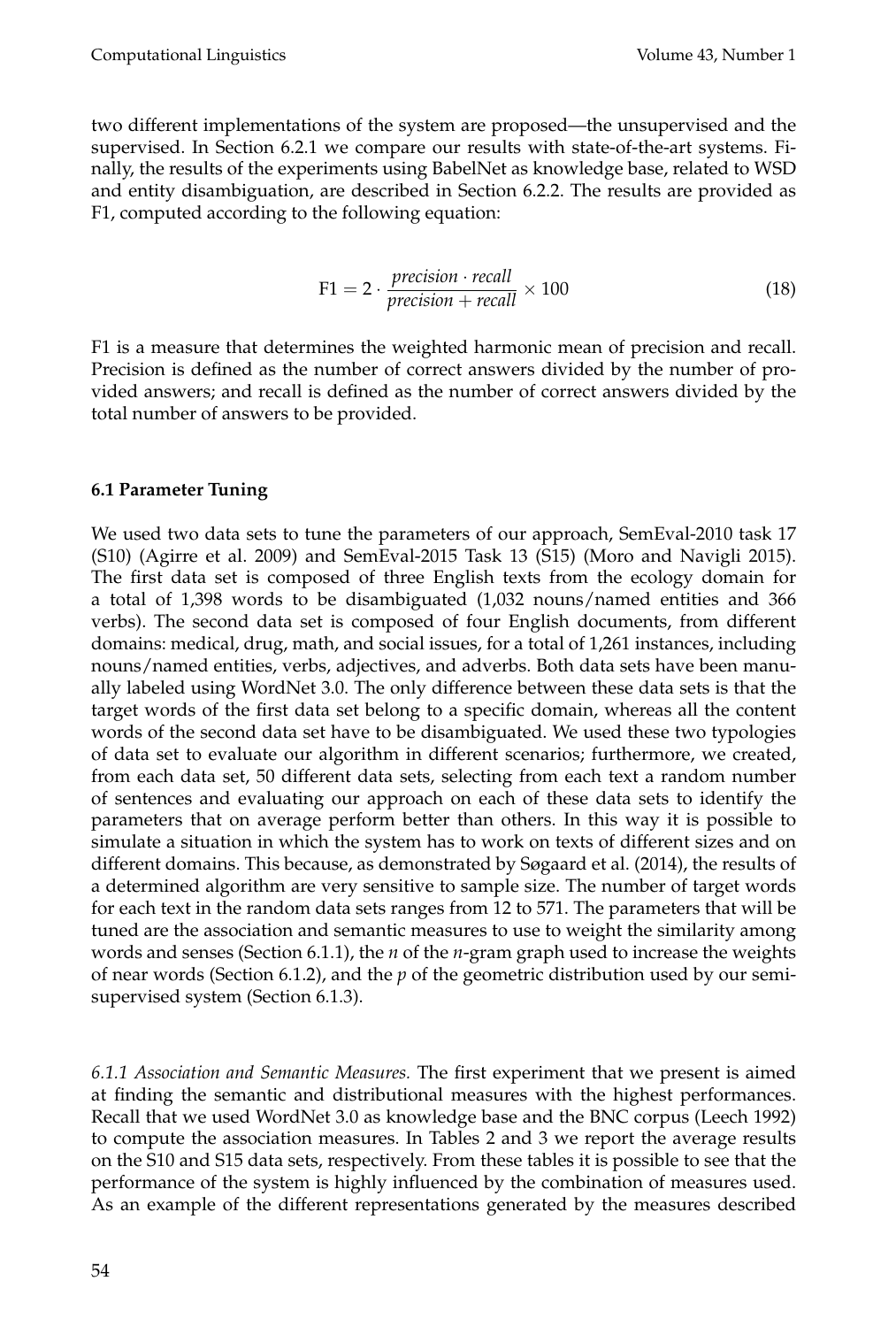### **Table 2**

Results as F1 for S10. The first result with a statistically significant difference from the best (**bold** result) is marked with  $*(\chi^2, p < 0.05)$ .

| 55.5 | 56.3 | 50.6 | 45.4 | 50.1 | 49.8    | 39.1 | 54.4 |                                                     |
|------|------|------|------|------|---------|------|------|-----------------------------------------------------|
|      | 55.9 | 50.1 | 45.0 | 49.9 | 49.5    | 39.1 | 54.2 |                                                     |
| 54.7 | 54.3 | 49.3 | 44.1 | 49.4 | 53.6    | 39.3 | 50.5 |                                                     |
| 55.0 | 54.3 | 48.8 | 43.8 | 48.6 | 53.6    | 39.1 | 49.9 |                                                     |
| 51.3 | 50.6 | 40.1 | 50.1 | 47.6 | $52.6*$ | 50.1 | 50.6 |                                                     |
| 37.2 | 36.9 | 35.6 | 32.2 | 37.9 | 36.8    | 38.4 | 35.4 |                                                     |
|      |      | 56.5 |      |      |         |      |      | dice mdice pmi t-score z-score odds-r chi-s chi-s-c |

#### **Table 3**

Results as F1 for S15. The first result with a statistically significant difference from the best (**bold** result) is marked with  $*(\chi^2, p < 0.05)$ .

|               |      |           |      |      | dice mdice pmi t-score z-score odds-r chi-s chi-s-c |      |         |      |  |
|---------------|------|-----------|------|------|-----------------------------------------------------|------|---------|------|--|
| tfidf         | 64.1 | 64.2      | 63.1 | 59.0 | 61.8                                                | 65.3 | $63.3*$ | 62.4 |  |
| $tfidf_{ext}$ |      | 62.9 63.1 | 62.4 | 58.7 | 60.9                                                | 63.0 | 62.0    | 61.1 |  |
| vec           | 62.8 | 62.3      | 62.8 | 59.8 | 62.3                                                | 62.9 | 61.1    | 60.3 |  |
| $vec_{ext}$   | 60.5 | 59.9      | 61.2 | 57.8 | 59.7                                                | 60.6 | 60.1    | 59.4 |  |
| јсп 57.2      |      | 57.6      | 56.7 | 57.9 | 57.0                                                | 56.9 | 57.5    | 57.6 |  |
| wup           | 46.2 | 45.4      | 43.8 | 45.4 | 45.9                                                | 47.4 | 46.1    | 45.5 |  |

in Section 5.2, we can observe Figures 6 and 7, which depict the matrices *Z* and the adjacency matrix of the graph *W*, respectively, and are computed on the following three sentences from the second text of S10:

The rivers Trent and Ouse, which provide the main fresh water flow into the Humber, drain large industrial and urban areas to the south and west (River Trent), and less densely populated agricultural areas to the north and west (River Ouse). The Trent/Ouse confluence is known as Trent Falls. On the north bank of the Humber estuary the principal river is the river Hull, which flows through the city of Kingston-upon-Hull and has a tidal length of 32 km up to the Hempholme Weir.

resulting in the following 35 content words (names and verbs) and 131 senses.

| 1. river n   | 10. area $n$ | 19. Ouse n       | 28. be $v$    |
|--------------|--------------|------------------|---------------|
| 2. Trent n   | 11. south n  | 20. confluence n | 29. river n   |
| 3. Ouse n    | 12. west n   | 21. be $v$       | $30.$ flow v  |
| 4. provide v | 13. River n  | 22. Trent n      | 31. city n    |
| 5. main n    | 14. Trent n  | 23. Falls n      | $32.$ have v  |
| 6. water n   | 15. area n   | 24. bank n       | 33. length* n |
| 7. flow n    | 16. River n  | 25. Humber n     | 34. km n      |
| 8. Humber n  | 17. Ouse n   | 26. estuary n    | 35. Weir n    |
| 9. drain v   | 18. Trent n  | 27. river n      |               |

The first observation that can be made on the results is related to the semantic measures; in fact, the relatedness measures perform significantly better than the semantic similarity measures. This is because *wup* and *jcn* can be computed only on synsets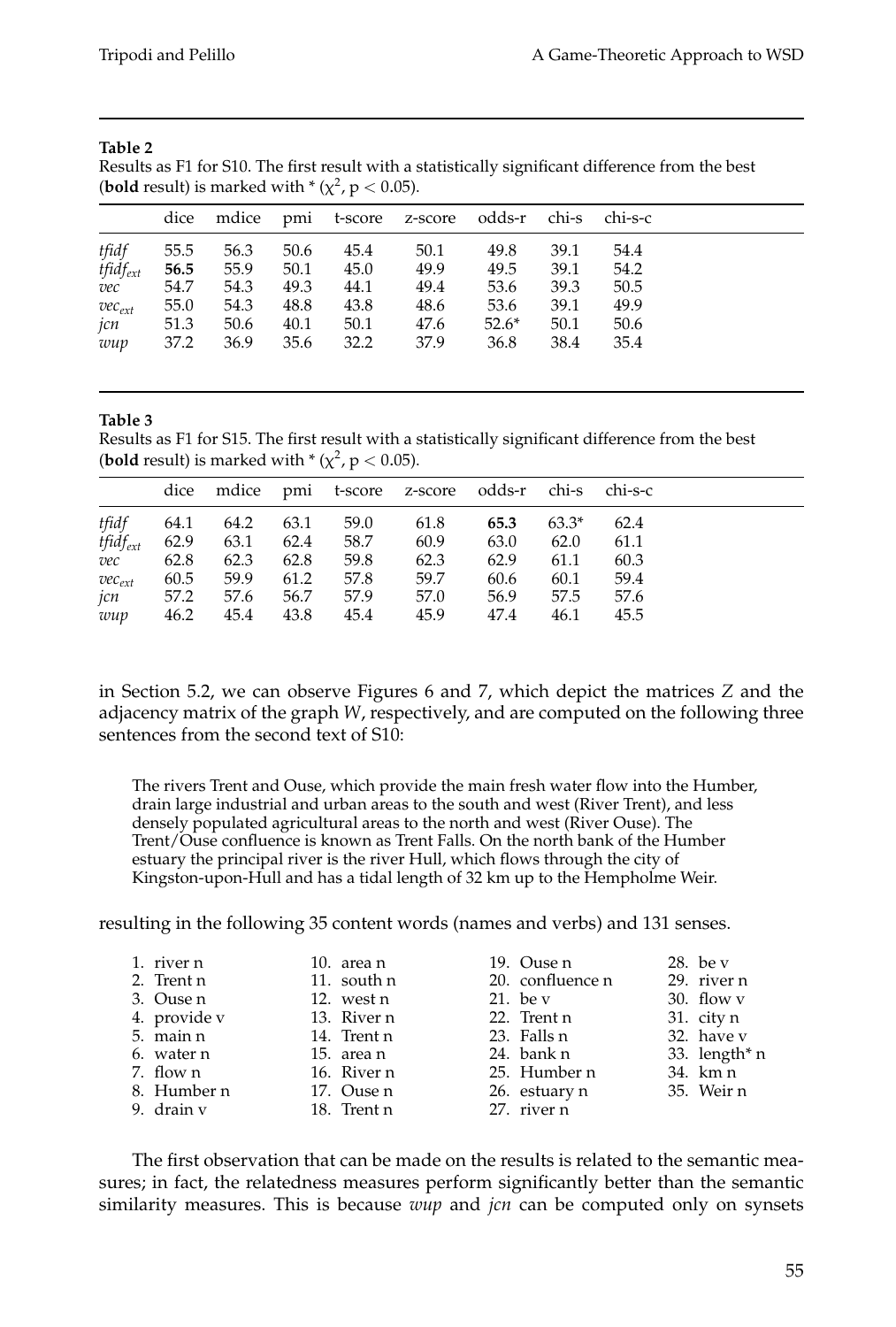

The representations of the payoff matrix *Z* computed on three sentences of the second text of S10, with the measures described in Section 5.2.2. All the senses of the words in the text are sequentially ordered.



The representations of the adjacency matrix of the graph *W* computed on three sentences of the second text of S10, with the measures described in Section 5.2.1. The words are ordered sequentially and reflect the list proposed in the text. For a better visual comparison only positive values are presented, whereas the experiments are performed considering also negative values. The last image represents the strategy space of the players.

that have the same part of speech. This limitation affects the results of the algorithm because the games played between two words with different parts of speech have no effect on the dynamics of the system, since the values of the resulting payoff matrices are all zeros. This affects the performances of the system in terms of recall—because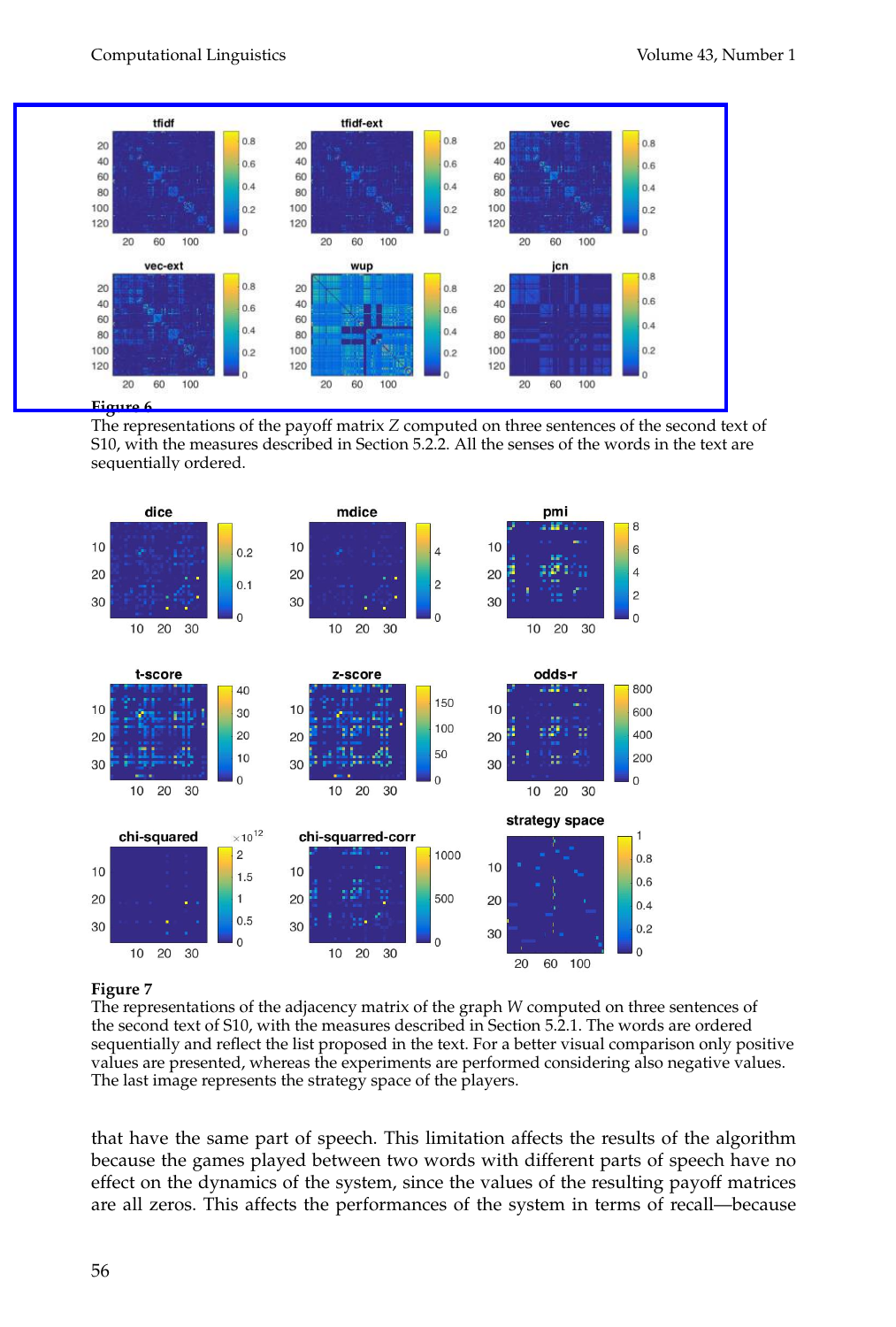in this situation these words tend to remain on the central point of the simplex—and also in terms of precision—because the choice of the meaning of a word is computed only taking into account the influence of words with the same part of speech. In fact, from Figure 6 we can see that the representations provided by *wup* and *jcn* for the text described above have many uniform areas; this means that these approaches are not able to provide a clear representation of the data. On the contrary, the representations provided by the relatedness measures show a block structure on the main diagonal of the matrix, which is exactly what is required for a similarity measure. The use of the *tf-idf* weighting schema seems to be able to reduce the noise in the data representation; in fact the weights on the left part of the matrix are reduced by *tfidf* and *tfidf-ext* whereas they have high values in *vec* and *vec-ext*. The representations obtained with eXtended WordNet are very similar to those obtained with WordNet and their performance is also very close, although on average WordNet outperforms eXtended WordNet.

If we observe the performances of the association measures we notice that on average the best measures are *dice*, *mdice*, *chi-s-c*, and also *odds-r* on S15—the other measures perform almost always under the statistical significance. Observing the representations in Figure 7 we can see that *dice* and *mdice* have a similar structure; the difference between these two measures are that *mdice* has values on a different range and tends to better differentiate the weights, whereas in *dice* the values are almost uniform. *Pmi* tends to take high values when one word in the collocation has low frequency, but this does not imply high dependency, thus it compromises the results of the games. From its representation we can observe that its structure is different from the previous two in fact, it concentrate its values on collocations such as *river Trent* and *river Ouse* and this has the effect of unbalancing the data representation. In fact, the *dice* and *mdice* concentrate their values on collocations such as *river flow* and *bank estuary*. *T-score* and *z-score* have a similar structure, the only difference is in the range of the values. For these measures we can see that the distribution of the values is quite homogeneous, meaning that these measures are not able to balance the weights well. On *odds-r* we recognize a structure similar to that of *pmi*, the main difference being that it works on a different range. The values obtained with *chi-s* are on a wide range, which compromises the data representation; in fact, its results are always under the statistical significance. *Chi-s-c* works on a narrower range than *chi-s* and its structure resembles that of *dice*—in fact, its results are often high.

*6.1.2* n*-gram Graph.* The association measures are able to provide a good representation of the text but in many cases it is possible that a word in a specific text is not present in the corpus on which these measures are calculated; furthermore, it is possible that these words are used with different lexicalizations. One way to overcome these problems is to increase the values of the nodes near a determined word; in this way it is possible to ensure that the nodes in *W* are always connected. Furthermore, this allows us to exploit local information, increasing the importance of the words that share a proximity relation with a determined word; in this way it is possible to give more importance to (possibly syntactically) related words, as described in Section 5.1.1. To test the influence that the parameter of the *n*-gram graph has on the performance of the algorithm we selected the association and relatedness measures with the highest results and conducted a series of experiments on the same data sets presented above, with increasing values of *n*. The results of these experiments on S10 and S15 are presented in Figure 8(a) and 8(b), respectively. From the plots we can see that this approach is always beneficial for S15 and that the results increased substantially with values of *n* greater than 2. To the contrary, on S10 this approach is not always beneficial but in many cases it is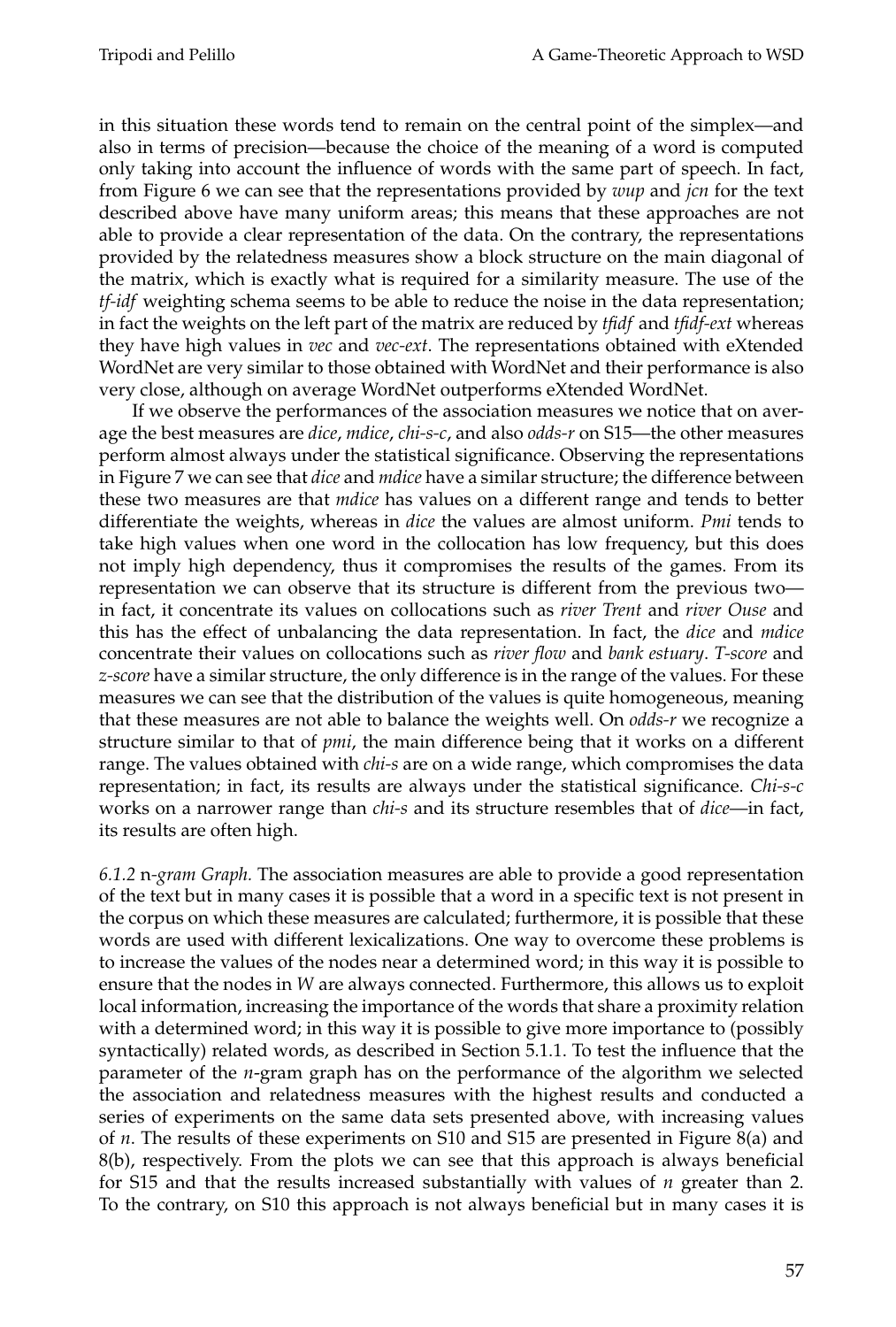

Results as F1 on S10 (on the left) and S15 (on the right) with increasing values of neighbor nodes (*n*).

possible to notice an improvement. In particular, we notice that the pair of measures with highest results on both data sets is *tfidf-mdice* with  $n = 5$ . This also confirms our earlier experiments in which we saw that these two measures are particularly suited for our algorithm.

*6.1.3 Geometric Distribution.* Once we have identified the measures to use in our unsupervised system, we can test for the best parameter to use in case we want to exploit information from sense-labeled corpora. To tune the parameter of the geometric distribution (described in Section 5.2.4), we used the pair of measures and the value of *n* detected with the previous experiments and ran the algorithm on S10 and S15 with increasing values of *p*, in the interval [0.05, 0.95].

The results of this experiment are presented in Figure 9(a), where we can see that the performance of the semi-supervised system on S15 is always better than that obtained with the unsupervised system  $(p = 0)$ . On the other hand, the performance on S10 is always lower than that obtained with the unsupervised system. This behavior is not surprising because the target words of S10 belong to a specific semantic domain. We used SemCor to obtain the information about the sense distributions and this resource is a general domain corpus, which is not tailored for this specific task. In fact, as pointed out by McCarthy et. al (2007), the distribution of word senses on specific domains is highly skewed; for this reason, the most frequent sense heuristic calculated on general domains corpora, such as SemCor, is not beneficial for this kind of text.

From the plot we can see that on S15 the highest results are obtained with values of *p* ranging from 0.4 to 0.7 and for the evaluation of our model we decided to use  $p = 0.4$ as parameter for the geometric distribution, because with this value we obtained the highest result.

*6.1.4 Error Analysis.* The main problems that we noticed analyzing the results of previous experiments are related to the semantic measures. As we pointed out in Section 6.1.1, these measures can be computed only on synsets with the same part of speech and this influences the results in terms of recall. The adverbs and adjectives are not disambiguated with these measures because of the lack of payoffs. This does not happen only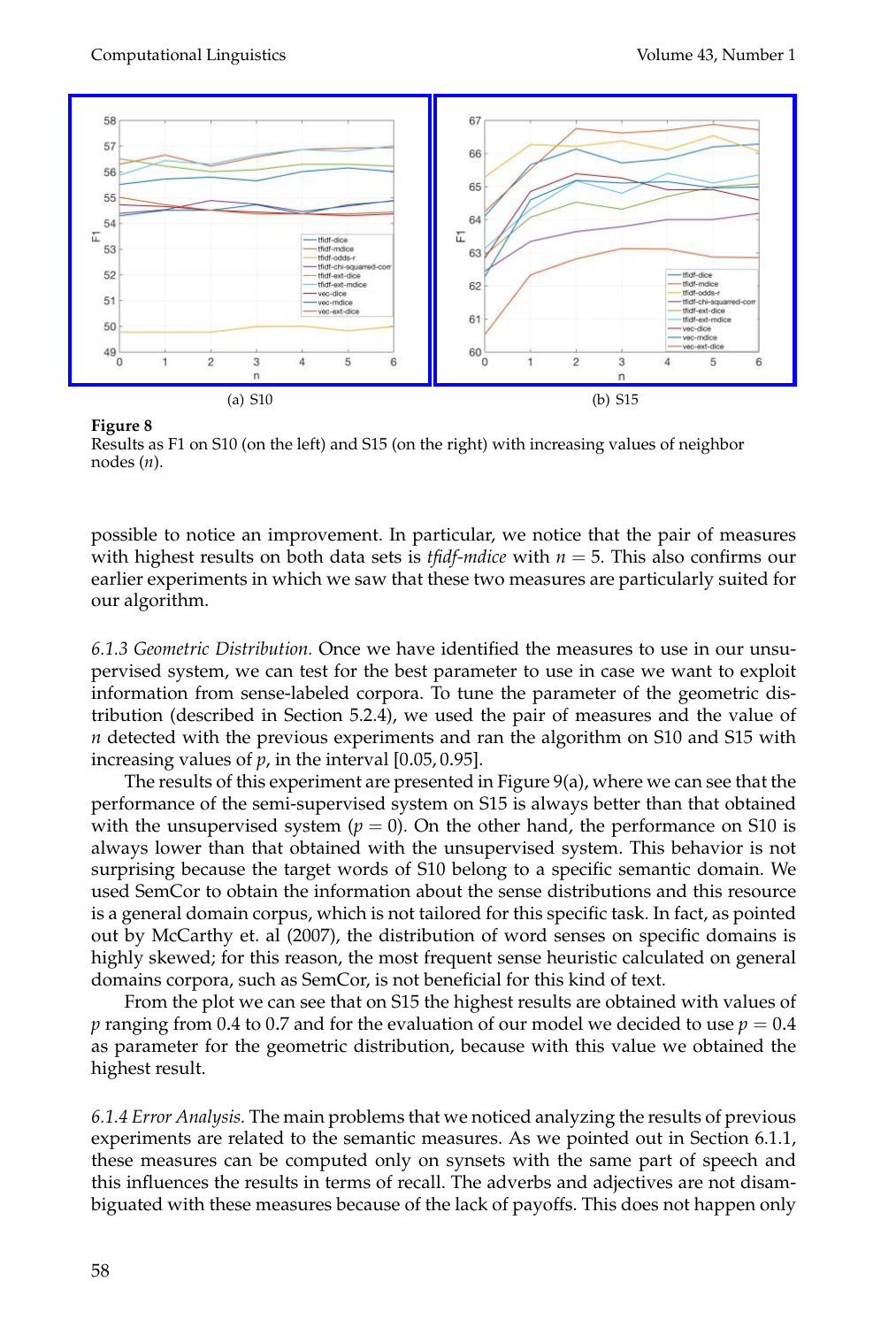

Results as F1 on S10 and S15 with increasing values of *p* (on the left), *p* = 0 corresponds to the results with the unsupervised setting (on the left). An example of geometric distribution with six ranked senses compared with the uniform distribution (on the right).

in the case of function words with low semantic content but also for verbs with a rich semantic content, such as *generate*, *prevent*, and *obtain*. The use of the relatedness measures substantially reduces the number of words that are not disambiguated. With these measures, a word is not disambiguated only in cases in which the concepts denoted by it are not covered enough by the reference corpus—for example, in our experiments we have words such as *drawn-out*, *dribble*, and *catchment* that are not disambiguated.

To overcome this problem we have used the *n*-gram graph to increase the weights among neighboring words. Experimentally, we noticed that when this approach is used with the relatedness measures, it leads to the disambiguation of all the target words and with  $n \geq 1$  we have *precision* = *recall*. The use of this approach influences the results also in terms of precision—in fact, if we consider the performance of the system on the word *actor*, we pass from F1 = 0 ( $n = 0$ ) to F1 = 71.4 ( $n = 5$ ). This is because the number of relations of the two senses (synsets) of the word *actor* are not balanced in WordNet 3.0; in fact, *actor* as *theatrical performer* has 21 relations whereas *actor* as *person who acts and gets things done* has only 8 relations, and this can compromise the computation of the semantic relatedness measures. It is possible to overcome this limitation using the local information given by the *n*-gram graph, which allows us to balance the influence of words in the text.

Another aspect to consider is whether the polysemy of the words influences the results of the system. Analyzing the results we noticed that the majority of the errors are made on words such as *make-v*, *give-v*, *play-v*, *better-a*, *work-v*, *follow-v*, *see-v*, and *come-v*, which have more that 20 different senses and are very frequent words difficult to disambiguate in fine-grained tasks. As we can see from Figure 10, this problem can be partially solved using the semi-supervised system. In fact, the use of information from sense-labeled corpora is particularly useful when the polysemy of the words is particularly high.

#### **6.2 Evaluation Set-up**

We evaluated our algorithm with three fine-grained data sets: Senseval-2 English allwords (S2) (Palmer et al. 2001), Senseval-3 English all-words (S3) (Snyder and Palmer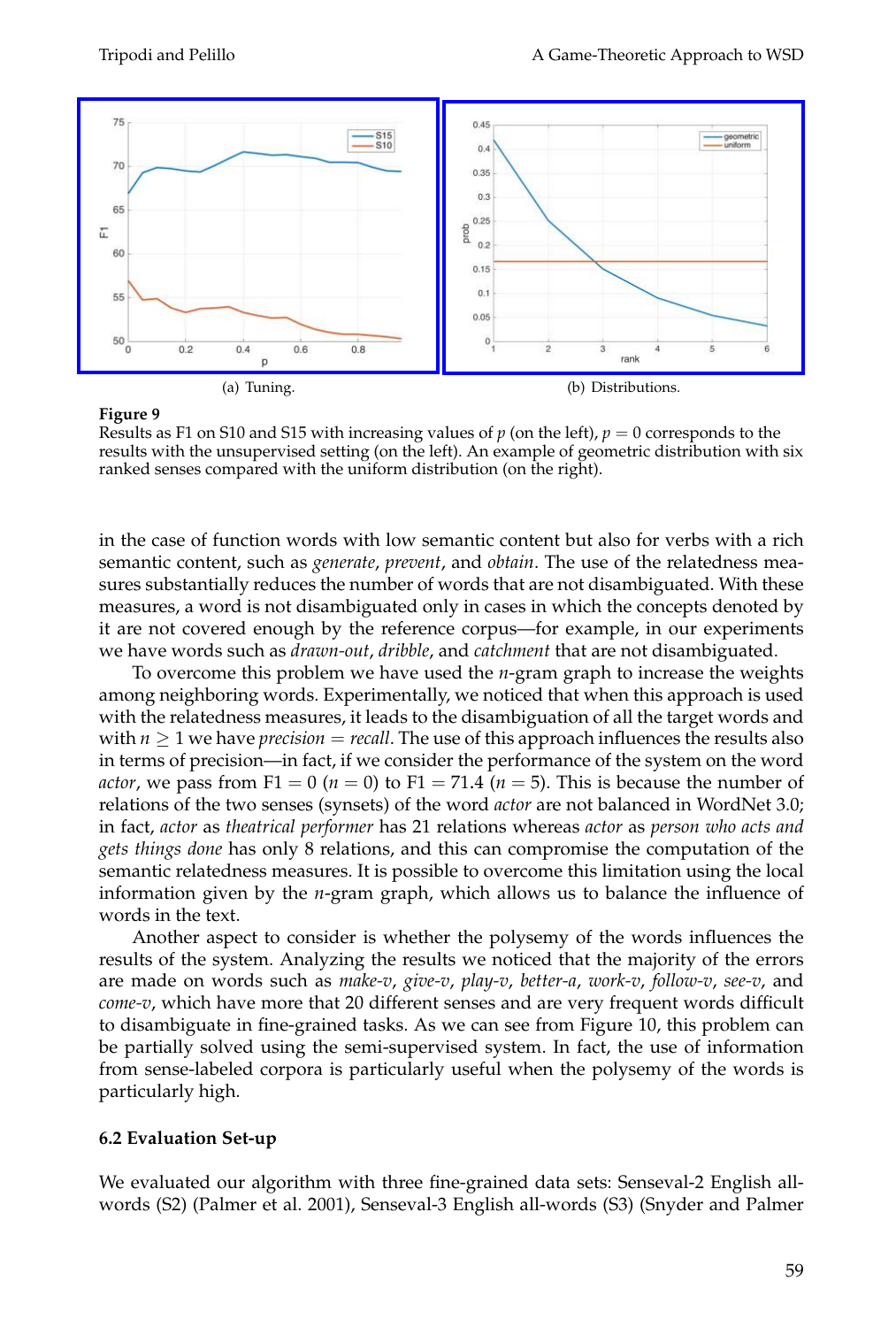



2004), SemEval-2007 all-words (S7) (Pradhan et al. 2007), and one coarse-grained data set, SemEval-2007 English all-words (S7CG) (Navigli, Litkowski, and Hargraves 2007),<sup>13</sup> using as the knowledge base WordNet. Furthermore, we evaluated our approach on two data sets, SemEval-2013 task 12 (S13) (Navigli, Jurgens, and Vannella 2013) and KORE50 (Hoffart et al. 2012), $^{14}$  using as the knowledge base BabeNet.

We describe the evaluation using *WordNet* as the knowledge base in the next sections, and in Section 6.2.2 we present the evaluation conducted using *BabelNet* as the knowledge base. Recall that for all the next experiments we used *mdice* to weight the graph *W*, *tfidf* to compute the payoffs,  $n = 5$  for the *n*-gram graph, and  $p = 0.4$ in the case of semi-supervised learning. The results are provided as F1 for all the data sets except KORE50; for this data set the results are provided as accuracy, as is common in the literature.

*6.2.1 Experiments Using WordNet as Knowledge Base.* Table 4 shows the results as F1 for the four data sets that we used for the experiments with WordNet. The table includes the results for the two implementations of our system: the unsupervised and the semisupervised and the results obtained using the most frequent sense heuristic. For the computation of the most frequent sense, we assigned to each word to be disambiguated the first sense returned by the WordNet reader provided by the Natural Language Toolkit (version 3.0) (Bird 2006). As we can see, the best performance of our system is obtained on nouns on all the data sets. This is in line with state-of-the-art systems because in general the nouns have lower polysemy and higher inter-annotator agreement (Palmer et al. 2001). Furthermore, our method is particularly suited for nouns. In fact, the disambiguation of nouns benefits from a wide context and local collocations (Agirre and Edmonds 2007).

We obtained low results on verbs on all data sets. This, as pointed out by Dang (1975), is a common problem not only for supervised and unsupervised WSD systems

<sup>13</sup> We downloaded S2 from www.hipposmond.com/senseval2, S3 from http://www.senseval.org/senseval3, S7 from http://nlp.cs.swarthmore.edu/semeval/tasks/index.php, and S7CG from http://lcl.uniroma1.it/coarse-grained-aw.

<sup>14</sup> We downloaded S13 from https://www.cs.york.ac.uk/semeval-2013/task12/index.html and KORE50 from http://www.mpi-inf.mpg.de/departments/databases-and-informationsystems/research/yago-naga/aida/downloads/.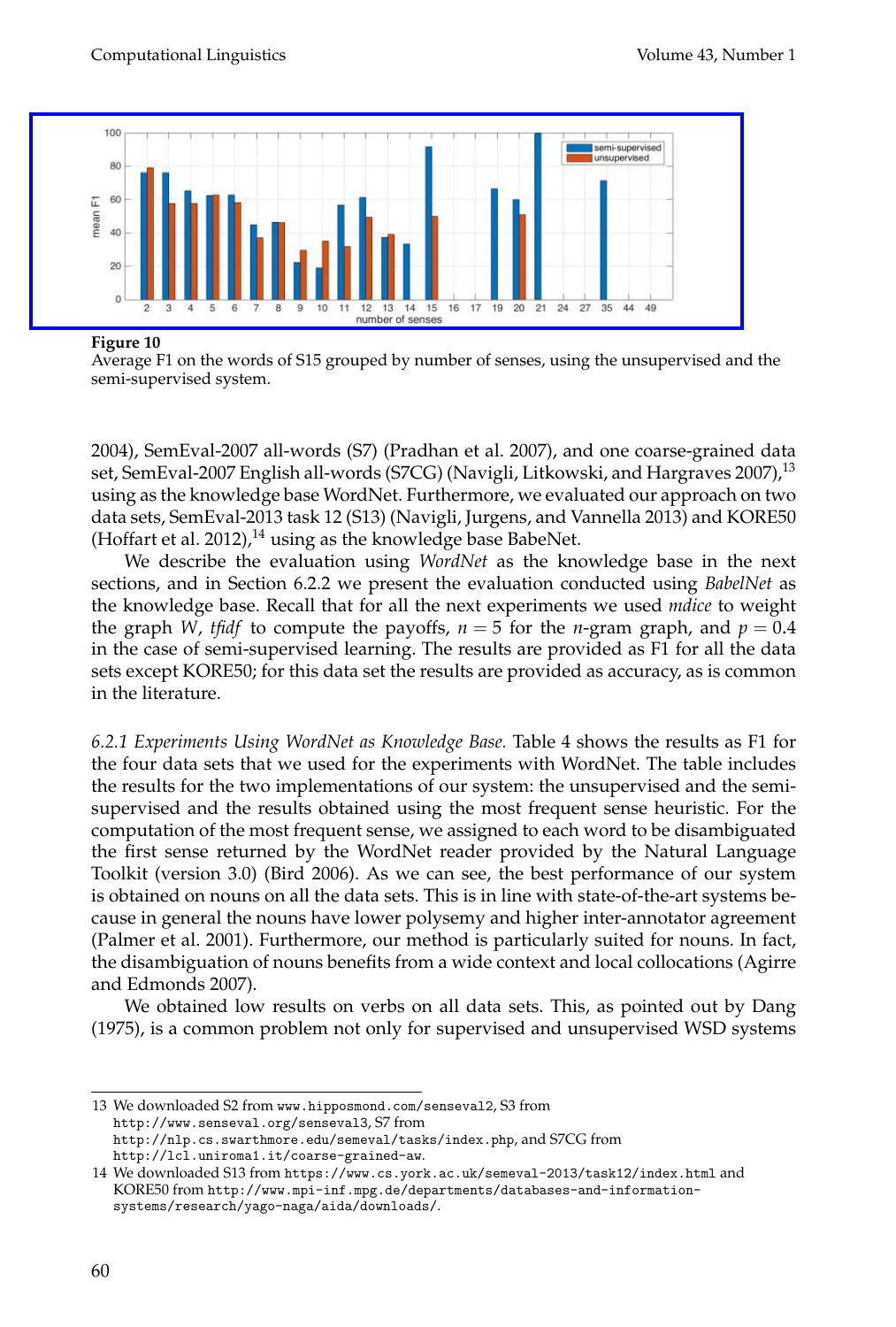#### **Table 4**

Detailed results as F1 for the four data sets studied with *tf-idf* and *mdice* as measures. The results show the performance of our unsupervised (*uns*) and semi-supervised (*ssup*) system and the results obtained using the most frequent sense heuristic (MFS). Detailed information about the performance of the systems on different parts of speech are provided: nouns (N), verbs (V), adjectives (A), and adverbs (R).

| SemEval 2007 coarse-grained - S7CG                                                  |      |      |      |      |             |
|-------------------------------------------------------------------------------------|------|------|------|------|-------------|
| Method                                                                              | All  | N    | V    | Α    | R           |
|                                                                                     | 80.4 | 85.5 | 71.2 | 81.5 | 76.0        |
| $\begin{array}{c} \text{WSD}^{uns}_{games}\\ \text{WSD}^{ssup}_{games} \end{array}$ | 82.8 | 85.4 | 77.2 | 82.9 | 84.6        |
| <b>MFS</b>                                                                          | 76.3 | 76.0 | 70.1 | 82.0 | 86.0        |
|                                                                                     |      |      |      |      |             |
|                                                                                     |      |      |      |      |             |
| SemEval 2007 fine-grained - S7<br>Method                                            | All  | N    | V    | A    | $\mathbb R$ |
|                                                                                     |      |      |      |      |             |
| WSD <sub>games</sub><br>WSD <sub>games</sub><br>NSD <sub>games</sub>                | 43.3 | 49.7 | 39.9 |      |             |
|                                                                                     | 56.5 | 62.9 | 53.0 |      |             |
| <b>MFS</b>                                                                          | 54.7 | 60.4 | 51.7 |      |             |
|                                                                                     |      |      |      |      |             |
| Senseval 3 fine-grained - S3                                                        |      |      |      |      |             |
| Method                                                                              | All  | N    | V    | A    | R           |
|                                                                                     | 59.1 | 63.3 | 50.7 | 64.5 | 71.4        |
| $\begin{array}{c} \text{WSD}^{uns}_{games}\\ \text{WSD}^{ssup}_{games} \end{array}$ | 64.7 | 70.3 | 54.1 | 70.7 | 85.7        |
| <b>MFS</b>                                                                          | 62.8 | 69.3 | 51.4 | 68.2 | 100.0       |
|                                                                                     |      |      |      |      |             |
| Senseval 2 fine-grained - S2                                                        |      |      |      |      |             |
| Method                                                                              | All  | N    | V    | A    | R           |
| WSD <sub>games</sub> <sup>uns</sup>                                                 | 61.2 | 69.8 | 41.7 | 61.9 | 65.1        |
| WSD <sub>games</sub> <sub>games</sub>                                               | 66.0 | 72.4 | 43.5 | 71.8 | 75.7        |
| <b>MFS</b>                                                                          | 65.6 | 72.1 | 42.4 | 71.6 | 76.1        |

but also for humans, who in many cases disagree about what constitutes a different sense for a polysemous verb, compromising the sense tagging procedure.

As we anticipated in Section 6.1.3, the use of prior knowledge is beneficial for this kind of data set. As we can see in Table 4, using a semi-supervised setting improves the results of 5% on S2 and S3 and of 12% on S7. The large improvement obtained on S7 can be explained by the fact that the results of the unsupervised system are well below the most frequent sense heuristic, so exploiting the evidence from the sense-labeled data set is beneficial. For the same reason, the results obtained on S7CG with a semi-supervised setting are less impressive than those obtained with the unsupervised systems; in fact, the structure of the data sets is different and the results obtained with the unsupervised setting are well above the most frequent sense. This series of experiments confirms that the use of prior knowledge is beneficial in general domain data sets and that when it is used, the system performs better than the most common-sense heuristic computed on the same corpus.

*Comparison to State-of-the-Art Algorithms.* Table 5 shows the results of our system and the results obtained by state-of-the-art systems on the same data sets. We compared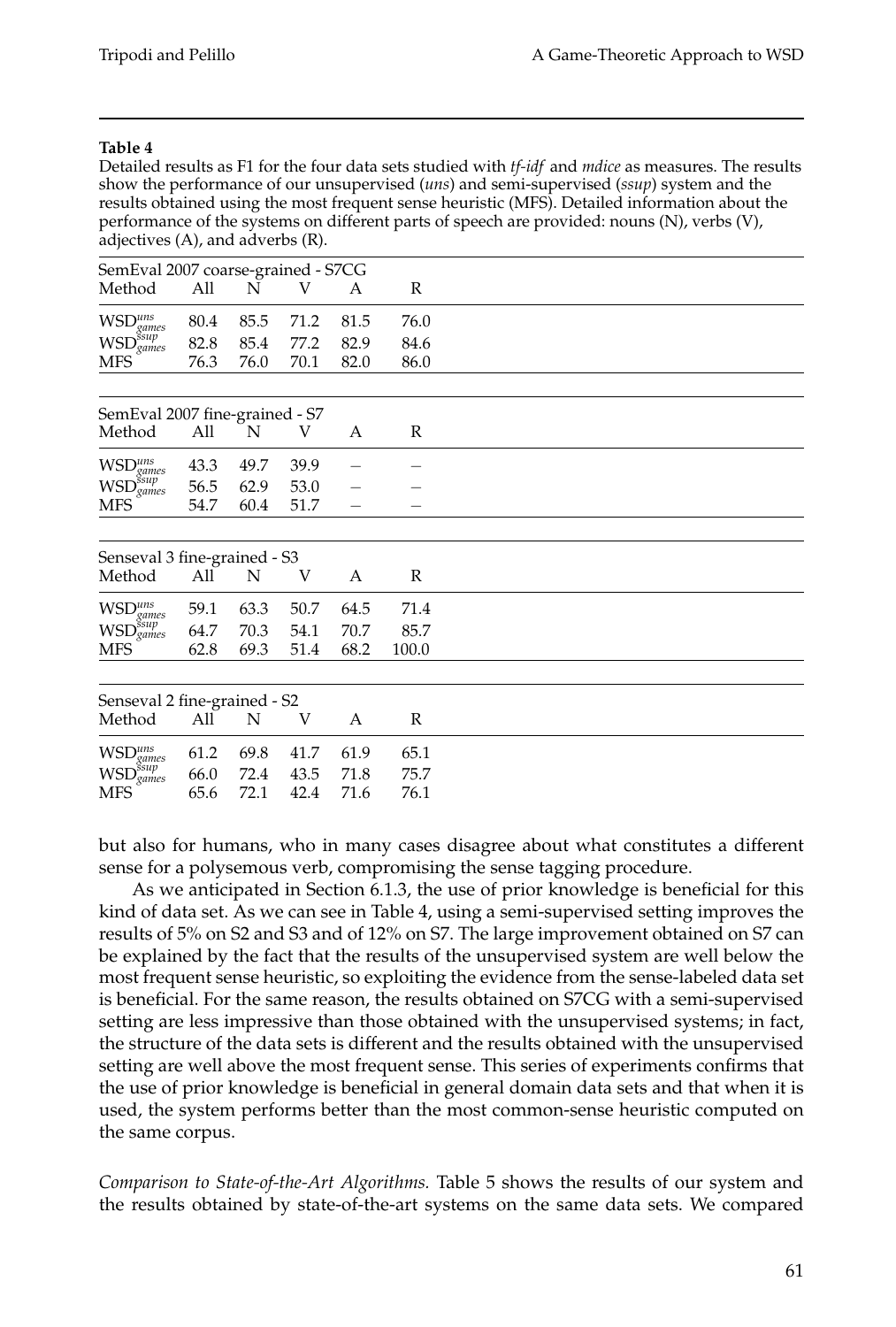#### **Table 5**

Comparison with state-of-the-art algorithms: unsupervised (*unsup.*), semisupervised (*semi sup.*), and supervised (*sup.*). *MFS* refers to the MFS heuristic computed on SemCor on each data set and *Best* refers to the best supervised system for each competition. The results are provided as F1 and the first result with a statistically significant difference from the best of each data set is marked with  $*(\chi^2, p < 0.05)$ .

|        |                               | S7CG    | STCG(N) | S7      | S <sub>3</sub> | S <sub>2</sub> |
|--------|-------------------------------|---------|---------|---------|----------------|----------------|
|        | Nav10                         |         |         | 43.1    | 52.9           |                |
| unsup. | $PPR_{w2w}$                   | 80.1    | 83.6    | 41.7    | 57.9           | 59.7           |
|        | $\mathit{WSD}_\mathit{games}$ | $80.4*$ | 85.5    | 43.3    | 59.1           | 61.2           |
|        | IRST-DDD-00                   |         |         |         | 58.3           |                |
|        | MFS                           | 76.3    | 77.4    | 54.7    | 62.8           | $65.6*$        |
| sup.   | MRF-LP                        | —       |         | $50.6*$ | 58.6           | 60.5           |
| semi   | Nav05                         | 83.2    | 84.1    |         | 60.4           |                |
|        | $PPR_{w2w}$                   | 81.4    | 82.1    | 48.6    | 63.0           | 62.6           |
|        | $\mathit{WSD}_\mathit{games}$ | 82.8    | 85.4    | 56.5    | $64.7*$        | 66.0           |
| sup.   | <b>Best</b>                   | 82.5    | $82.3*$ | 59.1    | 65.2           | 68.6           |
|        | Zhong10                       | 82.6    |         | 58.3    | 67.6           | 68.2           |

our method with supervised, unsupervised, and semi-supervised systems on four data sets. The supervised systems are *It Makes Sense* (Zhong and Ng 2010) (*Zhong10*); an open source WSD system based on support vector machines (Steinwart and Christmann 2008); and the best system that participated in each competition (*Best*). The semi-supervised systems are *IRST-DDD-00* (Strapparava, Gliozzo, and Giuliano 2004), based on WordNet domains and on manually annotated domain corpora; *MFS*, which corresponds to the most frequent sense heuristic implemented using the Word-Net corpus reader of the natural language toolkit; *MRF-LP*, based on Markov random field (Chaplot, Bhattacharyya, and Paranjape 2015); *Nav05* (Navigli and Velardi 2005), a knowledge-based method that exploits manually disambiguated word senses to enrich the knowledge base relations; and *PPRw*2*<sup>w</sup>* (Agirre, de Lacalle, and Soroa 2014), a random walk method that uses contextual information and prior knowledge about senses distribution to compute the most important sense in a network given a specific word and its context. The unsupervised systems are: *Nav10*, a graph based WSD algorithm that exploits connectivity measures to determine the most important node in the graph composed by all the senses of the words in a sentence; and a version of the  $PPR_{w2w}$ algorithm that does not use sense tagged resources.

The results show that our unsupervised system performs better than any other unsupervised algorithm in all data sets. In S7CG and S7, the difference is minimal compared with *PPRw*2*<sup>w</sup>* and *Nav10*, respectively; in *S3* and *S2*, the difference is more substantial compared with both unsupervised systems. Furthermore, the performance of our system is more stable on the four data sets, showing a constant improvement on the state of the art.

The comparison with semi-supervised systems shows that our system always performs better than the most frequent sense heuristic when we use information from sense-labeled corpora. We note strange behavior on S7CG: when we use prior knowledge, the performance of our semi-supervised system is lower than our unsupervised system and state of the art. This is because on this data set the performance of our unsupervised system is better than the results that can be achieved by using labeled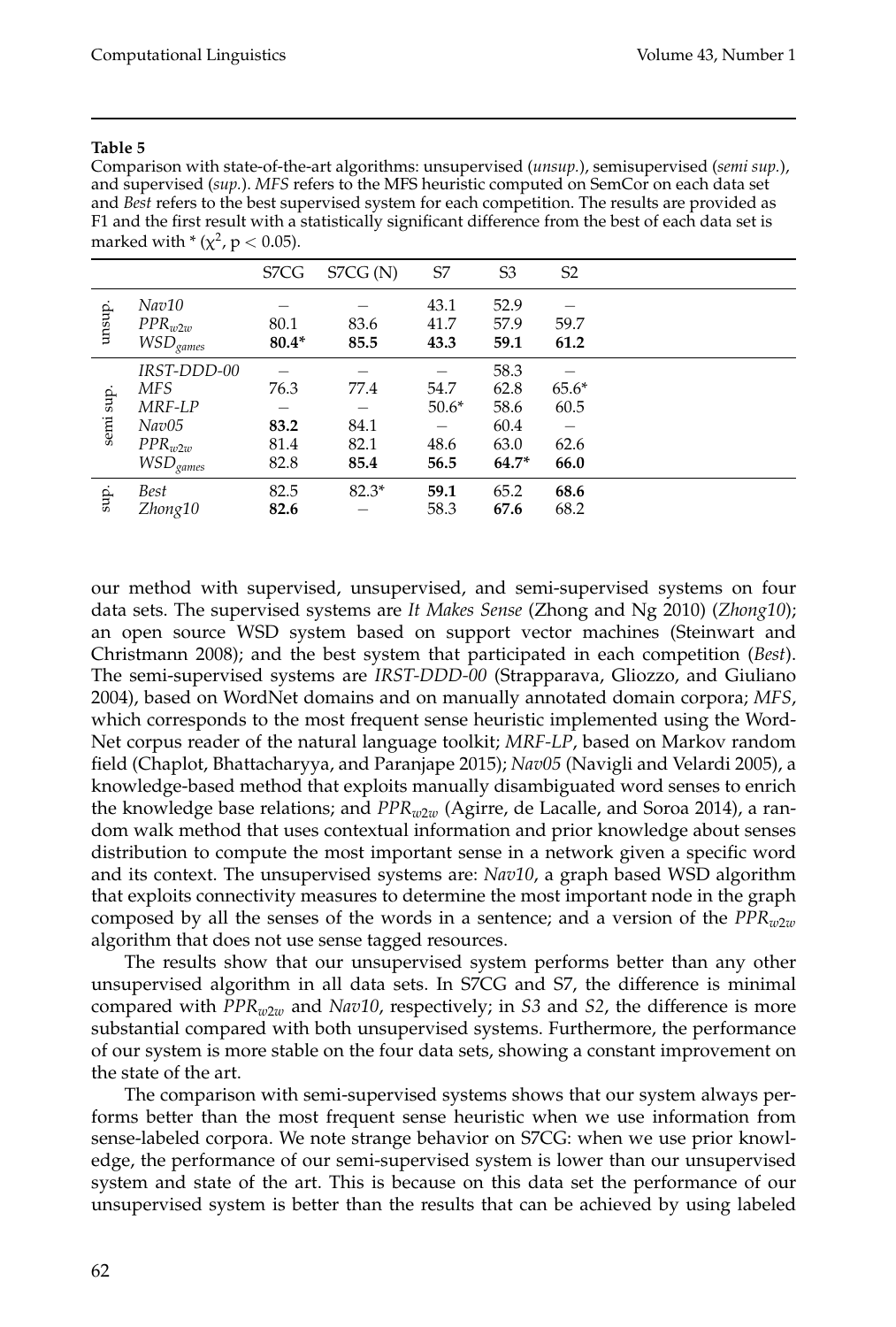data to initialize the strategy space of the semi-supervised system. On the other three data sets we note a substantial improvement in the performances of our system, with stable results higher than state-of-the-art systems.

Finally, we note that the results of our semi-supervised system on the fine-grained data sets are close to the performance of state-of-the-art supervised systems, with values that are statistically relevant only on *S*3. We also note that the performance of our system on the nouns of the S7CG data set is higher than the results of the supervised systems.

*6.2.2 Experiments with BabelNet.* BabelNet is particularly useful when the number of named entities to disambiguate is high. In fact, it is not possible to perform this task using only WordNet, because its coverage on named entities is limited. For the experiments on this section we used BabelNet to collect the sense inventories of each word to be disambiguated, the *mdice* measure to weight the graph *W*, and NASARI to obtain the semantic representation of each sense. The similarity among the representation obtained with this resource is computed using the cosine similarity measure, described in Section 5.2.2. The only difference with the experiments presented in Section 6.2.1 is that we used BabelNet as knowledge base and NASARI as resource to collect the sense representations instead of WordNet.

S13 consists of 13 documents in different domains, available in five languages (we used only English). All the nouns in these texts are annotated using BabelNet, with a total of 1,931 words to be disambiguated (English data set). KORE50 consists of 50 short English sentences with a total number of 146 mentions manually annotated using YAGO2 (Hoffart et al. 2013). We used the mapping between YAGO2 and Wikipedia to obtain for each mention the corresponding BabelNet concept, since there exists a mapping between Wikipedia and BabelNet. This data set contains highly ambiguous mentions that are difficult to capture without the use of a large and well-organized knowledge base. In fact, the mentions are not explicit and require the use of common knowledge to identify their intended meaning.

We used the SPARQL endpoint<sup>15</sup> provided by BabelNet to collect the sense inventories of the words in the texts of each data set. For this task we filtered the first 100 resources whose label contains the lexicalization of the word to be disambiguated. This operation can increase the dimensionality of the strategy space, but it is required because, particularly in KORE50, there are many indirect references—such as Tiger to refer to Tiger Woods (the famous golf player) or Jones to refer to John Paul Jones (the Led Zeppelin bassist).

*Comparison to State-of-the-Art Algorithms.* The results of these experiments are shown in Table 6, where it is possible to see that the performance of our system is close to the results obtained with Babelfy on S13 and substantially higher on KORE50. This is because with our approach it is necessary to respect the textual coherence, which is required when a sentence contains a high level of ambiguity, such as those proposed by KORE50. On the contrary, PP*Rw*2*<sup>w</sup>* performs poorly on this data set. This is because, as attested to in Moro, Raganato, and Navigli (2014), it disambiguates the words independently, without imposing any consistency requirements.

The good performance of our approach is also due to the good semantic representations provided by NASARI—in fact, it is able to exploit a richer source of information,

<sup>15</sup> http://babelnet.org/sparql/.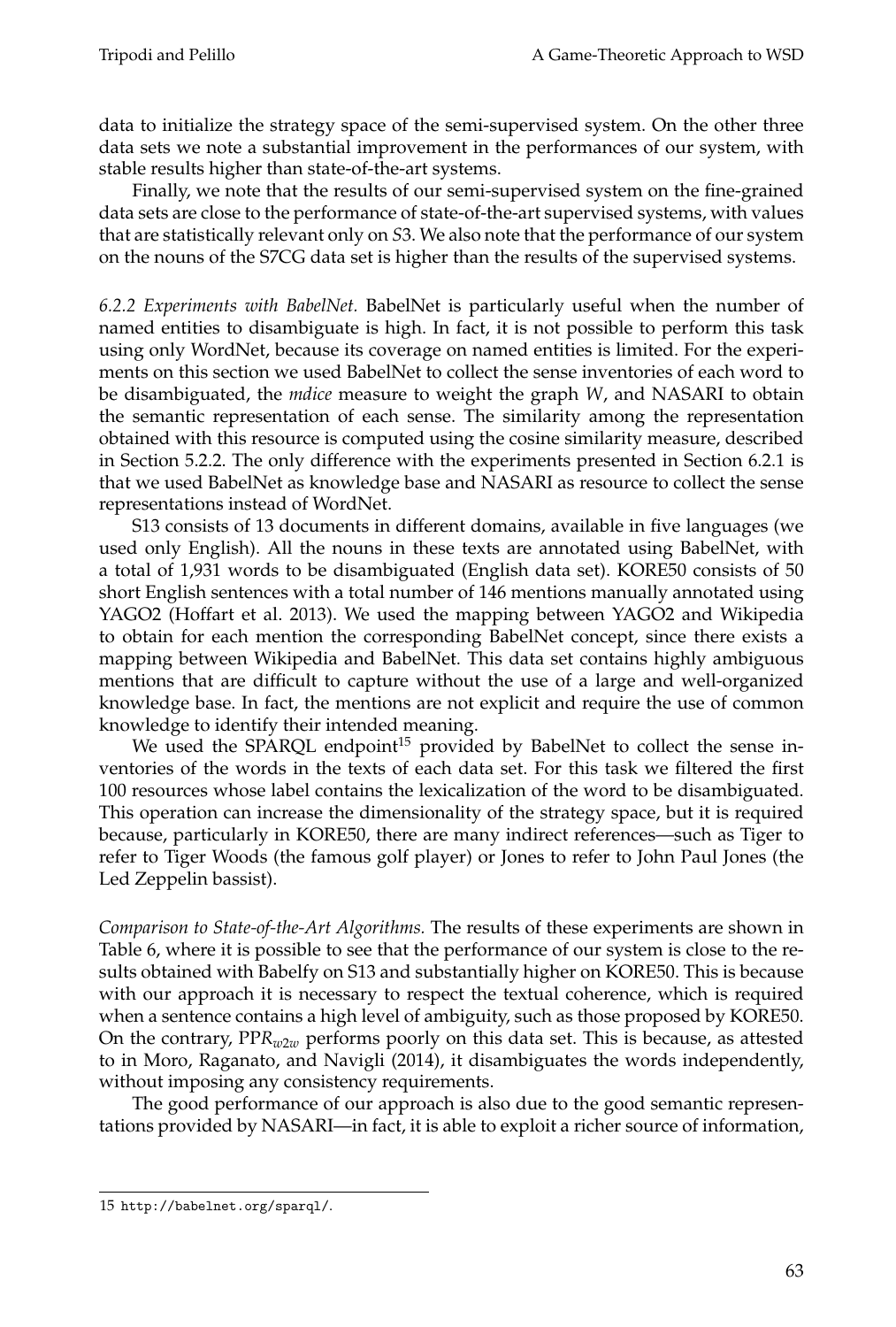#### **Table 6**

Comparison with state-of-the-art algorithms on WSD and entity linking. The results are provided as F1 for S13 and as accuracy for KORE50. The first result with a statistically significant difference from the best (**bold** result) is marked with  $*(\chi^2, p < 0.05)$ .

|                                 | S <sub>13</sub>          | KORE50                   |
|---------------------------------|--------------------------|--------------------------|
|                                 | 70.8                     | 75.7                     |
| WSD <sub>games</sub><br>Babelfy | 69.2                     | 71.5                     |
| SUDÓKU                          | 66.3                     | $\qquad \qquad -$        |
| MFS                             | $66.5*$                  | -                        |
| $PPR_{w2w}$                     | 60.8                     |                          |
| KORE                            | $\overline{\phantom{m}}$ | $63.9*$                  |
| <b>GETALP</b>                   | 58.3                     | $\overline{\phantom{0}}$ |

Wikipedia, which provides a larger coverage and a wider source of information than WordNet alone.

The results on KORE50 are presented as accuracy, following the custom of previous work on this data set. As we anticipated, it contains decontextualized sentences, which require common knowledge to be disambiguated. This common knowledge is obtained exploiting the relations in BabelNet that connect related entities, but in many cases this is not enough because the references to entities are too general and in this case the system is not able to provide an answer. It is also difficult to exploit distributional information on this data set because the sentences are short and in many cases cryptic. For these reasons the recall on this data set is well below the precision: 55.5%. The system does not provide answers for the entities in sentences such as: *Jobs and Baez dated in the late 1970s, and she performed at his Stanford memorial*, but it is able to correctly disambiguate the same entities in sentences where there is more contextual information.

### **7. Conclusions**

In this article we introduced a new method for WSD based on game theory. We have provided an extensive introduction to the WSD task and explained the motivations behind the choice to model the WSD problem as a constraint-satisfaction problem. We conducted an extensive series of experiments to identify the similarity measures that perform better in our framework. We have also evaluated our system with two different implementations and compared our results with state-of-the-art systems, on different WSD tasks.

Our method can be considered as a continuation of knowledge-based, graph-based, and similarity-based approaches. We used the methodologies of these three approaches combined in a game theoretic framework. This model is used to perform a consistent labeling of senses. In our model we try to maximize the textual coherence, imposing that the meaning of each word in a text must be related to the meaning of the other words in the text. To do this we exploited distributional and proximity information to weight the influence that each word has on the others. We also exploited semantic similarity information to weight the strengths of compatibility among two senses. This is of great importance because it imposes constraints on the labeling process, developing a contextual coherence on the assignment of senses. The application of a game theoretic framework guarantees that these assumptions are met. Furthermore,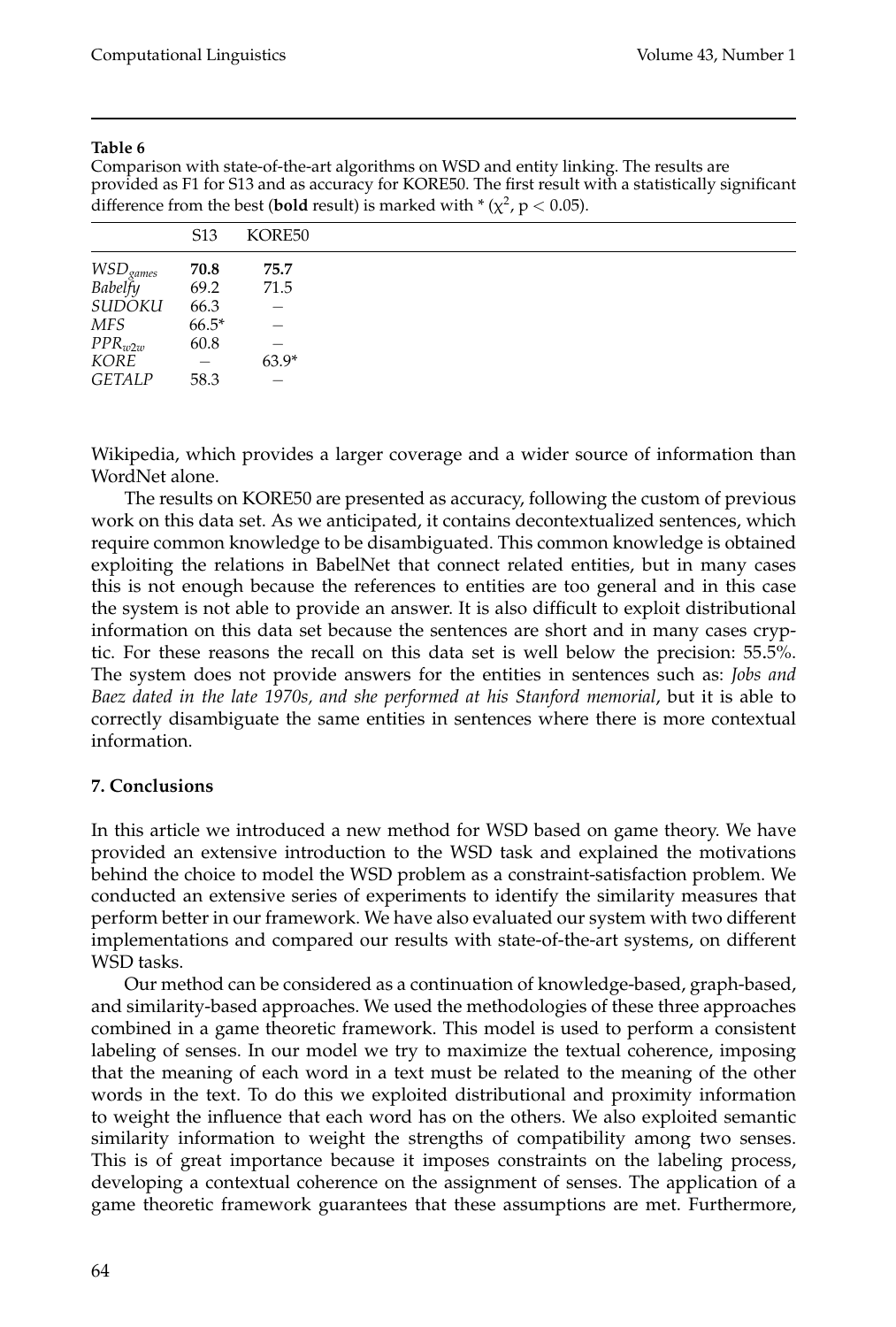the use of the replicator dynamics equation allows us to always find the best labeling assignment.

Our system, in addition to having a solid mathematical and linguistic foundation, has been demonstrated to perform well compared with state-of-the-art systems and to be extremely flexible. In fact, it is possible to implement new similarity measures, graph constructions, and strategy space initializations to test it in different scenarios. It is also possible to use it as completely unsupervised or to use information from sense-labeled corpora.

The features that make our system competitive compared with state-of-the-art systems are that instead of finding the most important sense in a network to be associated with the meaning of a single word, our system disambiguates all the words at the same time, taking into account the influence that each word has on the others and imposing sense compatibility among each sense before assigning a meaning. We have demonstrated how our system can deal with sense shifts, where a centrality algorithm, which tries to find the most important sense in a network, can be deceived by the context. In our case, the weighting of the context ensures respecting the proximity structure of a sentence and disambiguating each word according to the context in which it appears. This is because the meaning of a word in a sentence does not depend on *all* the words in the sentence but only on those that share a proximity (or syntactical) relation and those that enjoy a high distributional similarity.

### **Acknowledgments**

This work was supported by the Samsung Global Research Outreach Program. We are deeply grateful to Rodolfo Delmonte for his insights on the preliminary phase of this work and to Bernadette Sharp for her help during the final part of it. We would also like to thank Phil Edmonds for providing us the correct version of the Senseval 2 data set.

# **References**

- Agirre, E., O. L. De Lacalle, C. Fellbaum, A. Marchetti, A. Toral, and P. Vossen. 2009. SemEval-2010 task 17: All-words word sense disambiguation on a specific domain. In *Proceedings of the Workshop on Semantic Evaluations: Recent Achievements and Future Directions*, pages 123-128, Boulder, CO.
- Agirre, E., O. Lopez de Lacalle, and A. Soroa. 2014. Random walks for knowledge-based word sense disambiguation. *[Computational](http://www.mitpressjournals.org/action/showLinks?system=10.1162%2FCOLI_a_00164) [Linguistics](http://www.mitpressjournals.org/action/showLinks?system=10.1162%2FCOLI_a_00164)*, 40(1):57–84.
- Agirre, E., O. Lopez De Lacalle, A. Soroa, and I. Fakultatea. 2009. Knowledge-based WSD and specific domains: Performing better than generic supervised WSD. In *Proceedings of IJCAI*, pages 1501–1506.
- Agirre, E. and P. G. Edmonds. 2007. *Word Sense Disambiguation: Algorithms and*

*Applications*, volume 33. Springer Science & Business Media.

- Agirre, E., D. Martínez, O. L. de Lacalle, and A. Soroa. 2006. Two graph-based algorithms for state-of-the-art WSD. In *Proceedings of the 2006 Conference on Empirical Methods in Natural Language Processing*, pages 585–593, Sydney.
- Araujo, L. 2007. How evolutionary algorithms are applied to statistical natural language processing. *[Artificial Intelligence](http://www.mitpressjournals.org/action/showLinks?crossref=10.1007%2Fs10462-009-9104-y) [Review](http://www.mitpressjournals.org/action/showLinks?crossref=10.1007%2Fs10462-009-9104-y)*, 28(4):275–303.
- Bird, S. 2006. NLTK: The natural language toolkit. In *Proceedings of the COLING/ACL on Interactive Presentation Sessions*, pages 69–72, Sydney.
- Blaheta, D. and M. Johnson. 2001. Unsupervised learning of multi-word verbs. In *Proceedings of the ACL/EACL 2001 Workshop on the Computational Extraction, Analysis and Exploitation of Collocations*, pages 54–60.
- Brants, T. and A. Franz. 2006. {Web 1T 5-gram Version 1}.
- Burrows, J. 2002. Delta: A measure of stylistic difference and a guide to likely authorship. *[Literary and Linguistic Computing](http://www.mitpressjournals.org/action/showLinks?crossref=10.1093%2Fllc%2F17.3.267)*, 17(3):267–287.
- Camacho-Collados, J., M. T. Pilehvar, and R. Navigli. 2015. NASARI: A novel approach to a semantically-aware representation of items. In *Proceedings of NAACL*, pages 567–577, Denver, CO.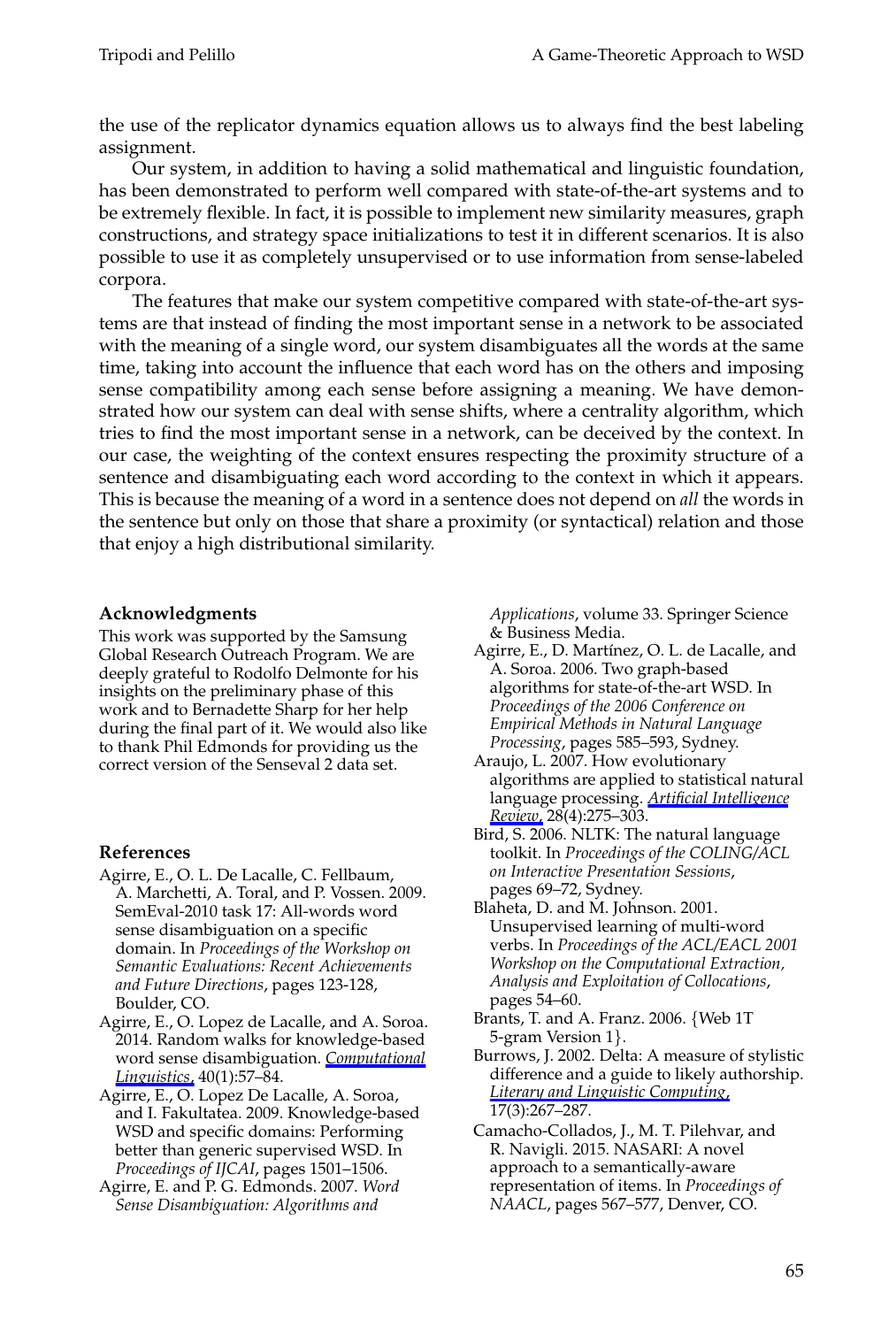Carpineto, C. and G. Romano. 2012. A survey of automatic query expansion in information retrieval. *[ACM Computing](http://www.mitpressjournals.org/action/showLinks?crossref=10.1145%2F2071389.2071390) [Surveys \(CSUR\)](http://www.mitpressjournals.org/action/showLinks?crossref=10.1145%2F2071389.2071390)*, 44(1):1–50.

Chan, Y. S. and H. T. Ng. 2005. Scaling up word sense disambiguation via parallel texts. In *AAAI*, volume 5, pages 1037–1042.

Chaplot, D. S., P. Bhattacharyya, and A. Paranjape. 2015. Unsupervised word sense disambiguation using Markov random field and dependency parser. In *AAAI*, pages 2217–2223.

Church,  $\hat{K}$ . W. and P. Hanks. 1990. Word association norms, mutual information, and lexicography. *Computational Linguistics*, 16(1):22–29.

Cong, J. and H. Liu. 2014. Approaching human language with complex networks. *Physics of life Reviews*, 11(4):598–618.

Curran, J. R, T. Murphy, and B. Scholz. 2007. Minimising semantic drift with mutual exclusion bootstrapping. In *Proceedings of the 10th Conference of the Pacific Association for Computational Linguistics*, volume 6, pages 172–180, Bali.

Dagan, I. and O. Glickman. 2004. Probabilistic textual entailment: Generic applied modeling of language variability. *Learning Methods for Text Understanding and Mining*, pages 26–29, Grenoble.

Dang, H. T. 1975. *Investigations into the Role of Lexical Semantics in Word Sense Disambiguation*. Ph.D. thesis, University of Pensylvania.

De Cao, D., R. Basili, M. Luciani, F. Mesiano, and R. Rossi. 2010. Robust and efficient page rank for word sense disambiguation. In *Proceedings of the 2010 Workshop on Graph-based Methods for Natural Language Processing*, pages 24–32, Uppsala.

DeGroot, M. H., M. J. Schervish, X. Fang, Ligang L., and D. Li. 1986. *Probability and Statistics*, volume 2. Addison-Wesley, Reading, MA.

Dice, L. R. 1945. Measures of the amount of ecologic association between species. *[Ecology](http://www.mitpressjournals.org/action/showLinks?crossref=10.2307%2F1932409)*, 26(3):297–302.

Erdem, A. and M. Pelillo. 2012. Graph transduction as a noncooperative game. *[Neural Computation](http://www.mitpressjournals.org/action/showLinks?system=10.1162%2FNECO_a_00233)*, 24(3):700–723.

Evert, S. 2008. Corpora and collocations. *Corpus Linguistics. An International Handbook*, 2:223–233.

Firth, J. R. 1957. A synopsis of linguistic theory 1930–1955. *Studies in Linguistic Analysis*, Oxford: Blackwell.

Fkih, F. and M. N. Omri. 2012. Learning the size of the sliding window for the collocations extraction: A ROC-based

approach. In *Proceedings of the 2012 International Conference on Artificial Intelligence (ICAI'12)*, pages 1071–1077.

Gale, W. A., K. W. Church, and D. Yarowsky. 1992. A method for disambiguating word senses in a large corpus. *[Computers and the](http://www.mitpressjournals.org/action/showLinks?crossref=10.1007%2FBF00136984) [Humanities](http://www.mitpressjournals.org/action/showLinks?crossref=10.1007%2FBF00136984)*, 26(5-6):415–439.

Haveliwala, T. H. 2002. Topic-sensitive pagerank. In *Proceedings of the 11th International Conference on the World Wide Web*, pages 517–526. Maui, HI.

Hoffart, J., S. Seufert, D. B. Nguyen, M. Theobald, and G. Weikum. 2012. KORE: Keyphrase overlap relatedness for entity disambiguation. In *Proceedings of the 21st ACM International Conference on Information and Knowledge Management*, pages 545–554.

Hoffart, J., F. M. Suchanek, K. Berberich, and G. Weikum. 2013. YAGO2: A spatially and temporally enhanced knowledge base from Wikipedia. In *Proceedings of the Twenty-Third International Joint Conference on Artificial Intelligence*, pages 3161–3165, Beijing.

Holland, J. H. 1975. *Adaptation in Natural and Artificial Systems: An Introductory Analysis with Applications to Biology, Control, and Artificial Intelligence*. University of Michigan Press.

Hummel, R. A. and S. W. Zucker. 1983. On the foundations of relaxation labeling processes. *[IEEE Transactions on Pattern](http://www.mitpressjournals.org/action/showLinks?crossref=10.1109%2FTPAMI.1983.4767390) [Analysis and Machine Intelligence](http://www.mitpressjournals.org/action/showLinks?crossref=10.1109%2FTPAMI.1983.4767390)*,  $(3):267-287$ 

Jiang, J. J. and D. W Conrath. 1997. Semantic similarity based on corpus statistics and lexical taxonomy. In *International Conference Research on Computational Linguistics*, pages 970–985.

Jordan, M. I. and Y. Weiss. 2002. Graphical models: Probabilistic inference. In M. A. Arbib, editor, *The Handbook of Brain Theory and Neural Networks*. MIT Press, pages 490–496.

Kelly, E. F. and P. J. Stone. 1975. *Computer Recognition of English Word Senses*, volume 13. North-Holland.

Kilgarriff, A. 1997. I don't believe in word senses. *[Computers and the Humanities](http://www.mitpressjournals.org/action/showLinks?crossref=10.1023%2FA%3A1000583911091)*, 31(2):91–113.

Kitamura, W. and Y. Matsumoto. 1996. Automatic extraction of word sequence correspondences in parallel corpora. In *Proceedings of the 4th Workshop on Very Large Corpora*, pages 79–87, Copenhagen.

Kleinberg, J. and E. Tardos. 2002. Approximation algorithms for classification problems with pairwise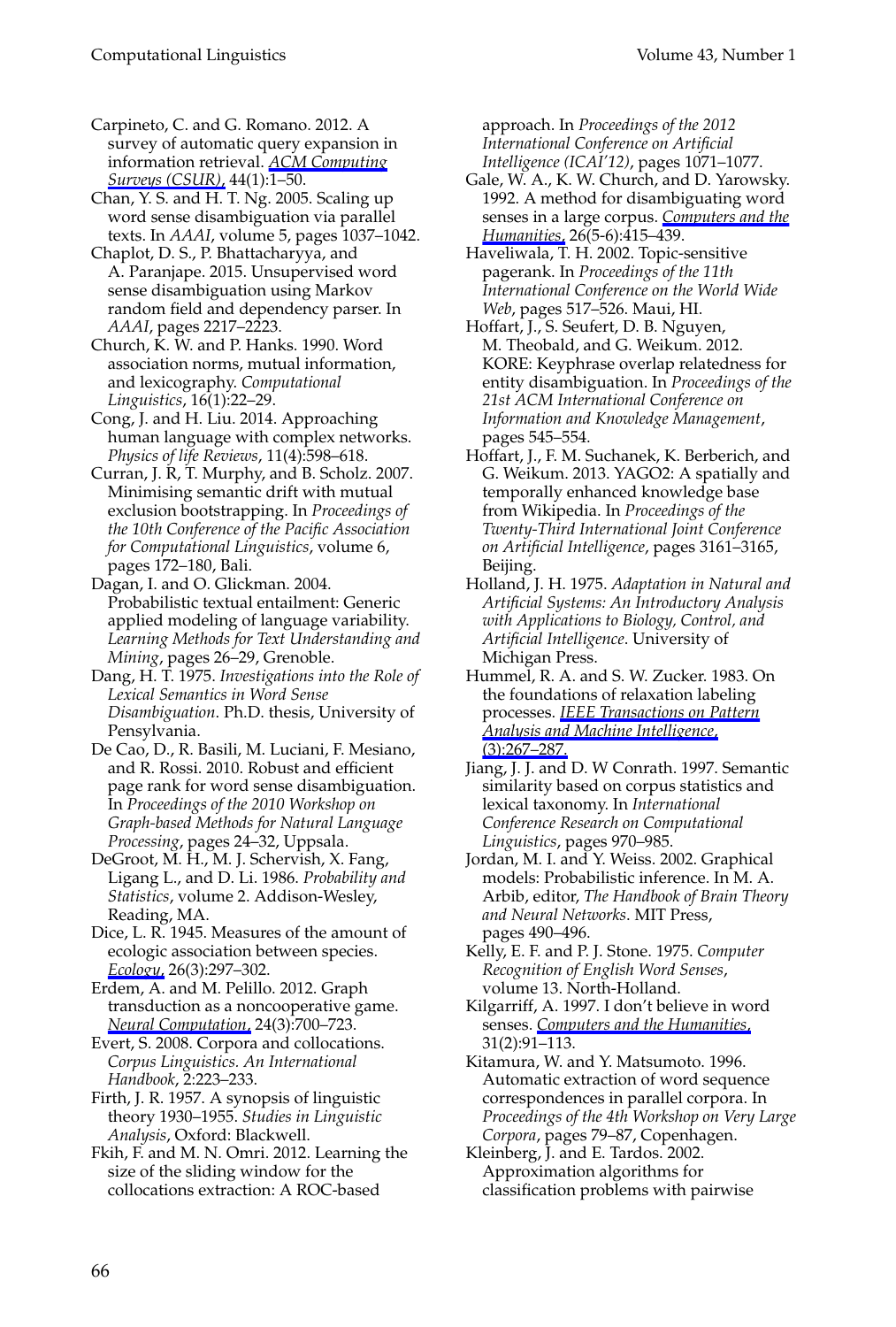relationships: Metric labeling and Markov random fields. *[Journal of the ACM \(JACM\)](http://www.mitpressjournals.org/action/showLinks?crossref=10.1145%2F585265.585268)*, 49(5):616–639.

Koeling, R., D. McCarthy, and J. Carroll. 2005. Domain-specific sense distributions and predominant sense acquisition. In *Proceedings of the Conference on Human Language Technology and Empirical Methods in Natural Language Processing*, pages 419–426, Vancouver.

Lafon, P. 1980. Sur la variabilite de la ´ fréquence des formes dans un corpus. *[Mots](http://www.mitpressjournals.org/action/showLinks?crossref=10.3406%2Fmots.1980.1008)*, 1(1):127–165.

Larsen-Freeman, D. and L. Cameron. 2008. *Complex Systems and Applied Linguistics*. Oxford University Press.

Leech, G. 1992. 100 million words of English: The British National Corpus (BNC). *Language Research*, 28(1):1–13.

Lesk, Michael. 1986. Automatic sense disambiguation using machine readable dictionaries: How to tell a pine cone from an ice cream cone. In *Proceedings of the 5th Annual International Conference on Systems Documentation*, pages 24–26, Toronto.

Leyton-Brown, K. and Y. Shoham. 2008. Essentials of game theory: A concise multidisciplinary introduction. *[Synthesis](http://www.mitpressjournals.org/action/showLinks?crossref=10.2200%2FS00108ED1V01Y200802AIM003) [Lectures on Artificial Intelligence and Machine](http://www.mitpressjournals.org/action/showLinks?crossref=10.2200%2FS00108ED1V01Y200802AIM003) [Learning](http://www.mitpressjournals.org/action/showLinks?crossref=10.2200%2FS00108ED1V01Y200802AIM003)*, 2(1):1–88.

Manion, S. L. and R. Sainudiin. 2014. An iterative sudoku style approach to subgraph-based word sense disambiguation. In *Proceedings of the Third Joint Conference on Lexical and Computational Semantics (\* SEM 2014)*, pages 40–50, Dublin.

McCarthy, D., R. Koeling, J. Weeds, and J. Carroll. 2007. Unsupervised acquisition of predominant word senses. *[Computational Linguistics](http://www.mitpressjournals.org/action/showLinks?system=10.1162%2Fcoli.2007.33.4.553)*, 33(4):553–590.

Menai, M. 2014. Word sense disambiguation using evolutionary algorithms— Application to Arabic language. *[Computers](http://www.mitpressjournals.org/action/showLinks?crossref=10.1016%2Fj.chb.2014.06.021) [in Human Behavior](http://www.mitpressjournals.org/action/showLinks?crossref=10.1016%2Fj.chb.2014.06.021)*, 41:92–103.

Mihalcea, R. 2005. Unsupervised large-vocabulary word sense disambiguation with graph-based algorithms for sequence data labeling. In *Proceedings of the Conference on Human Language Technology and Empirical Methods in Natural Language Processing*, pages 411–418, Vancouver.

Mihalcea, R. 2006. Knowledge-based methods for WSD. In E. Agirre and P. Edmonds, editors, *Word Sense Disambiguation: Algorithms and Applications*. Springer, pages 107–131.

Mihalcea, R. and D. I. Moldovan. 2001. eXtended WordNet: progress report. In *Proceedings of NAACL Workshop on WordNet and Other Lexical Resources*, pages 95–100, Pittsburgh, PA.

Mihalcea, R., P. Tarau, and E. Figa. 2004. Pagerank on semantic networks, with application to word sense disambiguation. In *Proceedings of the 20th International Conference on Computational Linguistics*, page 1126, Geneva.

Miller, D. A. and S. W. Zucker. 1991. Copositive-plus Lemke algorithm solves polymatrix games. *[Operations Research](http://www.mitpressjournals.org/action/showLinks?crossref=10.1016%2F0167-6377%2891%2990015-H) [Letters](http://www.mitpressjournals.org/action/showLinks?crossref=10.1016%2F0167-6377%2891%2990015-H)*, 10(5):285–290.

Miller, G. A. 1995. WordNet: A lexical database for English. *[Communications of the](http://www.mitpressjournals.org/action/showLinks?crossref=10.1145%2F219717.219748) [ACM](http://www.mitpressjournals.org/action/showLinks?crossref=10.1145%2F219717.219748)*, 38(11):39–41.

Miller, G. A., C. Leacock, R. Tengi, and R. T. Bunker. 1993. A semantic concordance. In *Proceedings of the Workshop on Human Language Technology*, pages 303–308, Princeton, NJ.

Moro, A. and R. Navigli. 2015. SemEval-2015 Task 13: Multilingual All-Words Sense Disambiguation and Entity Linking. In *Proceedings of SemEval-2015*, pages 288–297.

Moro, A., A. Raganato, and R. Navigli. 2014. Entity linking meets word sense disambiguation: A unified approach. *Transactions of the Association for Computational Linguistics*, 2:231–244.

Moscato, P. 1989. On evolution, search, optimization, genetic algorithms and martial arts: Towards memetic algorithms. *Caltech Concurrent Computation Program, C3P Report*, 826:1989.

Nash, J. 1951. Non-cooperative games. *[Annals of Mathematics](http://www.mitpressjournals.org/action/showLinks?crossref=10.2307%2F1969529)*, 54(2):286–295.

Navigli, R. 2006. Meaningful clustering of senses helps boost word sense disambiguation performance. In *Proceedings of the 21st International Conference on Computational Linguistics and the 44th Annual Meeting of the Association for Computational Linguistics*, pages 105–112, Sydney.

Navigli, R. 2009. Word sense disambiguation: A survey. *[ACM Computing Surveys \(CSUR\)](http://www.mitpressjournals.org/action/showLinks?crossref=10.1145%2F1459352.1459355)*, 41(2):10.

Navigli, R., D. Jurgens, and D. Vannella. 2013. Semeval-2013 task 12: Multilingual word sense disambiguation. In *Second Joint Conference on Lexical and Computational Semantics (\* SEM)*, volume 2, pages 222–231.

Navigli, R. and M. Lapata. 2007. Graph connectivity measures for unsupervised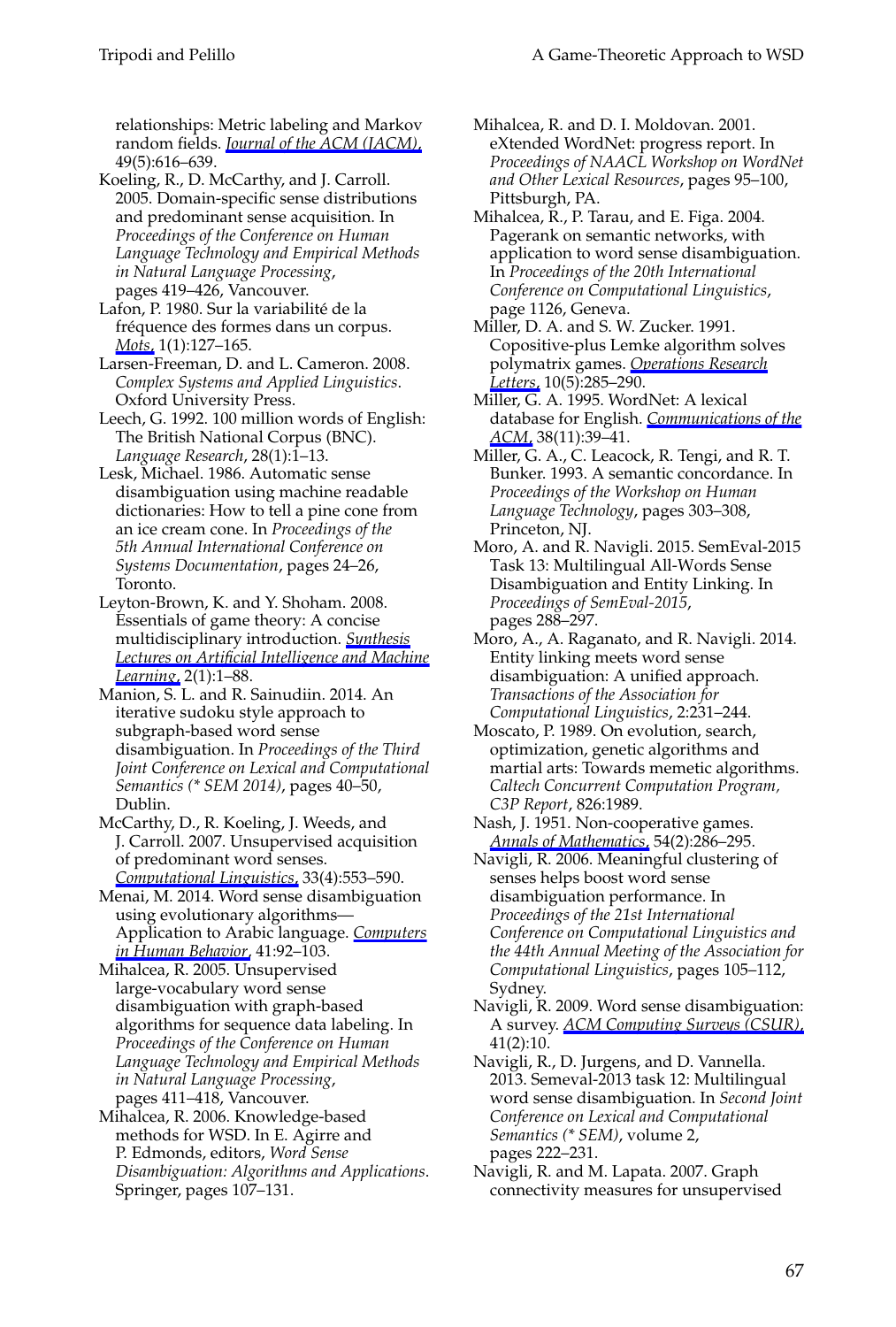word sense disambiguation. In *IJCAI*, pages 1683–1688.

Navigli, R. and M. Lapata. 2010. An experimental study of graph connectivity for unsupervised word sense disambiguation. In **IEEE Transactions on** *[Pattern Analysis and Machine Intelligence](http://www.mitpressjournals.org/action/showLinks?crossref=10.1109%2FTPAMI.2009.36)*, 32(4):678–692.

Navigli, R., K. C. Litkowski, and O. Hargraves. 2007. SemEval-2007 task 07: Coarse-grained English all-words task. In *Proceedings of the 4th International Workshop on Semantic Evaluations*, pages 30–35, Prague.

Navigli, R. and S. P. Ponzetto. 2012a. BabelNet: The automatic construction, evaluation and application of a wide-coverage multilingual semantic network. *[Artificial Intelligence](http://www.mitpressjournals.org/action/showLinks?crossref=10.1016%2Fj.artint.2012.07.001)*, 193:217–250.

Navigli, R. and S. P. Ponzetto. 2012b. Joining forces pays off: Multilingual joint word sense disambiguation. In *Proceedings of the 2012 Joint Conference on Empirical Methods in Natural Language Processing and Computational Natural Language Learning*, pages 1399–1410, Jeju Island.

Navigli, R. and P. Velardi. 2005. Structural semantic interconnections: a knowledge-based approach to word sense disambiguation. *[IEEE Transactions on](http://www.mitpressjournals.org/action/showLinks?crossref=10.1109%2FTPAMI.2005.149) [Pattern Analysis and Machine Intelligence](http://www.mitpressjournals.org/action/showLinks?crossref=10.1109%2FTPAMI.2005.149)*, 27(7):1075–1086.

Ng, H. T. and H. B. Lee. 1996. Integrating multiple knowledge sources to disambiguate word sense: An exemplar-based approach. In *Proceedings of the 34th Annual Meeting of the Association for Computational Linguistics*, pages 40–47, Santa Cruz, CA.

Nowak, M. A, N. L. Komarova, and P. Niyogi. 2001. Evolution of universal grammar. *[Science](http://www.mitpressjournals.org/action/showLinks?crossref=10.1126%2Fscience.291.5501.114)*, 291(5501):114–118.

Okasha, Samir and Ken Binmore. 2012. *Evolution and Rationality: Decisions, Co-operation and Strategic Behaviour*. Cambridge University Press.

Page, L., S. Brin, R. Motwani, and T. Winograd. 1999. The PageRank citation ranking: Bringing order to the Web, Technical Report. Stanford Infolab.

Palmer, M., C. Fellbaum, S. Cotton, L. Delfs, and H. T. Dang. 2001. English tasks: All-words and verb lexical sample. In *Proceedings of the Second International Workshop on Evaluating Word Sense Disambiguation Systems*, pages 21–24, Toulouse.

Pantel, P. and D. Lin. 2002. Discovering word senses from text. In *Proceedings of the Eighth* *ACM SIGKDD International Conference on Knowledge Discovery and Data Mining*, pages 613–619, Edmonton.

- Patwardhan, S. and T. Pedersen. 2006. Using WordNet-based context vectors to estimate the semantic relatedness of concepts. In *Proceedings of the EACL 2006 Workshop Making Sense of Sense-Bringing Computational Linguistics and Psycholinguistics Together*, volume 1501, pages 1–8, Trento.
- Patwardhan, Siddharth, Satanjeev Banerjee, and T. Pedersen. 2003. Using measures of semantic relatedness for word sense disambiguation. In *Computational Linguistics and Intelligent Text Processing*, pages 241–257.

Pedersen, T. 2012. Duluth: Measuring degrees of relational similarity with the gloss vector measure of semantic relatedness. In *First Joint Conference on Lexical and Computational Semantics (\*SEM)*, pages 497–501.

Pelillo, M. 1997. The dynamics of nonlinear relaxation labeling processes. *[Journal of](http://www.mitpressjournals.org/action/showLinks?crossref=10.1023%2FA%3A1008255111261) [Mathematical Imaging and Vision](http://www.mitpressjournals.org/action/showLinks?crossref=10.1023%2FA%3A1008255111261)*, 7(4):309–323.

Pham, T. P., H. T. Ng, and W. S. Lee. 2005. Word sense disambiguation with semi-supervised learning. In *Proceedings of the National Conference on Artificial Intelligence*, volume 20, pages 1093–1098, Ann Arbor, MI.

Pietarinen, A. (editor). 2007. *Game Theory and Linguistic Meaning*. Elsevier.

Pilehvar, M. T. and R. Navigli. 2014. A large-scale pseudoword-based evaluation framework for state-of-the-art word sense disambiguation. *[Computational Linguistics](http://www.mitpressjournals.org/action/showLinks?system=10.1162%2FCOLI_a_00202)*, 40(4):837–881.

Ponzetto, S. P. and R. Navigli. 2010. Knowledge-rich word sense disambiguation rivaling supervised systems. In *Proceedings of the 48th Annual Meeting of the Association for Computational Linguistics*, pages 1522–1531, Uppsala.

Pradhan, S. S., E. Loper, D. Dligach, and M. Palmer. 2007. SemEval-2007 task 17: English lexical sample, SRL and all words. In *Proceedings of the 4th International Workshop on Semantic Evaluations*, pages 87–92, Prague.

Rao, C. R. 2002. Karl Pearson chi-square test—the dawn of statistical inference. In C. Huber-Carol et al., editors, *Goodness-of-fit Tests and Model Validity*. Springer, pages 9–24.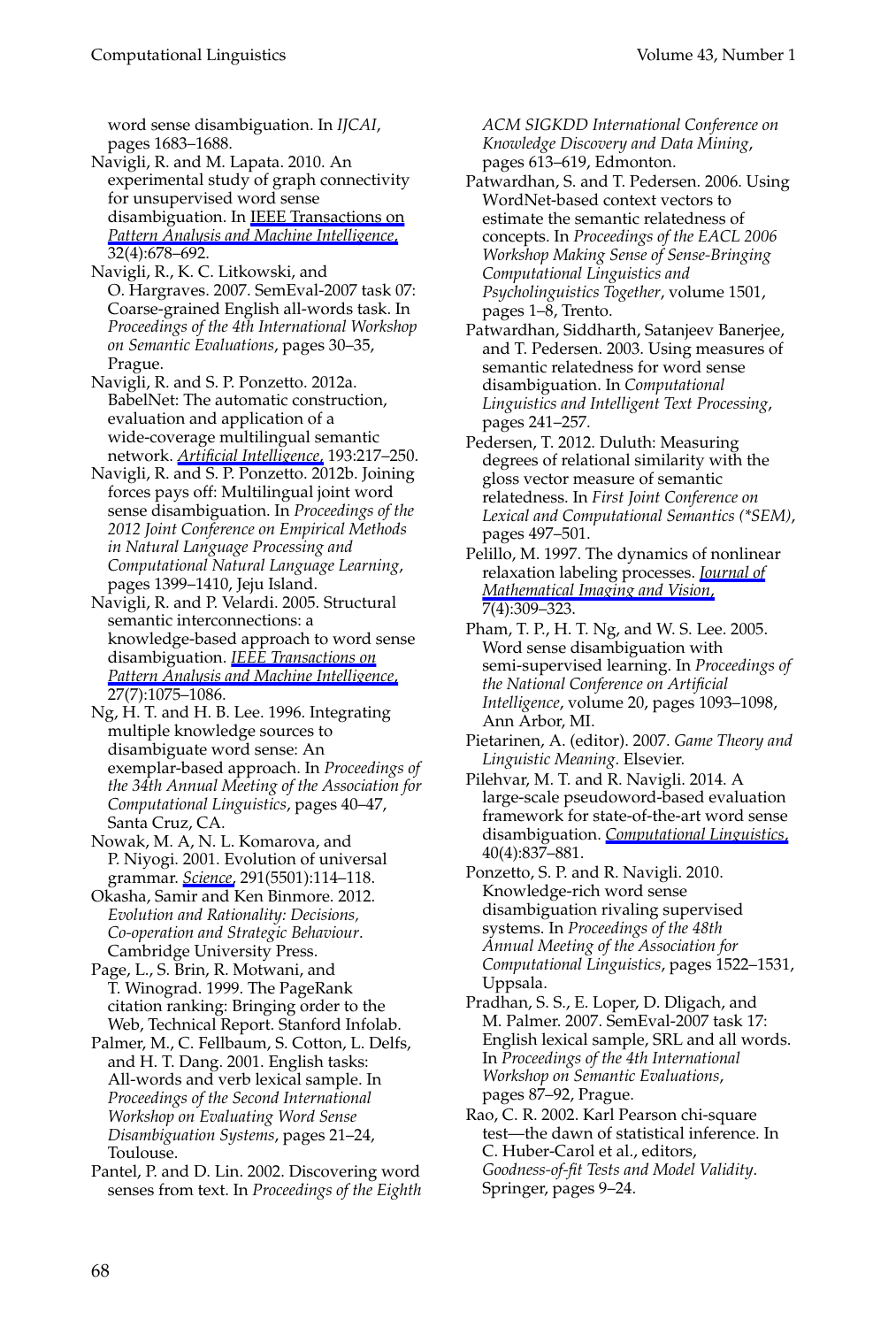Rentoumi, V., G. Giannakopoulos, V. Karkaletsis, and G. A. Vouros. 2009. Sentiment analysis of figurative language using a word sense disambiguation approach. In *Proceedings of RANLP*, pages 370-375.

Resnik, P. 1995. Using information content to evaluate semantic similarity in a taxonomy. In *Proceedings of the 14th International Joint Conference on Artificial Intelligence - Volume 1*, pages 448–453, Montreal.

Rota Buló, S., M. Pelillo, and I. M. Bomze. 2011. Graph-based quadratic optimization: A fast evolutionary approach. *[Computer](http://www.mitpressjournals.org/action/showLinks?crossref=10.1016%2Fj.cviu.2010.12.004) [Vision and Image Understanding](http://www.mitpressjournals.org/action/showLinks?crossref=10.1016%2Fj.cviu.2010.12.004)*, 115(7):984–995.

Sandholm, W. H. 2010. *Population Games and Evolutionary Dynamics*. MIT Press.

Schwab, Didier, Andon Tchechmedjiev, Jérôme Goulian, Mohammad Nasiruddin, Gilles Sérasset, and Hervé Blanchon. 2013. GETALP System: Propagation of a Lesk Measure through an Ant Colony Algorithm. In *Second Joint Conference on Lexical and Computational Semantics (\*SEM), Volume 2: Proceedings of the Seventh International Workshop on Semantic Evaluation (SemEval 2013)*, pages 232–240, Atlanta, GA.

Sinha, R. Som and R. Mihalcea. 2007. Unsupervised graph-based word sense disambiguation using measures of word semantic similarity. In *Proceedings of ICSC*, volume 7, pages 363–369.

Skyrms, B. 2010. *Signals: Evolution, Learning, and Information*. Oxford University Press.

Smith, J. M. and G. R. Price. 1973. The logic of animal conflict. *[Nature](http://www.mitpressjournals.org/action/showLinks?crossref=10.1038%2F246015a0)*, 246:15.

Smrž, P. 2006. Using WordNet for opinion mining. In *Proceedings of the Third International WordNet Conference*, pages 333–335, Jeju Island.

Snyder, B. and M. Palmer. 2004. The English all-words task. In *Senseval-3: Third International Workshop on the Evaluation of Systems for the Semantic Analysis of Text*, pages 41–43.

Søgaard, A., A. Johannsen, B. Plank, D. Hovy, and H. M. Alonso. 2014. What's in a p-value in NLP? In *Proceedings of the Eighteenth Conference on Computational Natural Language Learning (CONLL14)*, pages 1–10, Baltimore, MD.

Steinwart, I. and A. Christmann. 2008. *Support Vector Machines*. Springer Science.

Strapparava, C., A. Gliozzo, and C. Giuliano. 2004. Pattern abstraction and term

similarity for word sense disambiguation: Irst at Senseval-3. In *Proceedings of SENSEVAL-3 Third International Workshop on Evaluation of Systems for the Semantic Analysis of Text*, pages 229–234.

Szabó, G. and G. Fath. 2007. Evolutionary games on graphs. *[Physics Reports](http://www.mitpressjournals.org/action/showLinks?crossref=10.1016%2Fj.physrep.2007.04.004)*, 446(4):97–216.

Taylor, P. D. and L. B. Jonker. 1978. Evolutionary stable strategies and game dynamics. *[Mathematical Biosciences](http://www.mitpressjournals.org/action/showLinks?crossref=10.1016%2F0025-5564%2878%2990077-9)*, 40(1):145–156.

Tong, H., C. Faloutsos, and J. Pan. 2006. Fast random walk with restart and its applications. In *Proceedings of the Sixth International Conference on Data Mining*, pages 613–622, Hong Kong.

Tratz, S., A. Sanfilippo, M. Gregory, A. Chappell, C. Posse, and P. Whitney. 2007. PNNL: A supervised maximum entropy approach to word sense disambiguation. In *Proceedings of the 4th International Workshop on Semantic Evaluations*, pages 264–267, Prague.

Tripodi, R. and M. Pelillo. 2015. WSD-games: A game-theoretic algorithm for unsupervised word sense disambiguation. In *Proceedings of SemEval-2015*, pages 329–334, Denver, CO.

Tripodi, R., M. Pelillo, and Rodolfo Delmonte. 2015. An evolutionary game theoretic approach to word sense disambiguation. In *Proceedings of Natural Language Processing and Cognitive Science 2014*, pages 39–48, Venice.

Tsang, E. 1995. *Foundations of Constraint Satisfaction*. Academic Press.

Véronis, J. 2004. Hyperlex: lexical cartography for information retrieval. *[Computer Speech & Language](http://www.mitpressjournals.org/action/showLinks?crossref=10.1016%2Fj.csl.2004.05.002)*, 18(3):223–252.

Vickrey, D., L. Biewald, M. Teyssier, and D. Koller. 2005. Word-sense disambiguation for machine translation. In *Proceedings of the Conference on Human Language Technology and Empirical Methods in Natural Language Processing*, pages 771–778, Vancouver.

Von Neumann, J. and O. Morgenstern. 1944. *Theory of Games and Economic Behavior*. Princeton University Press.

Weaver, W. 1955. Translation. *Machine Translation of Languages*, 14:15-23.

Weibull, J. W. 1997. *Evolutionary Game Theory*. MIT Press.

Wu, Z. and M. Palmer. 1994. Verbs, semantics, and lexical selection. In